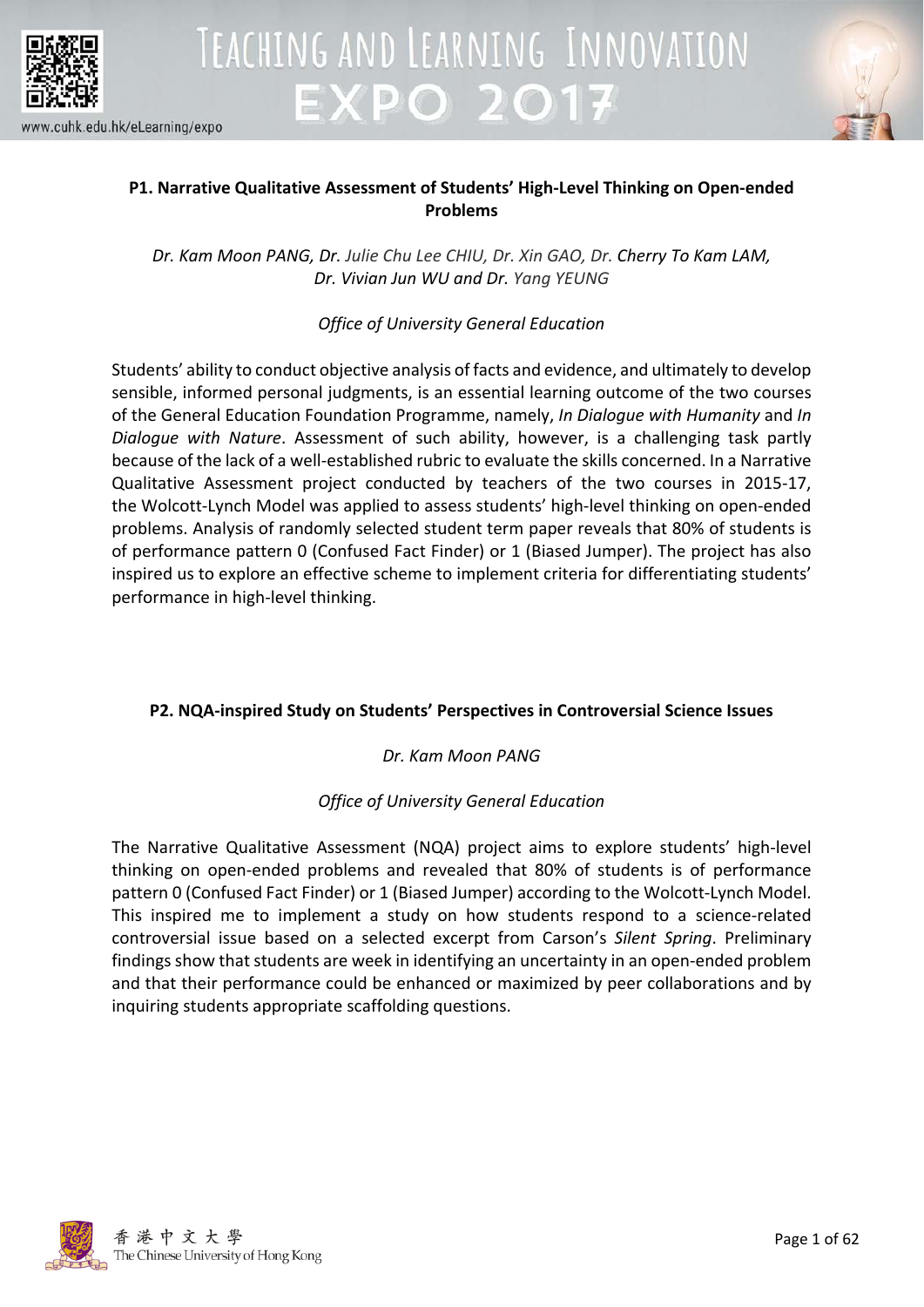



### **P3. Micro-modules for UGFN1000 Classroom Flipping**

*Dr. Kai Ming KIANG, Dr. Jun Vivian WU, Dr. Andy Ka Leung NG and Dr. Derek Hang Cheong CHEUNG*

*Office of University General Education*

To facilitate classroom flipping, we have developed a suite of micro-modules for all 11 classics taught in the course In Dialogue with Nature over a period of three years with financial support by the Micro-Module Courseware Development Grant Scheme. In Dialogue with Nature is a compulsory general education foundation course for all students at the Chinese University of Hong Kong. It requires students to read science-related classics on their own, and to discuss core questions that arise from their reading, which are enduring in the history of human civilization. Students often report that the 1-hour lecture is insufficient to provide all the necessary background knowledge for them to handle the specific classic texts on their own. However, with this new suite of micro-modules, students can watch a variety of materials online if they wish to, at their own pace at home. These materials include: 1) Introducing the historical background of the text and the author; 2) Explaining the applications or the issues raised; and 3) Discussing the core questions raised in each text. These micro-modules were integrated as a course on The Knowledge & Education Exchange Platform (KEEP) which is available to our students. In this poster, we will show snapshots of the final product as well as some tips for the development of these micro-modules and the use in our teaching.

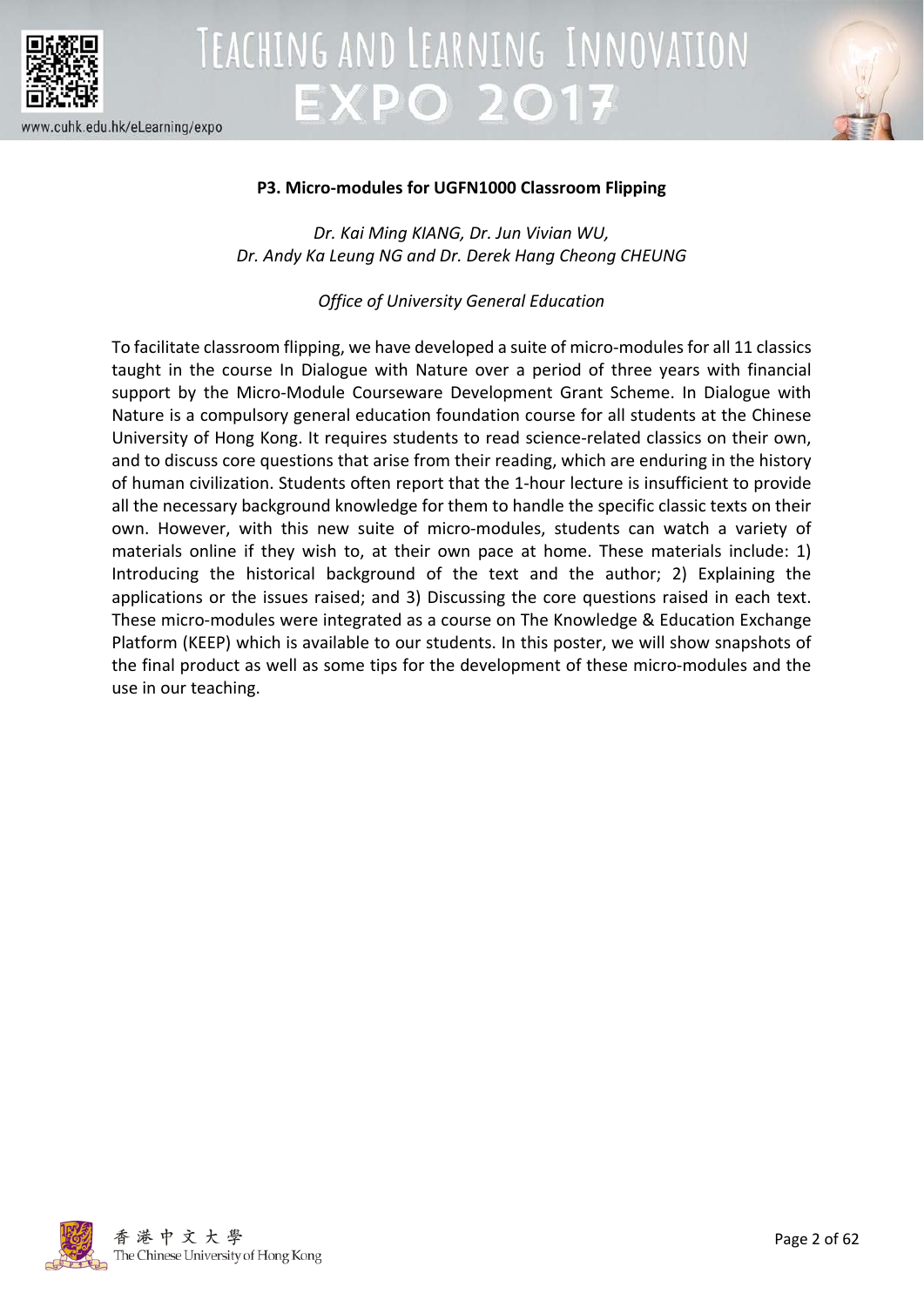



### **P4. Development of a New Questionnaire on the Cognitive and Affective Influence of Science Anxiety for a Science Core-text General Education Course**

*Dr. Wan Heng Sandy HOI1, Dr. Wing Hung WONG1 , Dr. Kam Moon PANG1 and Dr. Vitrierat NG2*

*1Office of University General Education 2 School of General Education and Languages, Technological and Higher Education Institute of Hong Kong*

Science anxiety hinders students from effective scientific literacy and confident application of science skills to solve problems. It commonly arises when students take traditional science and science-related general education courses. "In Dialogue with Nature" is a compulsory general education course for undergraduates of The Chinese University of Hong Kong. It encourages students to engage in reading science texts and discussion about science-related issues, thereby building up confidence in seeing things from a scientific perspective.

Our previous study showed that having taken this course, students became less science anxious, and some aspects of Nature of Science (NOS) were brought up in focus group interview. This inspired the development of a new questionnaire to evaluate how science anxiety is related to students' understanding of NOS (cognitive) and their self-efficacy towards science (affective). The new questionnaire has been validated and revised for the ongoing pre- and post-course surveys.

Keywords: Science Anxiety, Nature of Science (NOS), self-efficacy towards science, science core texts, general education, classics reading.

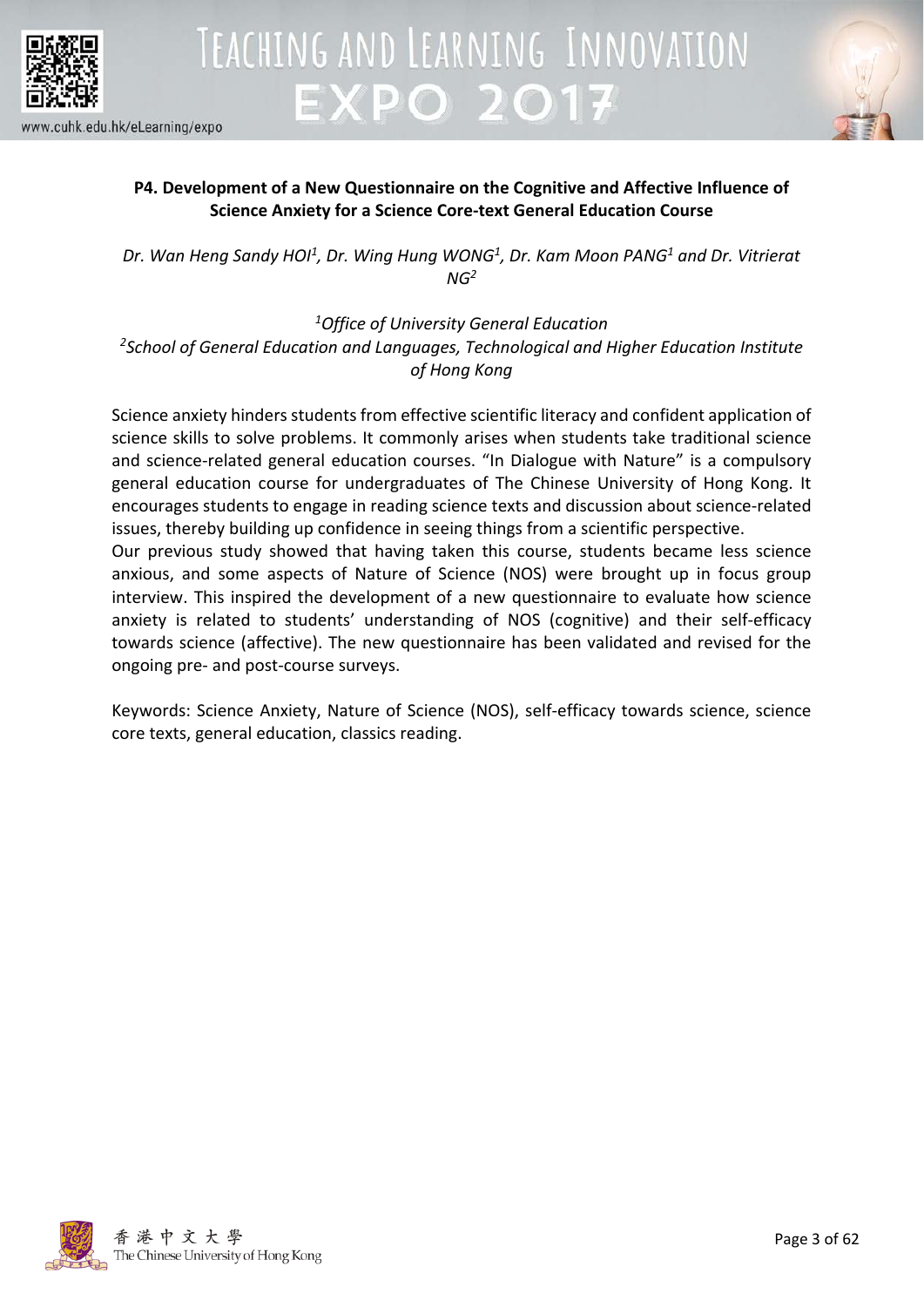



### **P5. Engaging Students in Close Reading: Implementation of PASS as Reading Workshops in the General Education Foundation Programme**

*Dr. Wai Man SZETO, Isaac Ka Tai WONG, Dr. Kenneth Ming LI, Dr. Vivian Jun WU, Dr. Amber Lo Ming YIP, Ann Ka Yu LAI and Prof. Mei Yee LEUNG*

### *Office of University General Education*

The General Education Foundation (GEF) Programme, a common core programme consisting of two courses, namely In Dialogue with Humanity and In Dialogue with Nature, engages students in dialogues with the classics in the humanities and sciences respectively. Reading classic texts, however, are challenging for many students who are unfamiliar with the content, language and context of these texts. This poster will present how Peer Assisted Study Session (PASS), a well-established peer learning model, has been implemented as reading workshops in the GEF Programme to help students meet these challenges. The reading workshops are one-hour and weekly voluntary study sessions led by PASS Leaders. These are students who previously exceled in the same course and have completed their accredited PASS Leader Training. Facilitated by PASS Leaders via various reading strategies, the workshops provide a collaborative and supportive learning environment for students where they can learn and practice close reading of classic texts together. Feedback from the students has been positive and many find the workshops improve their understanding of classic texts, equip them with effective reading strategies, and enable them to read the texts on their own.

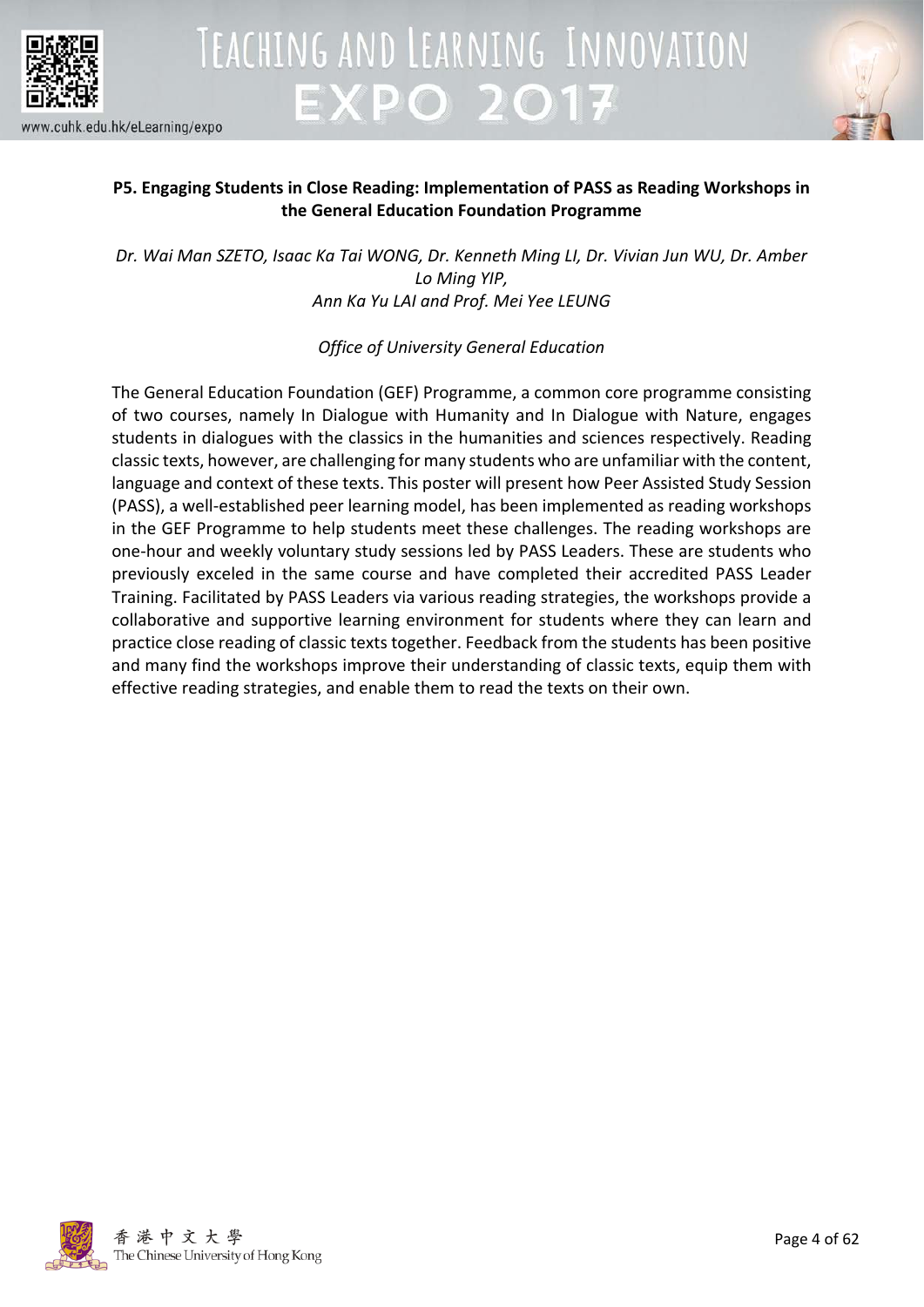



### **P6. Virtual Experiential Learning for General Education Foundation Programme**

Dr. Andy Ka-Leung NG<sup>1</sup>, Dr. Derek Hang-Cheong CHEUNG<sup>1</sup>, Dr. Cheuk-Hang LEUNG<sup>1</sup>, Dr. Samson Pak-Nin KWOK<sup>1</sup>, Chi-Tat LI<sup>1</sup>, Eva Siu-Ling CHEUNG<sup>2</sup> and Taylor Lik-Hang TANG<sup>2</sup>

<sup>1</sup>General Education Foundation Programme <sup>2</sup>Information Technology Services Centre

General Education Foundation (GEF) Programme, consisting of two courses "In Dialogue with Humanity" and "In Dialogue with Nature", requires students to read classics which address critical problems and issues in human existence and knowledge; and to reflect on the meanings and values of being human, as well as the achievements and limitations of human understanding of nature. However, the discussion time in the conventional face-to-face classroom setting is limited, students may not be able to fully recognize the implications of the classics in current society and integrate the ideas of different thinkers towards certain issue until the term paper construction at the end of the semester. With the support of the Teaching Development and Language Enhancement Grants 2016-19, we are in the process of constructing a virtual experiential learning environment on a mobile platform to help students achieve the desirable outcomes at an earlier stage of the courses. The mobile app consists of five modules that cover around half of the classics from both courses of the GEF Programme. There is a script designed for a protagonist to engage in different challenging life scenarios (presented in the forms of animations, mini-games, moral dilemmas, conversations, and slide shows) in order to deal with essential issues and debates arising from the classics. In this poster, the progress of the project will be presented.

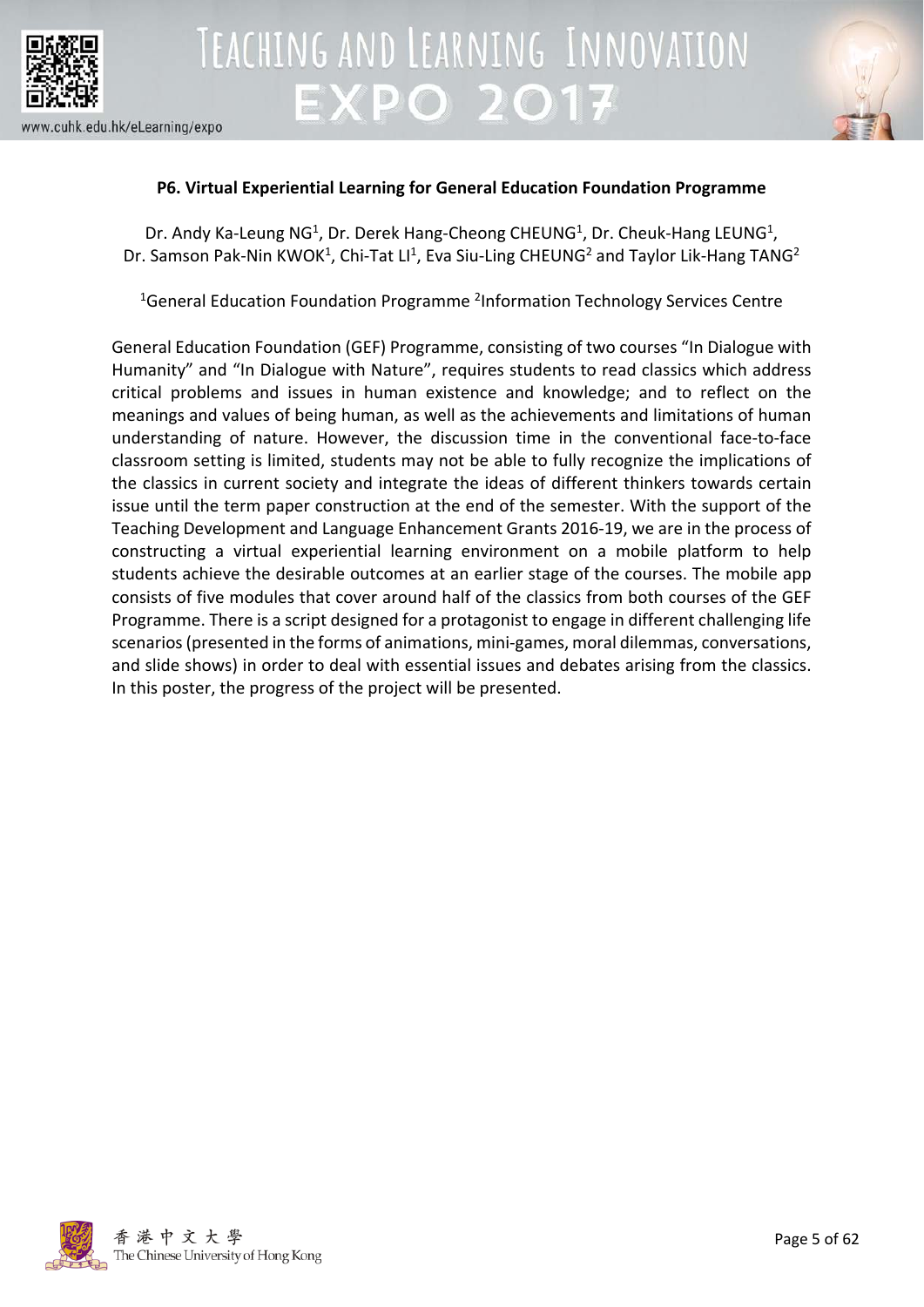



### **P7. Coupling Micro-modules with Online Discussion Forum: A Content Analysis Study**

*Dr. Derek Hang-Cheong CHEUNG, Andy Ka-Leung NG, Kai-Ming KIANG and Isaac Ka-Tai WONG*

### *General Education Foundation Programme*

E-Learning is a rapidly developing pedagogy in the universities worldwide. Funded by two MMCD grants, two sets of micro-modules have been developed in UGFN1000 "In Dialogue with Nature", a compulsory general education foundation course for all undergraduate students. They aimed for supplementing the students with basic science knowledge that is essential for understanding the assigned texts as well as further historical and technical background knowledge related to the core questions. Since the micro-modules are still in the development stage in 2016-17, the usage of micro-modules is entirely voluntary in the course without coupling with any assessment item. In 2017-18 term 1, we couple the micro-modules with an existing assessment item, an online discussion forum, thereby making the micromodules compulsory. This project aims to evaluate this mode of micro-modules aided teaching. Students' learning outcome attainment and cognitive achievement will be measured through content analysis of the online discussion forum. The evaluation results would shed light on the effectiveness of eLearning in general education courses.

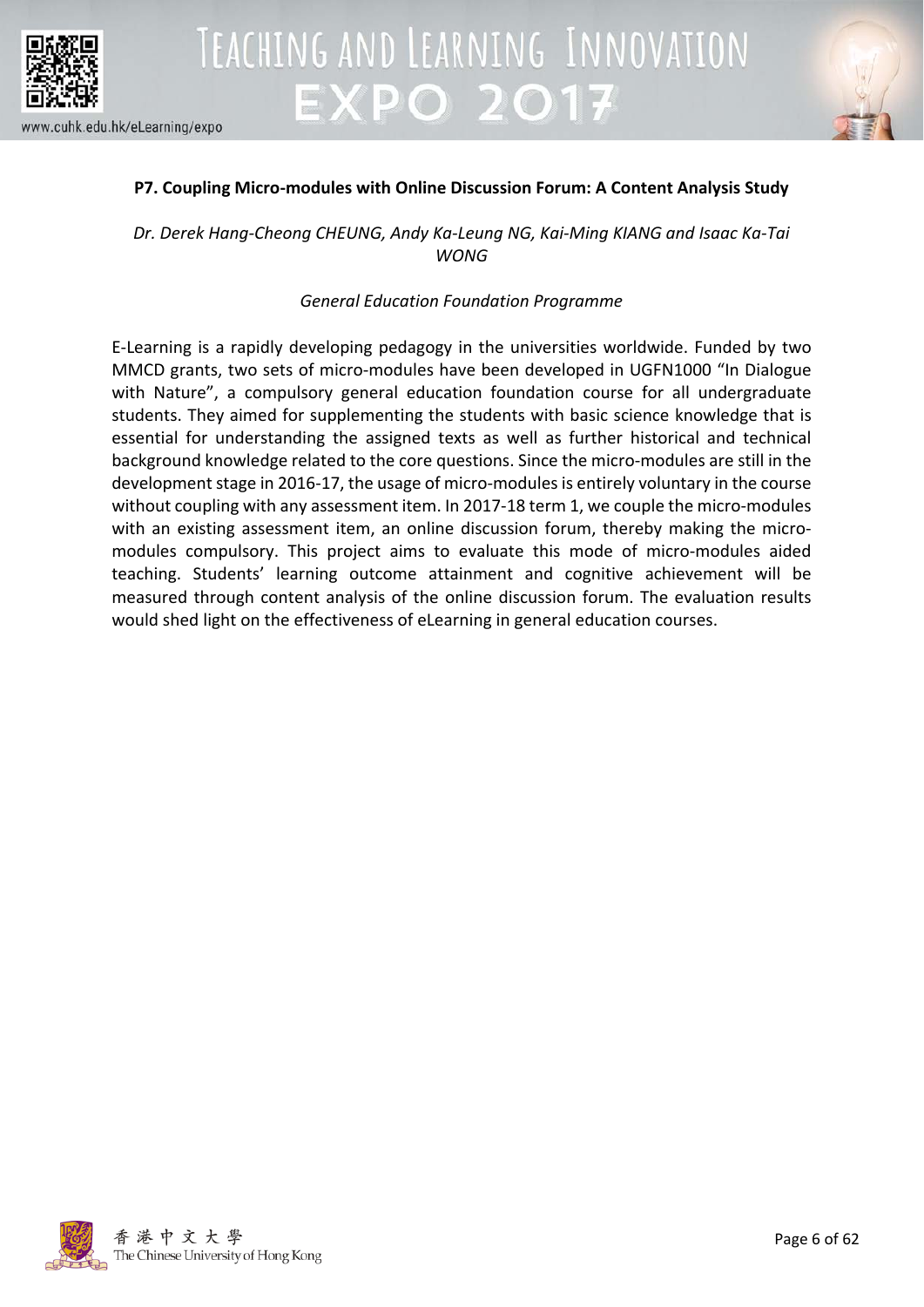



### **P8. Building Whiteboard Animations for Flipped Classrooms in GEF Courses**

*Dr. Kenneth Ming LI, Dr. Kevin Chi Wai LAI, Dr. Wai Man SZETO and Dr. Baldwin Bon Wah WONG*

### *Office of University General Education*

The General Education Foundation (GEF) Programme consists of two foundation courses, namely UGFN1000 In Dialogue with Nature and UGFH1000 In Dialogue with Humanity, which require all undergraduates from different disciplines to read and discuss the classics in science and humanity. Despite their interest in reflecting on the classics, they find it difficult to have in-depth discussion due to the lack of prerequisite knowledge and concepts. A lot of time in tutorial classes is thus used to explain the knowledge and clarify the concepts. In view of this, a pilot work was initiated to developed two micro-modules to flip the classroom in UGFN1000 using whiteboard animations last year. Whiteboard animations enable step-by-step illustrations with voiceover narrations to explain complicated and abstract ideas in an attractive and enjoyable way. The feedback from both students and teachers showed that the whiteboard animations are engaging and helpful in teaching and learning in UGFN1000. With these encouraging results and the positive feedback, we have expanded the flipped classroom with whiteboard animations in UGFN1000 in this year and extended it to the other GEF course UGFH1000 for the first time. A total of four short whiteboard animations have been tailormade in two micro-modules, namely "Origin of Species" for UGFN1000 and "Ideal Society" for UGFH1000. The micro-modules are available online for students' self-paced learning. The effectiveness will be assessed by conducting questionnaire surveys. This poster presentation gives an overview of the production of whiteboard animations and their use to flip the classrooms in the GEF courses.

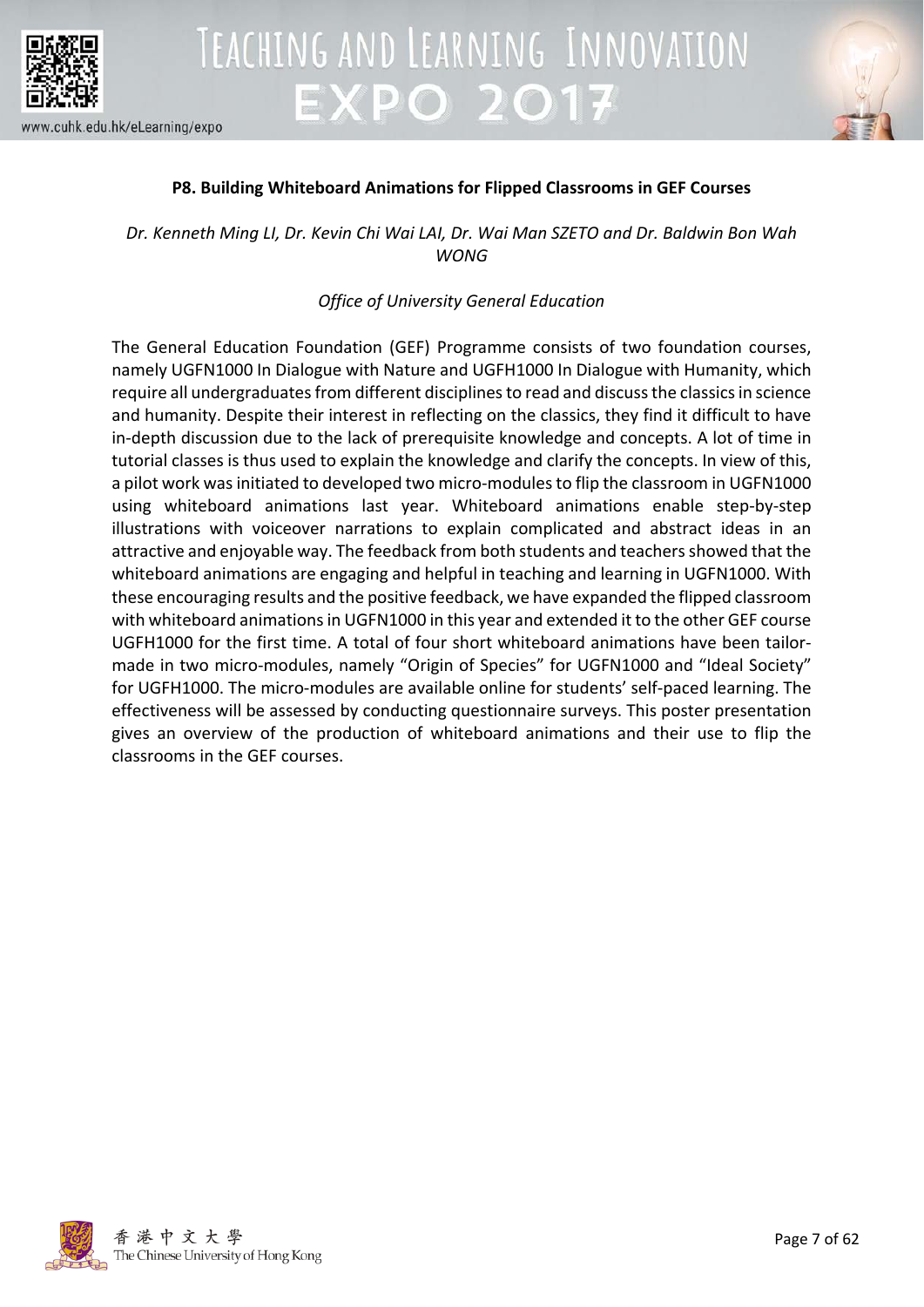



### **P9. Experiencing Classics in UGFN through Rooftop Farming**

*Dr. Ming LI*

### *Office of University General Education*

In Dialogue with Nature (UGFN) is one of the courses in the General Education Foundation Programme which requires students from different disciplines to read and reflect on classics in science, such as Charles Darwin's On the Origin of Species, Rachel Carson's Silent Spring and James Watson's DNA: The Secret of Life. Although reading these classics is challenging, better understand could be achieved by various support including reference books, e-learning tools, peer-assistance, and discussion with teachers. However, the lack of direct experience of the contexts in which the ideas and issues arise may hinder full appreciation of the classics and their relevance to contemporary life. In view of this, an experiential learning activity of rooftop farming has been practised in one of the UGFN classes to foster deeper understanding and reflection of the students. This poster presents the practice of using rooftop farming for experiential learning in UGFN. In the practice, students can choose "Planting Discussion" as one of the options for "Other Participation" in the course assessment. They are required to discuss the excerpts from the classics and do hand-on farming practice on the rooftop of Hui Yeung Shing Building, CUHK. They are encouraged to share their reflection in discussion forum and written essays. Apart from farming techniques and the science behind, other topics including organic farming, seasonal vegetables, environmental protection, recycle and upcycle, development of local farming industry were also discussed. The feedback from students collected by surveys will be shared in this poster.

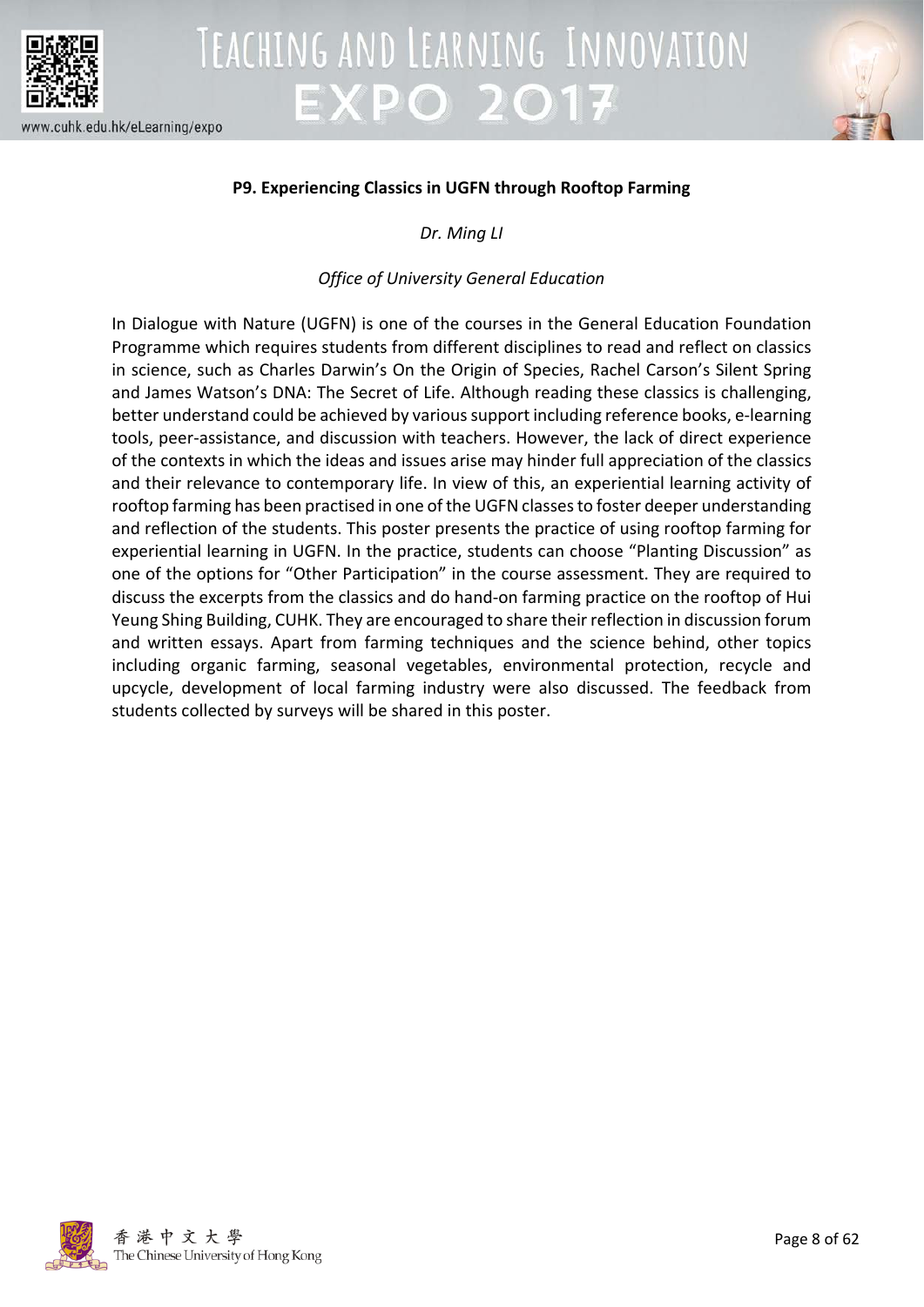



### **P10. Establishment of New Paradigm with Feasible Models in Teaching and Learning Science for Problem Solving and Future Development**

Prof. Wai Yin POON<sup>1</sup>, Prof. Kwok Keung Thomas AU<sup>2</sup>, Prof. Ming Chung CHU<sup>3</sup>, *Prof. Liwen JIANG 4, Dr. Kin Wah Kendrew MAK <sup>5</sup> , Prof. Pang Chui SHAW 6 and Prof. Teng Fong WONG7*

*1 Centre for Promoting Science Education 2Department of Mathematics 3Department of Physics 4School of Life Sciences 5Department of Chemistry 6School of Life Sciences 7 Earth System Science Programme*

The rapid development of technology has changed the way students acquire knowledge and information. This project aims at engaging a large group of science teachers to explore the use of technology to enhance teaching and learning. As presented in Expo 2016, our teachers have developed a host of digital resources across various science topics and have adopted different models to use the resources to enhance students' learning. Some use the resources for flipped-classroom and the others use the resources to support students' self-learning. As early adopters of eLearning and "flipped classrooms", we are committed to share our experience and promote the successful practices. In the past year, we have paid much effort to disseminate our practices and have actively organized sharing sessions and workshops. Specifically, 23 of our project team members have joined the poster presentation of this year's ExPo and they will present a total of 10 posters to show case the works of our project. The topics of the posters are "Application of Virtual Reality (VR) Technology in the Teaching and Learning of Mitochondrial Functions", "Developing video learning modules for Cell & Developmental Biology", "E-learning Approaches of Earth's Systems", "Establishment of Flipped Classroom activities for Molecular Biology Laboratory Class", "Investigation of nonseed plants: a KEEP course promoting self-learning", "Micro-modules for Learning in Fundamental Chemistry", "Micro-modules in introductory Physics courses", "Promoting Physics by using e-learning materials", "Using YouTube Analytics to enhance the video teaching effectiveness – a case study of ESSC educational videos". Also, the Education of Hong Kong (EdUHK) is one of the collaborative institutions in this project. The representatives from EdUHK will share their experience on developing resources for flipped-classroom under the topic "Basic Statistics in Higher Education". The entire project has produced a total of 649 micro-modules by topic so far, including lecture videos, demonstration videos, assessment modules, and virtual labs. These micro-modules have been used in more than 50 courses and have benefited more than 8500 students. More details are available in the project website <http://www.cuhk.edu.hk/cpse/testing/UGC/home.html> .

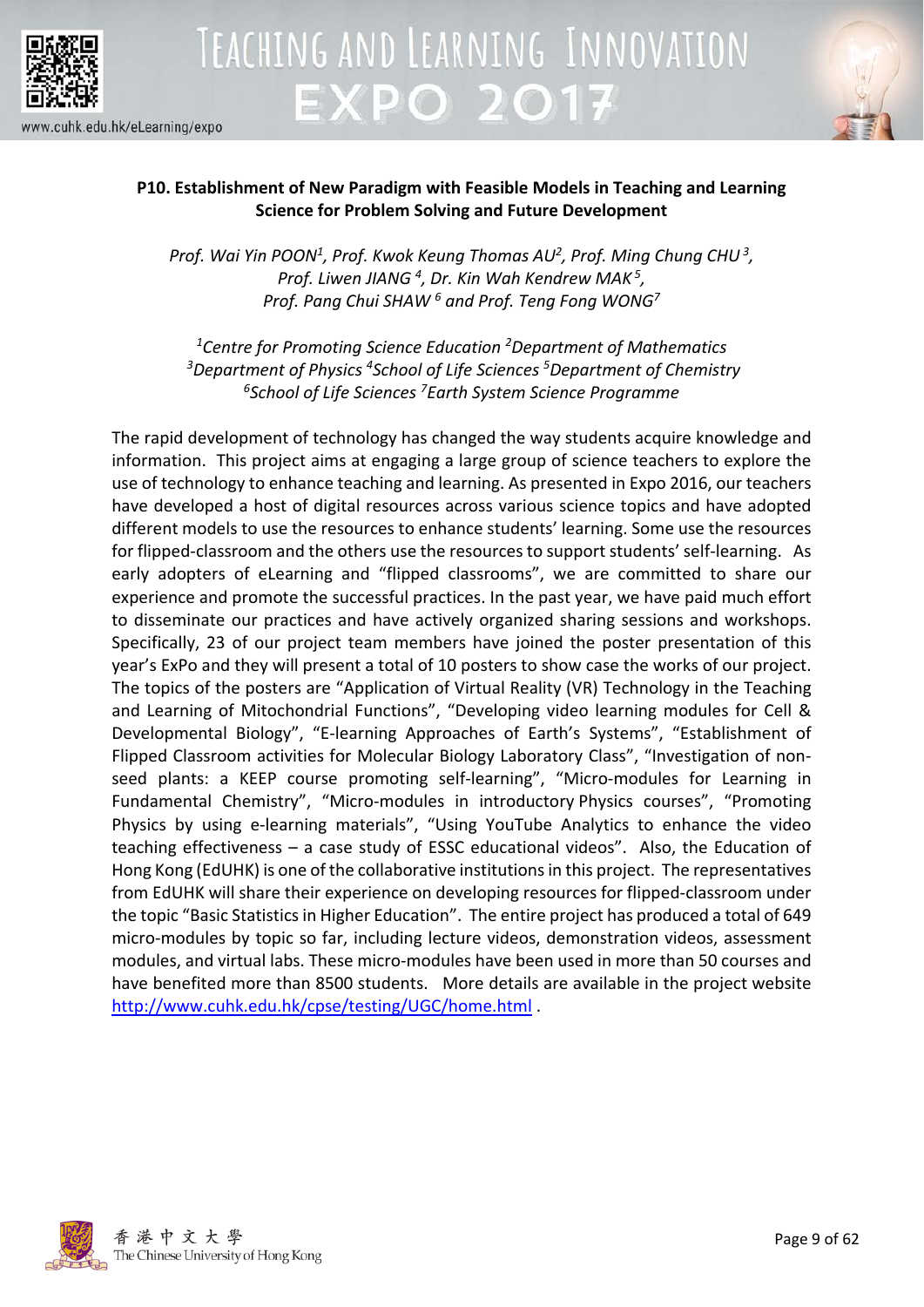



### **P11. Micro-modules for Learning in Fundamental Chemistry**

*Dr. Kin Wah Kendrew MAK and Dr. Yu San CHEUNG*

### *Department of Chemistr*y

The implementation of the "3+3+4" academic structure is widening the science background knowledge of students when they start their university life. Such heterogeneity poses a problem for teaching chemistry and conducting laboratory sessions. To cope with such learning diversity, micro-modules on various themes are being developed to facilitate the teaching and learning of fundamental chemistry topics at the junior undergraduate level.

In this project, a critical mass of learning materials are prepared for students on three main themes:

1. Essential laboratory skills: Acquiring good laboratory skills is a fundamental part of learning chemistry. A comprehensive collection of video clips are prepared to demonstrate the wide spectrum of laboratory skills that are essential for chemistry undergraduate students.

2. Micro-modules on fundamental chemistry topics: To bridge the gap between secondary school and university curricula, a series of video-based micro-modules on fundamental chemistry topics as self-learning teaching aids. We hope that these will help students catch up with these fundamental topics, and act as useful resources to support the implementation of flipped classrooms in junior undergraduate courses.

3. Assessment items and recommended study guides: The videos and micro-modules are accompanied with collections of self-assessment items (e.g., MCQs) and study guides. These help the students with their self-learning, as well as with adopting the learning materials required for flipped classrooms.

By the end of 2017, it is expected that all lecture video clips will be ready and implemented into the course related to Chemistry in the 2nd term of 2017-18.

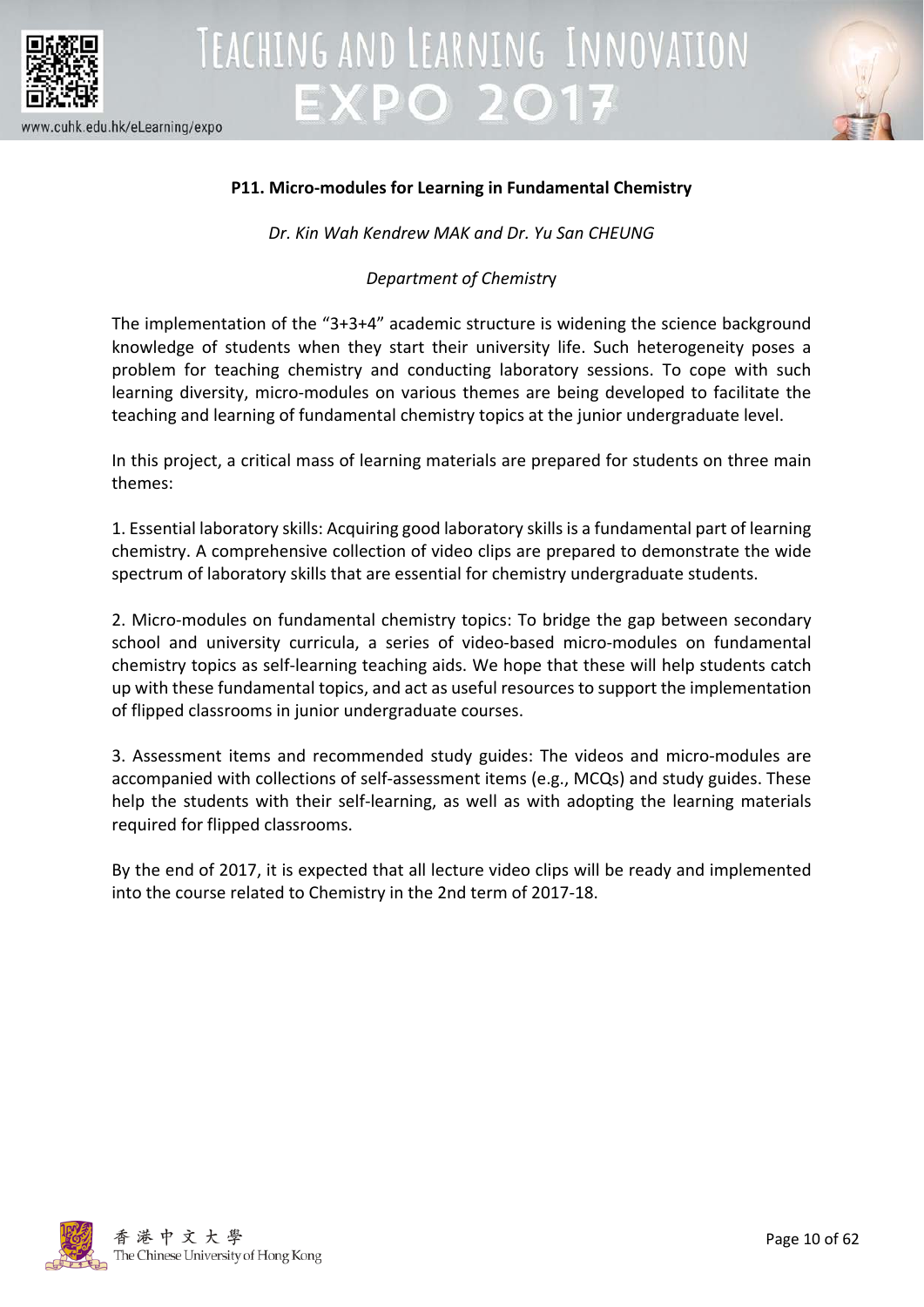



### **P12. Micro-modules in Introductory Physics Courses**

*Dr. Shiu Sing TONG, Prof. Ming Chung CHU and Dr. Po Kin LEUNG*

### *Department of Physics*

Growing up with the access of internet and mobile phone, the current university students are more used to learning from short videos. While it is valuable to have face-to-face time in a lecture, the availability of e-learning materials is getting more and more important. To cope with the trend, we have produced two series of micro-modules to support the teaching of two introductory Physics courses. The first series is lecture recording (~960 minutes), divided into micro-modules. The second series is supplementary and more stand-alone materials on a selection of topics (~1000 minutes) that are not covered in the courses.

From our experience, we find that the modules are useful for pre-lecture preparation, postlecture revision, and self-learning of advanced topics. The large range of topics, and also their depth and breath, make them useful for both the stronger and weaker students. One common worry about providing previous lecture recording is that students will skip the lecture. That did not happen in our courses. We will share more about our experience on preparing and using the micro-modules in this poster.

### **P13. Promoting Physics by Using e-learning Materials**

*Dr. Po Kin LEUNG, Prof. Ming Chung CHU, Shu Yan LAU and Man Hoi WONG*

### *Department of Physics*

One of the difficulties in promoting science to secondary students and general public, is that more and more entertainments are drawing their attention. While it is extremely hard and costly to match the production value of other entertainments produced by commercial companies, assuming that it is even possible, a reduction of "friction" of accessing popular science contents would go a long way to keep the public interested in science.

With such a goal in mind, we have chosen some research topics in Physics and produced short videos about them. We are also producing a website about solar physics, and an e-book about relativity. The creation of these e-learning materials proves to be more time-consuming than we envisioned, but we are able to learn from experience by trying out all these ideas. We will share more about the production and usage of these materials in our poster.

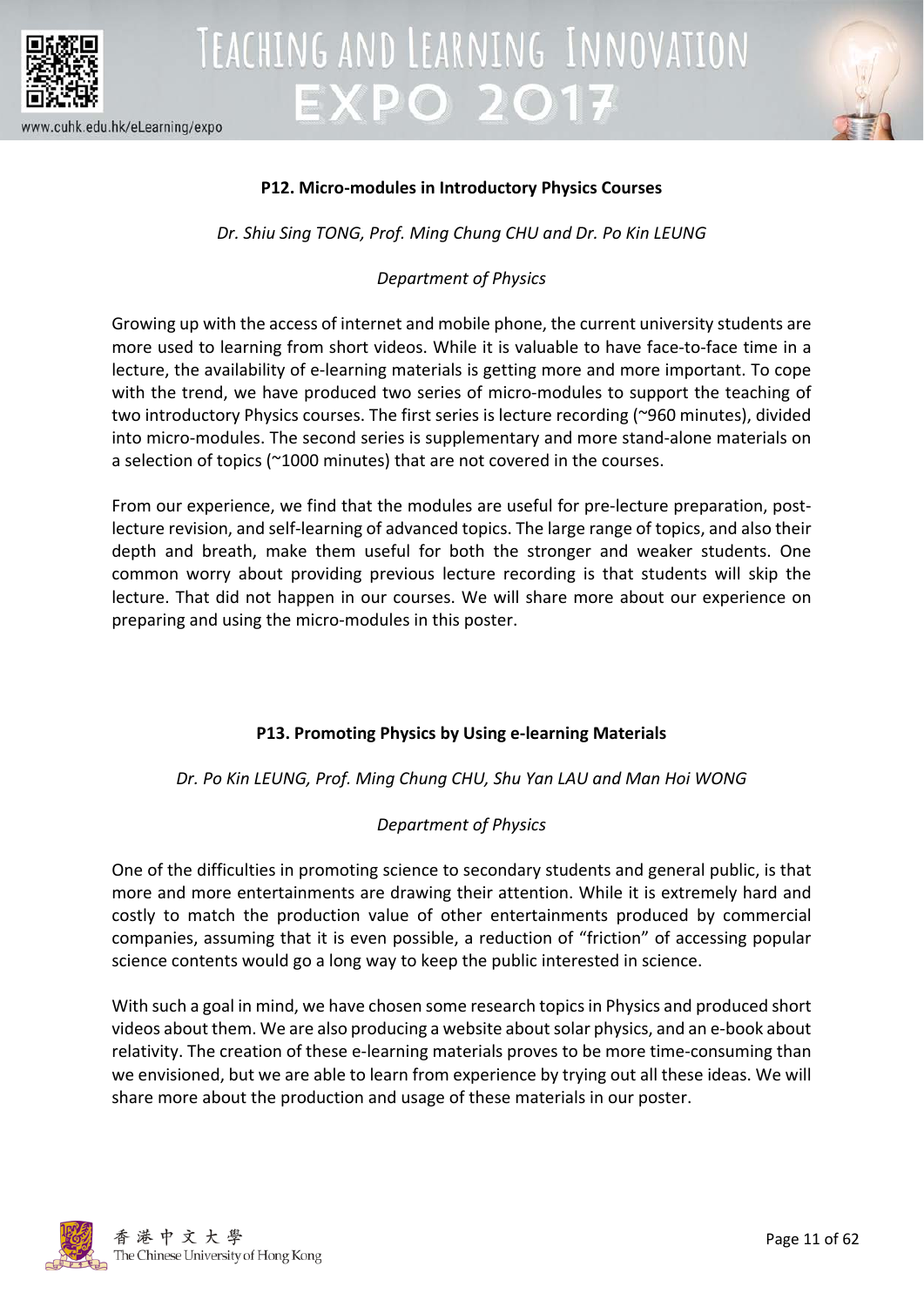



### **P14. E-learning Approaches of Earth's Systems**

*Dr. Pui Yuk TAM and Dr. Wenzhu HOU*

*Earth System Science Programme*

Earth System Science Programme (ESSC) provides an interdisciplinary platform to explore our Earth's systems and understand past and current natural phenomena like natural disasters and climate change issues. However, traditional classroom teaching may hinder students' initiative to learn these systems, which could be complex in reality. In order to arouse students' interest and increase learning effectiveness, our programme has developed three different e-learning approaches as supplement to classroom learning: (1) Mini-games of "Geological Time Scale" and "Volcanoes" create an interactive learning and discussion platform for students to recognize geological history and understand the formation processes of various types of volcanoes. (2) "Virtual field trips" videos illustrate both local and overseas geological features and the key concepts to students. Together with the tailor-made "Minerals and Rocks Gallery" for ESSC courses, students are guided to self-learn and critically discuss on current geological debates in the world. (3) Demonstration videos of "Weather In A Tank" visualize real-world atmospheric and oceanic conditions, and their interaction in an experiment. Some of these e-learning approaches are being applied in ESSC courses with positive feedbacks from the students. It is believed that such learning formats would be the future trend and replenish the deficiency in traditional learning in both school and the public.

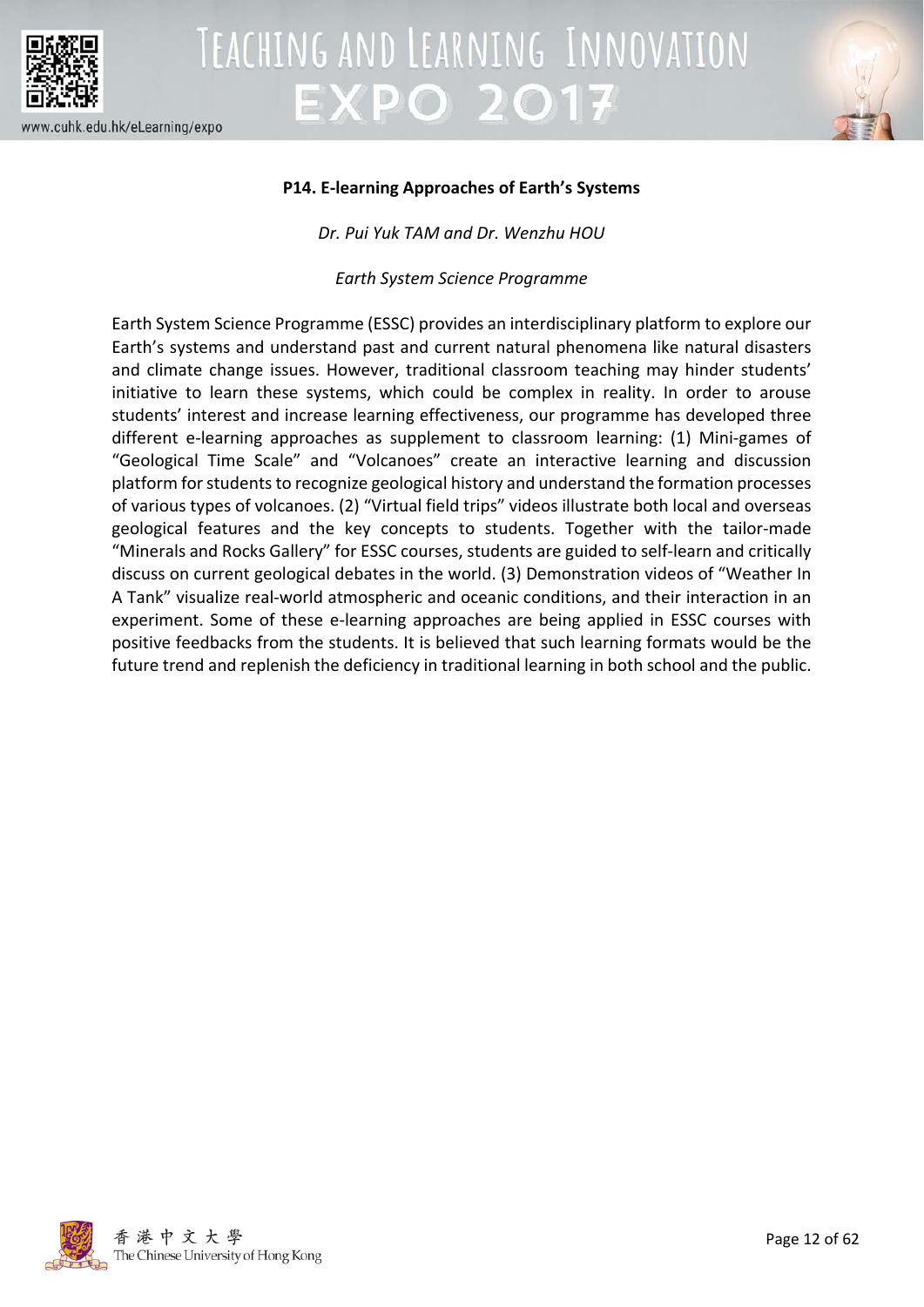



### **P15. Using YouTube Analytics to Enhance the Video Teaching Effectiveness – A Case Study of ESSC Educational Videos**

TEACHING AND LEARNING INNOVATION

*Dr. Wenzhu HOU, Dr. Tammy TAM and Dr. Andie AU-YEUNG*

### *Earth System Science Programme*

YouTube has become a major platform for educators to publish videos for blended learning. The statistics provided by YouTube, therefore, could be a useful tool to reveal students' behavior. In this study, by comparing the statistics of two series of newly produced educational videos for Earth System Science Programme, we expect to provide practical strategies to enhance the video teaching effectiveness.

Our first series of videos is aimed to showcase the key geological phenomena students would encounter during a geological field trip, and meanwhile to deliver the fundamental knowledge. The second series demonstrates the physical experiments for a better interpretation of important phenomena in atmosphere and ocean. Both series are informative. But the average durations (AD) of videos in the two series are different. The AD of videos in the first series is 2.16 minutes (1.00~3.40), however that for the second is 6.39 minutes (4.75~8.87). Among all the analytical results, we are specifically interested in the Average Percentage Viewed (APV) which could indicate the extent of information loss during the Teaching and Learning. The average APVs for the first and the second series are 66% (58%~75%) and 36% (18%~50%) respectively. Other statistics of the Audience Retention (AR) shows that the longer videos lost retention significantly in the first 20 seconds, but the ARs of shorter ones basically remain stable from beginning to end.

Based on our reported data, we suggest that (1) short educational videos could encourage a higher viewing percentage and (2) for longer videos, an attractive beginning may effectively help to keep the audience retention.

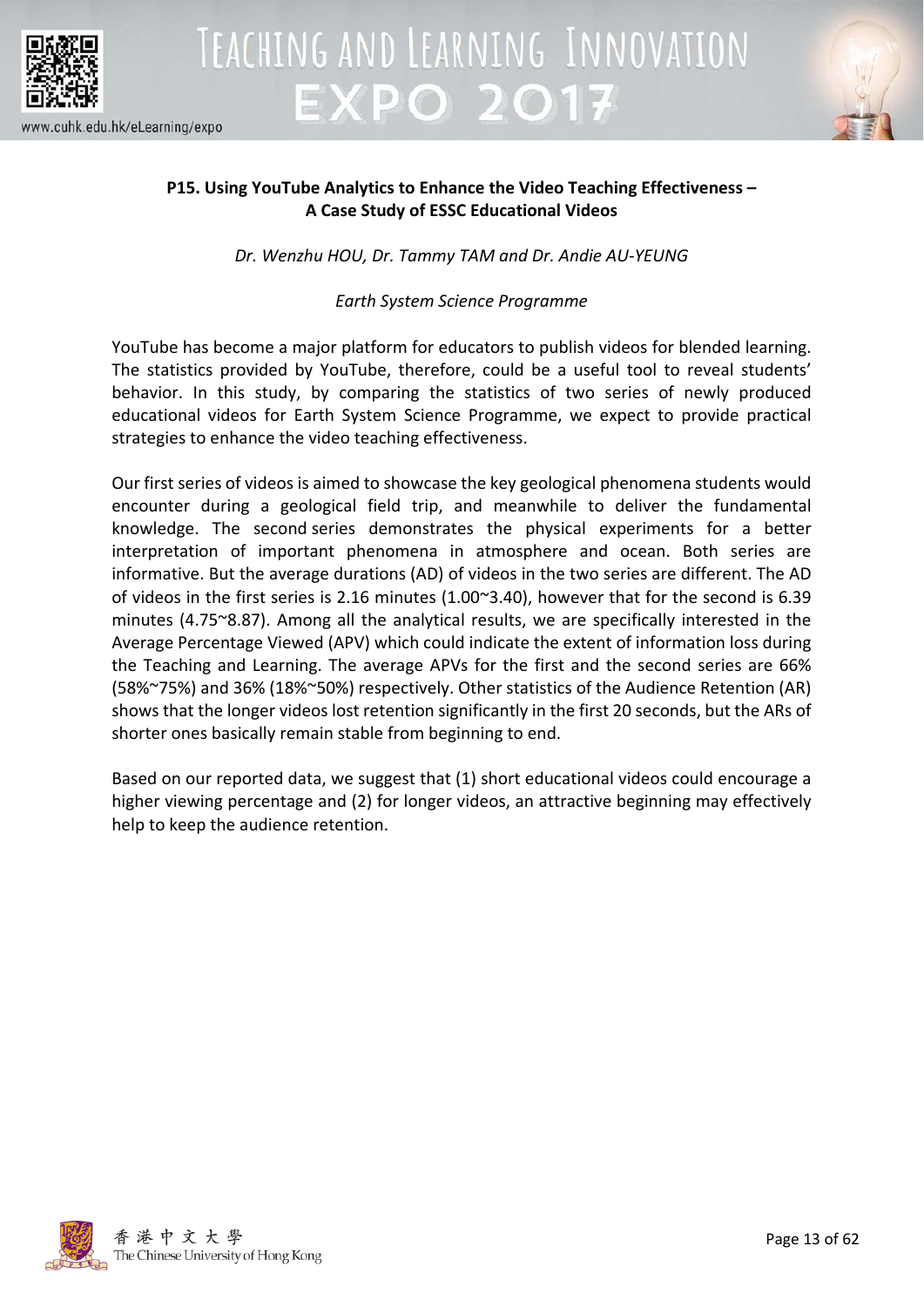

#### www.cuhk.edu.hk/eLearning/expo





### **P16. Application of Virtual Reality (VR) Technology in the Teaching and Learning of Mitochondrial Functions**

*Dr. H.K. NGAI*

### *Biochemistry Programme, School of Life Sciences*

The mitochondrion is an organelle which plays an important metabolic role in the cellular and organismal functions. Any defect in the functions of mitochondria may lead to series medical consequences such obesity, diabetes and cancer. Understanding the biochemical properties and structure of mitochondria is also critical to learn about its metabolic functions and various diseases related to energy metabolism. However, it is often difficult for students to conceptualize the relationship between the mitochondrial functions and its microscopic structural features. With the advancement of information technology and readily available electronic mobile device, a portable immersive learning tool becomes an effective way to help students overcome this learning barrier. Virtual reality (VR) is one of the computer technologies that can provide an immersive learning environment by generating realistic images, sounds and other sensations. In this project, it aims to develop a set of VR animations which will bring students to a wonderful exploratory journey towards the innermost compartments of a virtual animal cell. Users will be guided to learn about the sophisticated design of the mitochondrial electron transport chain and the mechanism of energy metabolism as if they were physically present in the virtual mitochondrial matrix.

### **P17. Developing Video Learning Modules for Cell & Developmental Biology**

### *Jenny LAI and Prof. Liwen JIANG*

### *School of Life Sciences*

Our project aims at developing online teaching videos on the basic knowledge and the advance developments in Cell and Developmental Biology. Undergraduate Students coordinated with the Postdoc Fellows and Postgraduates in the research laboratory to produce teaching videos featuring various biological concepts, experimental techniques and advanced research findings. The videos are complemented with online quizzes to test for students' understanding. Students can watch the videos out-of-class as a way of self-learning so that the valuable lecture time could be used more intensively for interactive teaching-andlearning. In this project, multiple teaching videos have been generated to introduce various topics in Cell and Developmental Biology such as Human Gametes, Mitosis and Meiosis, Plant Guard Cell. Some of these videos have been used in teaching undergraduate courses (e.g. CMBI4001) with good feedbacks from the students.

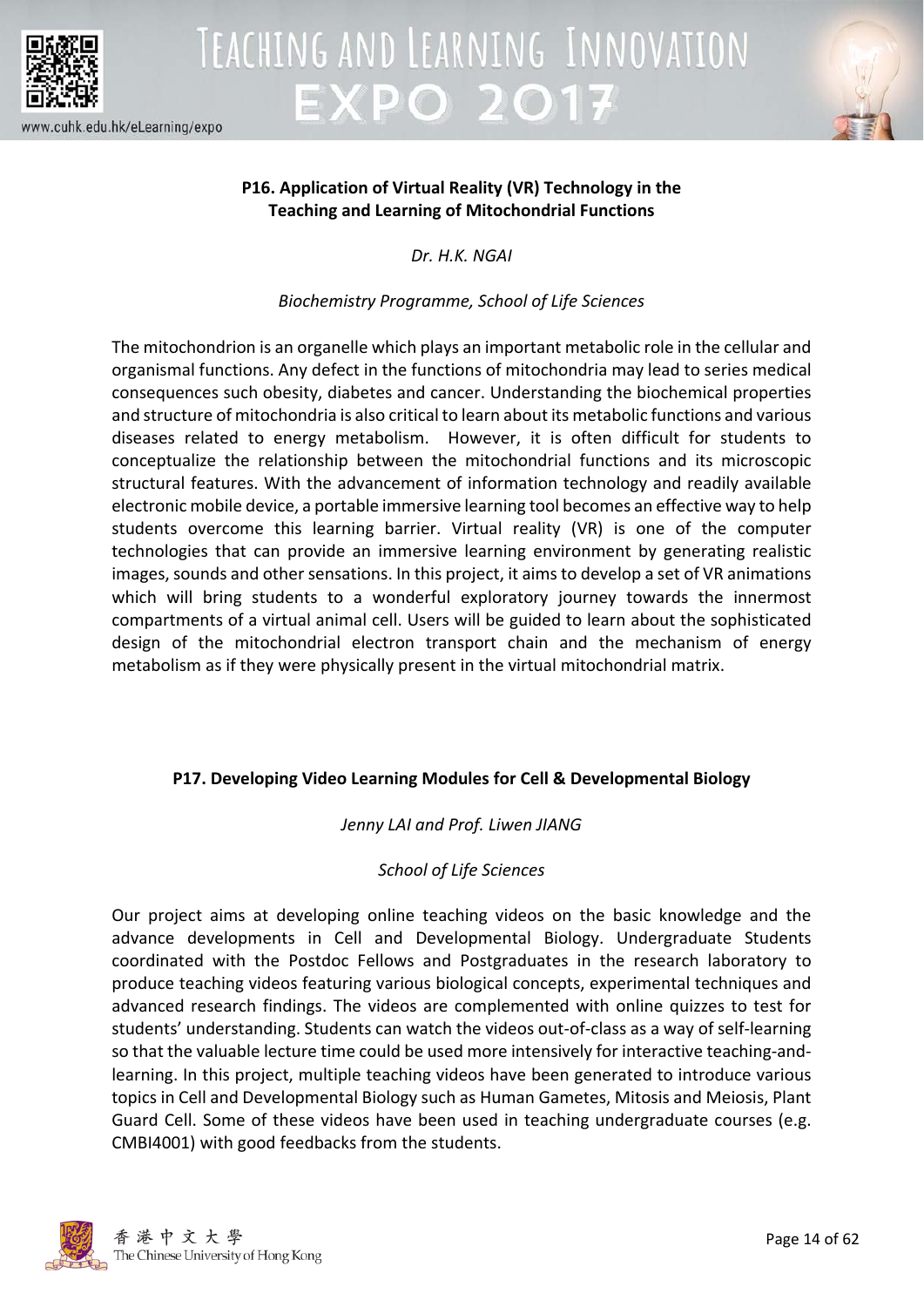



### **P18. Establishment of Flipped Classroom Activities for Molecular Biology Laboratory Class**

*Prof. Pang-Chui SHAW, Prof. Siu-Kai KONG, Yiu-Hong LEUNG, Eric, Lai-Ping KONG, Ada and Queenie Pui-Yin LAU*

### *School of Life Sciences*

To enhance the teaching and learning in Biochemistry through innovative use of e-learning material, flipped classroom activities were designed for Molecular Biology Lab with objectives: (1)

to facilitate self-learning so that face-to-face class time will be used to its utmost in studentteacher and student-student interaction. (2) The additional contents on laboratory techniques, pre-lab talks, and quizzes will facilitate instructors and demonstrators in teaching.

Related videos of basic laboratory technique were selected from our e-learning platform (http://www.bch.cuhk.edu.hk/learnbiochem/) and pre-lab talks on the principles of the experiments for flipped classroom activities (e.g. students doing pre-class work and watching pre-lab video at home). Pre-class worksheets were designed as instruction to inform students what to do in the flipped classroom. Exercises were prepared for students to revise before each lab class.

Flipped classroom activities were conducted in BCHE3650 Molecular Biology and Recombinant DNA Laboratory and BCHE4610 Molecular Biology Laboratory courses respectively in the second term of 2016/17. In March 2017, a survey was conducted for these two courses. The survey result indicated that most students agreed that flipped classroom approach in teaching and learning can increase learning and teaching efficiency for the laboratory class in several ways, including (1) time saving, so that they can have more time for doing the experiments, (2) they can study anytime at home and they can watch the video repeatedly for better understanding. Suggestions and comments from the survey will be considered for future improvement.

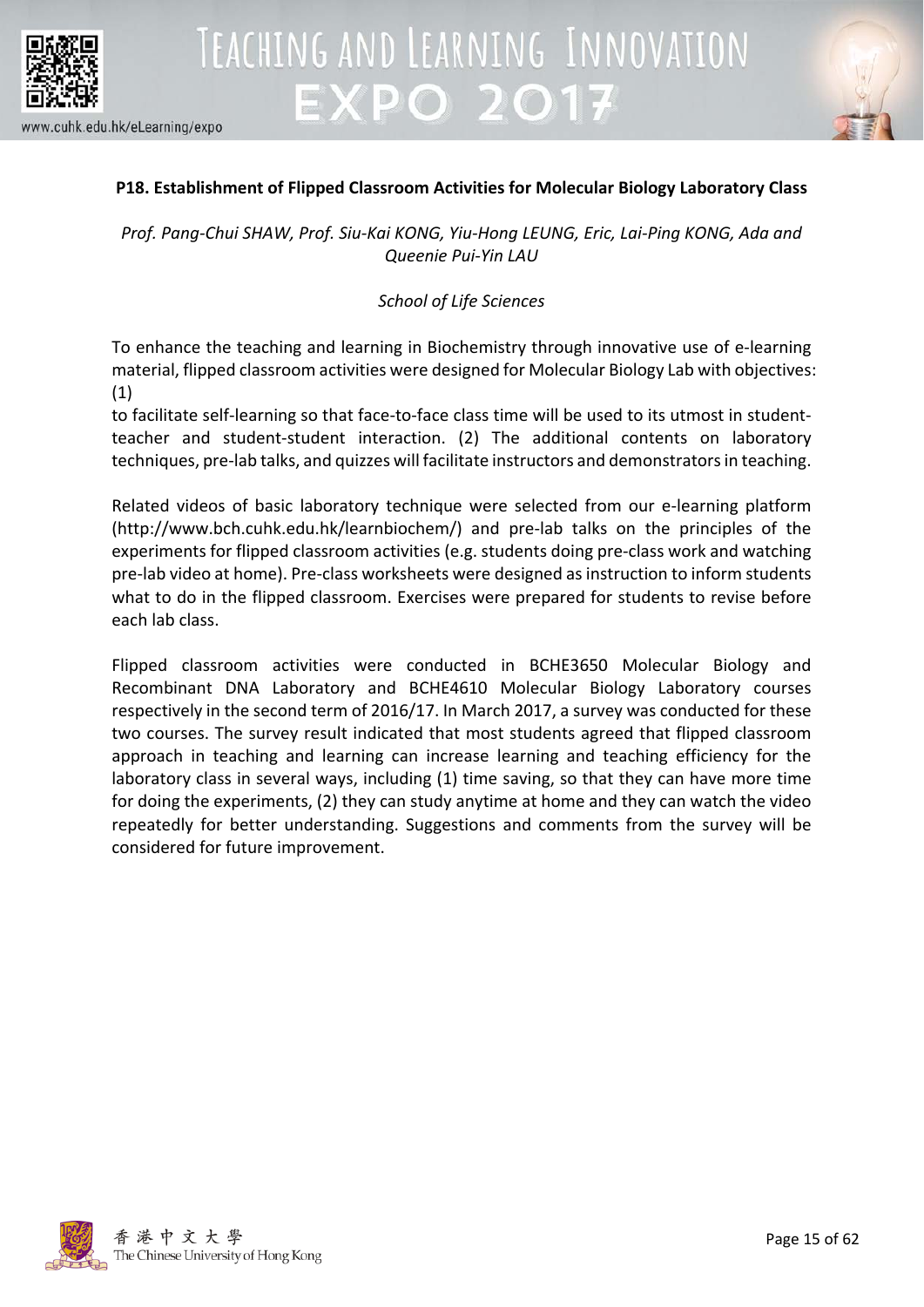



### **P19. Investigation of Non-seed Plants: A KEEP Course Promoting Self-learning**

*Dr. Cheung-Ming CHOW, Siu-Kwan WONG and Tin-Hang WONG*

### *School of Life Sciences*

"BOLS1253 Investigation of non-seed plants" is a KEEP-course which guides students to learn about two types of seedless plants, bryophytes and ferns, focusing on the structure-function relationship by surfing through two mobile phone compatible e-learning resources: Virtual Lab of Bryophytes and Virtual Lab of Ferns.

Our KEEP course contains 17 subtopics with each consisting of a "Learning Guidelines" and "Review question". It walks through the two virtual labs with the learners in a step-wise manner and provides links to other resources to encourage further exploration on the topics. It not only promotes self-learning but also encourages students to become active and deep learners.

### **P20. Basic Statistics in Higher Education**

### *Prof. Siu Cheung KONG*

### *The Centre for Learning, Teaching and Technology, The Education University of Hong Kong*

"Basic Statistics in Higher Education" is a blended learning course designed for undergraduate students from all backgrounds with the aim of providing necessary fundamental knowledge for research-related hypothesis testing. The course consists of minimum 12 hours of selflearning on Moodle platform and four face-to-face tutorials each with a duration of one hour. Students will learn conceptual knowledge on topics of the Sampling Distribution, Central Limit Theorem, Confidence Interval, and Hypothesis Testing as well as practical use of the SPSS inclass by working along with online videos, interactive simulations, assessment items and a concept map following a suggested learning schedule. So far, there have been over 430 students from CUHK and EdUHK enrolled in this course, and from whom we have collected feedback to improve our teaching and learning paradigm.

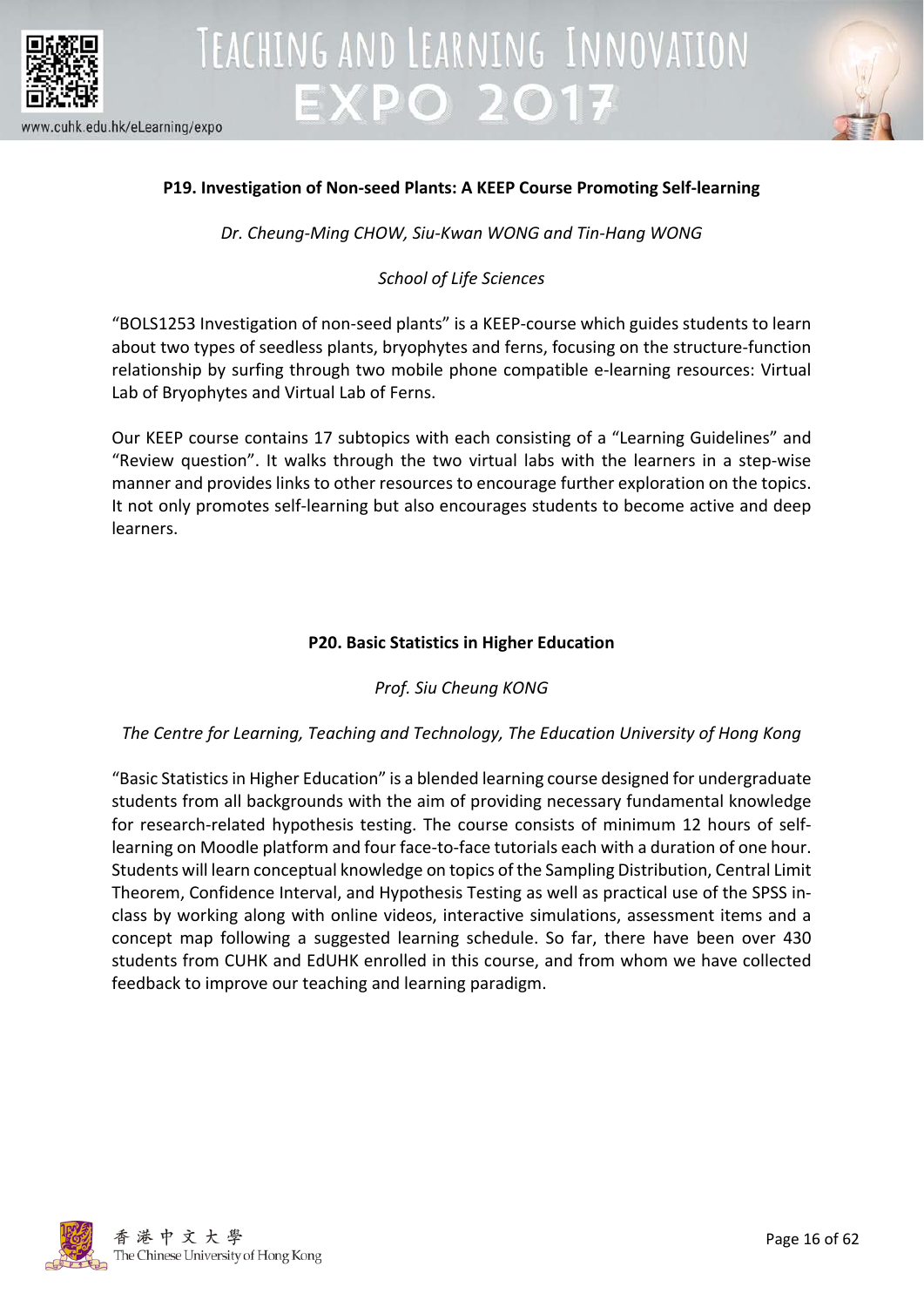



### **P21. Active Learning through an Immersive Virtual Reality Environment**

*Dr. Frankie WONG1, Prof. King Ming CHAN2 , Prof. Vivian LEE3, 4 Prof. Morris JONG, 5Dr. Paula HODGSON, Prof. Lawal MARAFA1 , Prof. Johnson CHAN1, Prof. Alfred CHENG6, Prof. Vivian*  LUI<sup>6</sup>, Dr. Yuen Keng NG<sup>6</sup>, Dr. Patrick NGAI<sup>2</sup>, Prof. Tommy CHAN<sup>7</sup>, Agnes FANG<sup>8</sup>, Leo CHAN<sup>1</sup>, *Cathy WONG1, Betty Hui5 and Cindi Tang5*

*1 Department of Geography and Resource Management, 2School of Life Science, 3School of Pharmacy, 4Centre for Learning Sciences and Technologies, 5 Centre for Learning Enhancement And Research, 6 School of Biomedical Sciences, 7 Department of Ophthalmology and Visual Sciences, 8Centre for eLearning Innovation and Technology*

Immersive reality environments (IVEs) can provide opportunities for learners to have an experience that perceptually surrounds them and enables them to have a sense of presence or actually being within it. Learners can interact with the IVE using a perceptual channel, e.g., by wearing a head-mounted display (HMD) with digital displays that project VEs. This may allow learners to visualize from two to three dimensions of an environment or an object, experience simulated situations to explore virtual locations as preparation for or replacement for actual visits or field exploration, interact with simulated clients or patients, simulate experiments and processes, and take actions while interacting with the virtual environment or object. In this project, this type of learning experience is applied in disciplines including life sciences, medical sciences, geography resources and management and education. It provides an authentic learning experience that may encourage learners to make inquiries and provoke reconceptualization of knowledge through experiencing and experimenting in the virtual setting. Most importantly, this project can bring enriched learning experiences across disciplines because research findings support positive learning outcomes: learners can find it easier to understand abstract concepts in three dimensions, bridge space over time, and examine trends and changes. Three types of VR are created in this project including (i) virtual reality with mouse interaction, (ii) AR/VR field trip and (iii) Virtual reality with physical interaction. The success of quality VR production demonstrated in this project together with students' recommendations can encourage more development on VR for learning enhancement.

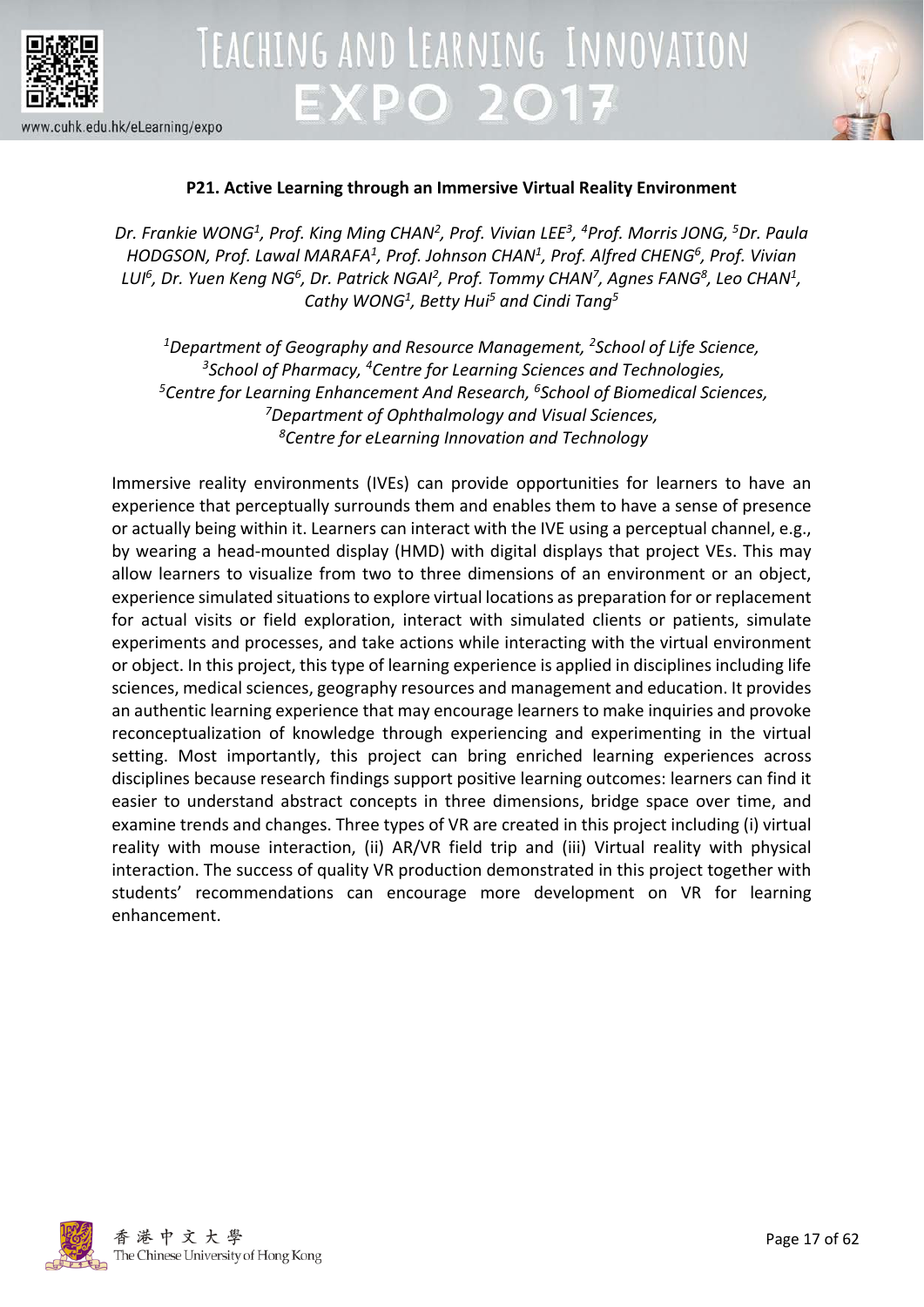



### **P22. An Ecotourism Scenario Game for Tripartite (Teaching, Learning and Research) Enhancement in Tourism Study**

Dr. Johnson Chung-Shing CHAN<sup>1</sup>, Luca Yat Hang CHAN<sup>1</sup> and Agnes Tsz Heung FONG<sup>2</sup>

1Department of Geography and Resource Management, <sup>2</sup>Centre for eLearning Innovation and Technology

With the rapid development of information and communication technology and e-learning, the conventional lecturing and knowledge transfer also have to incorporate innovative ways of teaching and technological advancements. Game-based learning is not new and has widely applied to various academic disciplines. Tourism studies often integrate field visit and classroom lecturing but a virtual and scenario-based experience in some real-life cases benefit both instructors and learners to stimulate discussions about circumstances of tourism planning and management.

The Ecotourism Scenario Game is an educational platform which simulates an indigenous community in the Amazon rainforest in Peru. Combining conceptual/theoretical knowledge, real world information and hypothetical storyline, this game allows students to make decisions in different scenarios in the development process. Instructors may deliver knowledge of ecotourism such as tourism impact assessment, destination planning and visitor management at certain stages of the game. Some common dilemmas between different parties are designed along the storyline and the students are encouraged to critically think and justify their decisions in attempt to balancing the multi-stakeholders' interests and achieving sustainable tourism development.

This game significantly integrates conventional lecturing, class interactions and e-learning application to tourism classes. The platform also allows students to experience the scenarios outside classroom, either individually or group-based, which would enhance the learning effectiveness.

Keywords: Ecotourism; game-based learning; scenario game; tourism

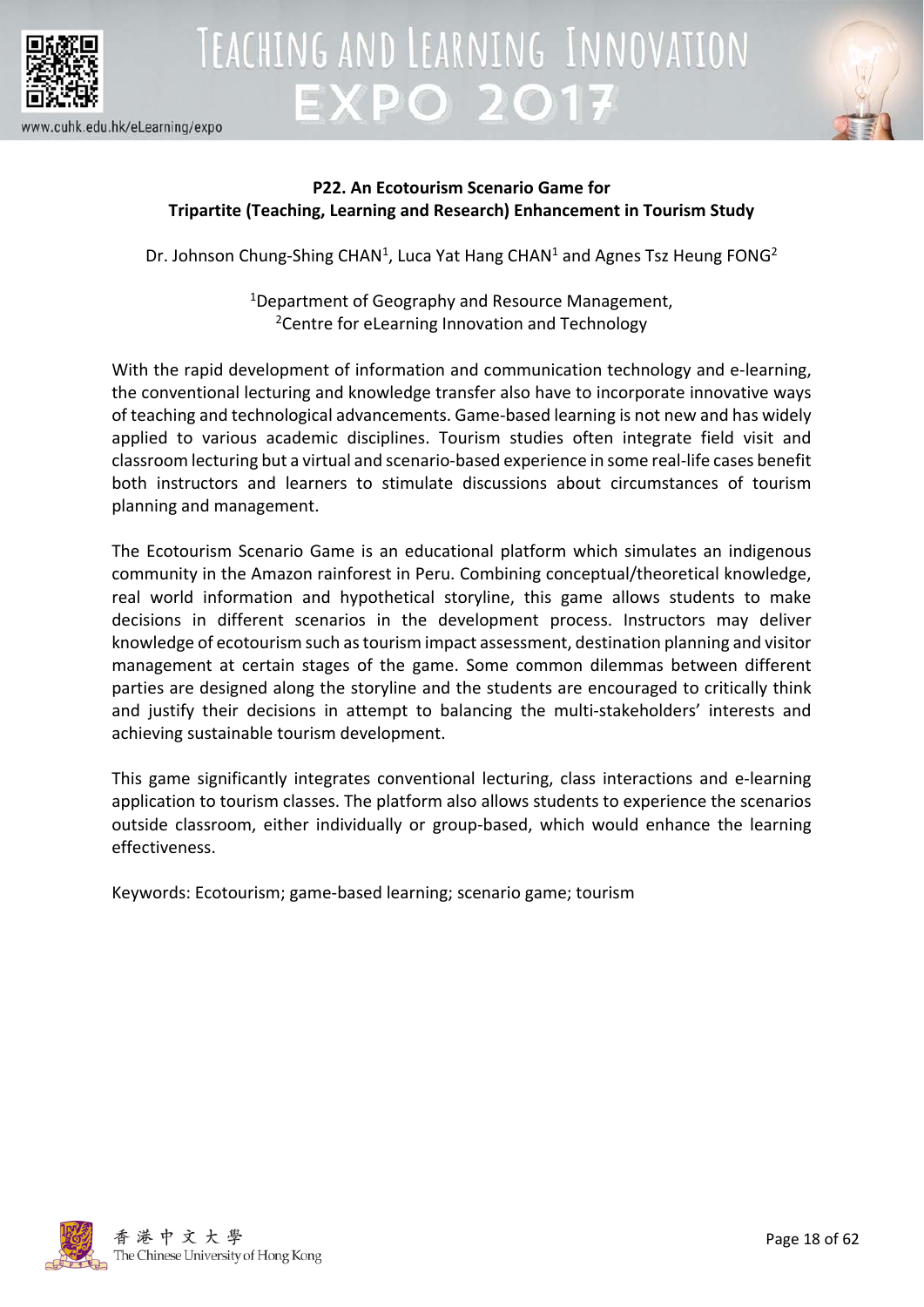



### **P23. Language Map of CUHK 2.0**

*Dr. Pit Shun LAI, Yin Yee LAI and Pui Yee TSANG* 

*Department of Chinese Language and Literature*

"CUHK Literary Walk"(中大文學散步) is an important teaching and learning activity proposed in the University Chinese Core "CHLT 1100 University Chinese I" , which students are guided by the teacher to appreciate the beauty of the campus by visit the scenic and historical spots on its campus described in the literary works by famous writers. " Language Map of CUHK 2.0"(中大語文地圖 2.0) is an mobile application which designs as an assisting tool for this learning activity which was supported by the Courseware Development Grant Scheme(2016- 17).

The home page of the "Language Map of CUHK 2.0" is a CUHK cartoon map indicated with major landmarks. Users click on the landmarks will show the following three buttons:

1.Introduction(地景掌故): A descriptive record of the CUHK landmarks.

2.Writer's works(山城筆跡): Compile the works of famous authors and students.

3.Write your words(舞文弄墨): Users may submit their work through Blackboard, Facebook and google form which will be periodically updated on the app after the works being screened by our team.

According to the plan's original conception, works from famous writers are only the initial materials content of the map. In the long run, we hope to see the works of CUHK students constitute most of the content of the map. To this end, we have already been soliciting contributions from students since September by Facebook and invited teachers to recommend outstanding pieces of work from their class. We believe that students' creative work would make the map more attractive.

As CHLT 1100 University Chinese I focusing on develop the ability of observation and expressiveness of the student as the learning outcomes. We believe that the map can cultivate students' observation skills and improve their Chinese writing skills through appreciating excellent works from both the famous writers and other students. In addition to this point, we also believe that our app can encourage students to write for their beautiful campus by posting their works on this co-construction eLearning tool.

Apart from the description of function map, we would like to interpret the practical values of the map in facilitating "CUHK Literary Walk" and explain how to integrate this app into the assessment of CHLT 1100 in the poster. We will take reference to the comments and opinions from the guests and other participants for further amendment of the app.

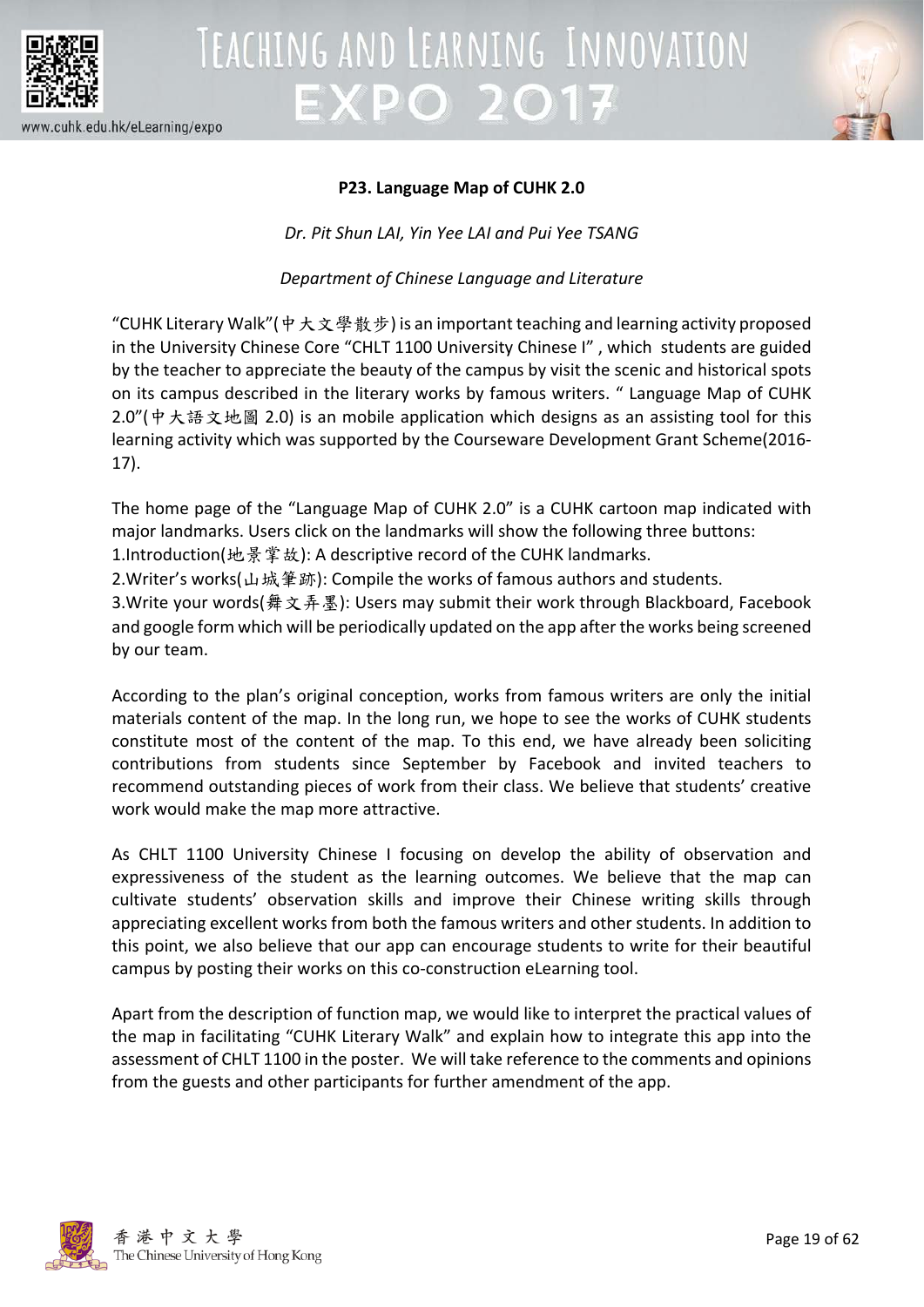



### **P24. English and eLearning: Insights from Incoming International Exchange Students at CUHK**

### *Prof. Jane JACKSON and Tongle SUN*

### *Department of English*

Throughout Asia, institutions of higher education are being asked to internationalize and substantially increase the number of non-local students on campus. To this end, many institutions are offering more courses in English, the de facto language of internationalization. To better understand the transition issues facing incoming international exchange students who are second-language speakers of English, a mixed-method study is being conducted at a Hong Kong university that now hosts 1,000+ semester and year-long international exchange students. As the University promotes interactive learning and eLearning (e.g., online Forums, flipped classrooms, group projects), the study is investigating how the exchange students are coping with the demands that are placed on them in English-medium courses. This presentation reports on the findings associated with 74 incoming semester-long international exchange students, all of whom are second-language speakers from other Asian countries or Europe. Through surveys and in-depth interviews, the participants divulged their academic sojourn experiences, pointing to the need for interventions to support their language/eLearning and academic integration. This presentation underscores the merits of undertaking a systematic needs analysis to provide direction for meaningful academic (e.g., English for Academic Purposes courses, workshops, orientations) and non-academic support (e.g., social activities that integrate local and international students). Research of this nature can benefit both local and international students, and faculty. (This project is supported by a Teaching Development and Language Enhancement Grant (TDLEG) from CUHK.)

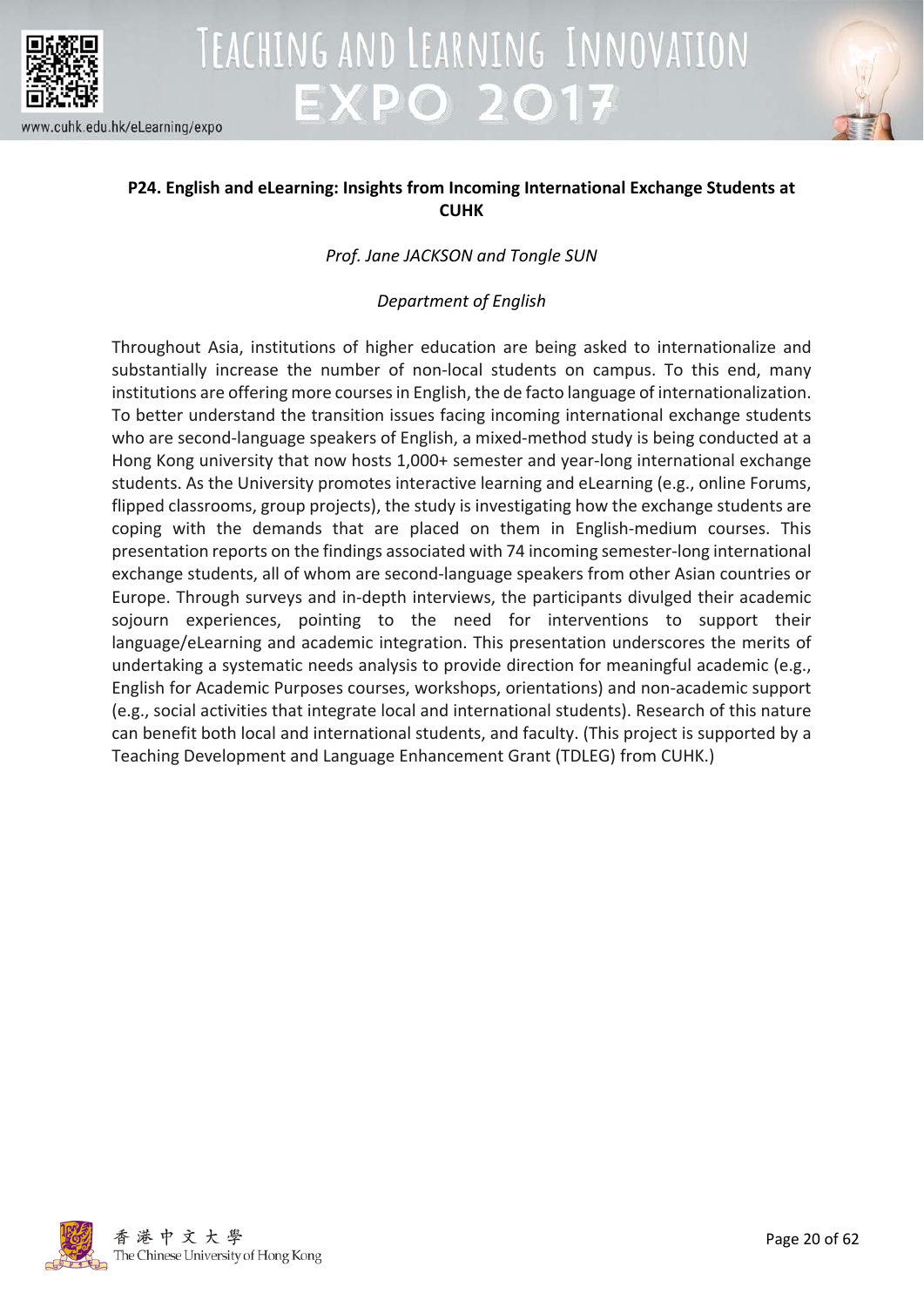



### **P25. Mentoring International Exchange Students Online: An Intercultural Intervention**

*Prof. Jane JACKSON and Cherry CHAN*

*Department of English*

To enhance the intercultural learning of international exchange students, micro modules (eLearning materials) were developed for Intercultural communication and engagement abroad, a fully online, credit-bearing general education course. Each week, while the course participants were in their host country, they viewed the micro modules on Blackboard and digested related readings and YouTube links. In full-class Forum discussions, small fieldwork groups, and a reflective essay, the participants shared their intercultural experiences and evolving understanding of intercultural concepts and issues. Throughout the semester, guided critical reflection prompted them to think more deeply about how their intercultural attitudes and actions may have affected their interactions with people who have a different linguistic/cultural background from them. Through online mentoring, the participants were encouraged to make connections to the intercultural concepts and theories that were explained in the micro modules and assigned readings. After providing an overview of the course (e.g., aims, activities, approach to learning and teaching, micro-modular content, modes of assessment, grading scheme), key findings related to the most recent offering (learning outcomes, student perceptions of micro modules/intercultural mentoring) will be presented, along with implications for future offerings. (This project has been supported by a Micro-Module Development grant (eLearning pedagogy research) and a Teaching Development grant from CUHK.)

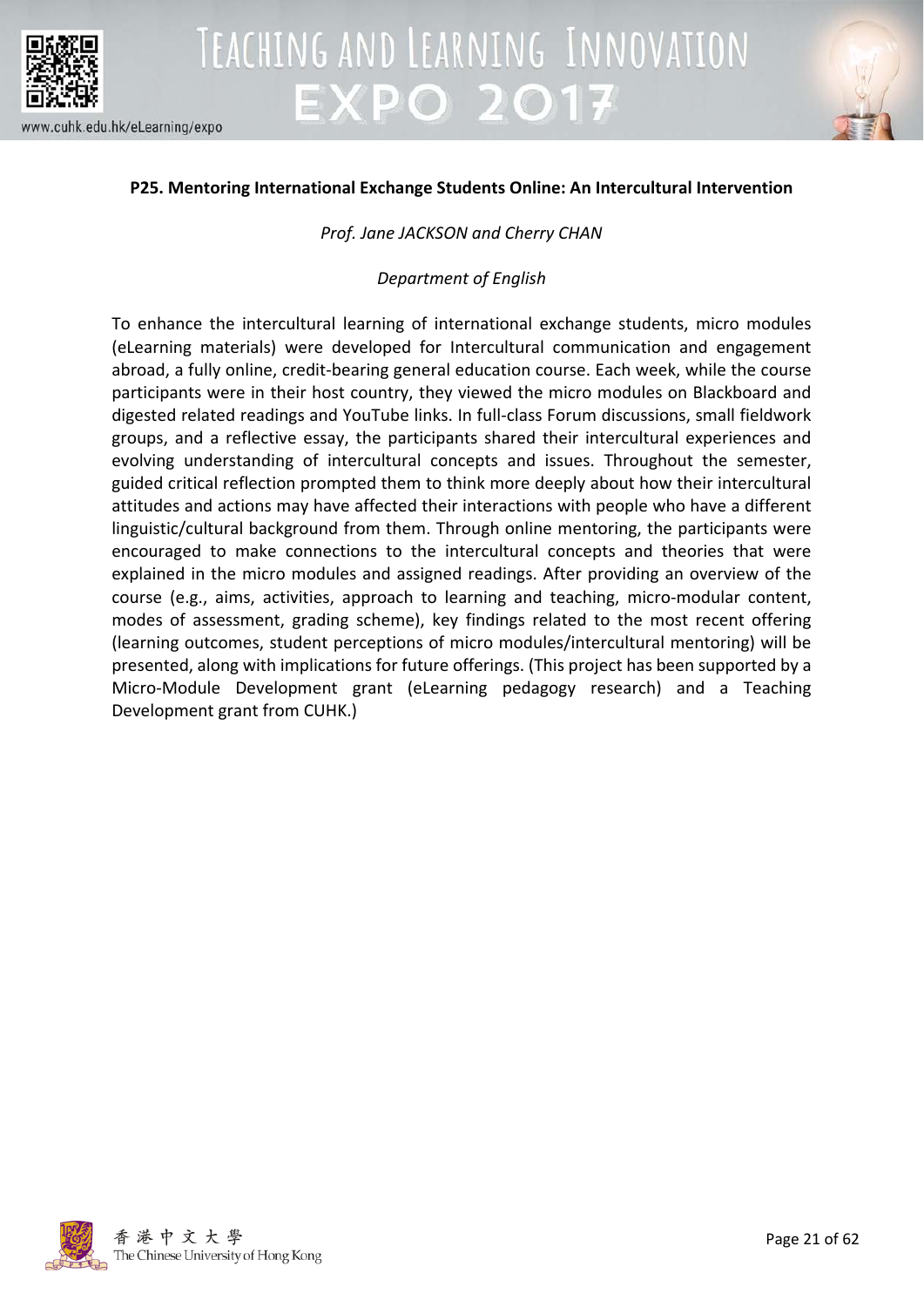



### **P26. A Flipped Classroom of System Dynamics Modelling for Public Health**

*Prof. Ka Chun CHONG and Katherine JIA*

*School of Public Health and Primary Care*

PUBH6001/BIOS5001 and PUBH6003/HSYS5001 are two fundamental courses for research postgraduate students in Public Health programme. The programme aims to introduce the basic knowledge of using statistical methods on their research and to introduce the principles of health policy and healthcare management. Nevertheless, the majority time of the courses was spent on teaching the basic theory supplemented with several tutorials, and there is a lack of demonstrations and discussions on applying statistical tools in health policy evaluations. This lead to a lower proportion of health policy modelling research when comparing with other traditional epidemiological research designs. Besides, some students indicated they were hard to apply the acquired knowledge to their practical needs.

With the previous experience and success of the flipped classroom development, we are developing a micro-module model to encourage students acquire skills of systems dynamics methodology – a common statistical skill in health policy research. The project team includes course coordinators from both courses in order to monitor the adequacy of courseware development. It is expected that students can learn the materials outside classroom and leave more time for in-class discussions, thus to bridge the gap between two disciplines.

### Three modules have already been developed

[\(http://micromodule17.comuf.com/Index%20for%20DM.html\)](http://micromodule17.comuf.com/Index%20for%20DM.html) and evaluated by five students. The students indicated the modules were practical, well-organized, and illustrated clearly, yet improvements could be made on content delivery (e.g. outline and subtitles) and visual impacts (e.g. focus on small or vague diagrams was needed).

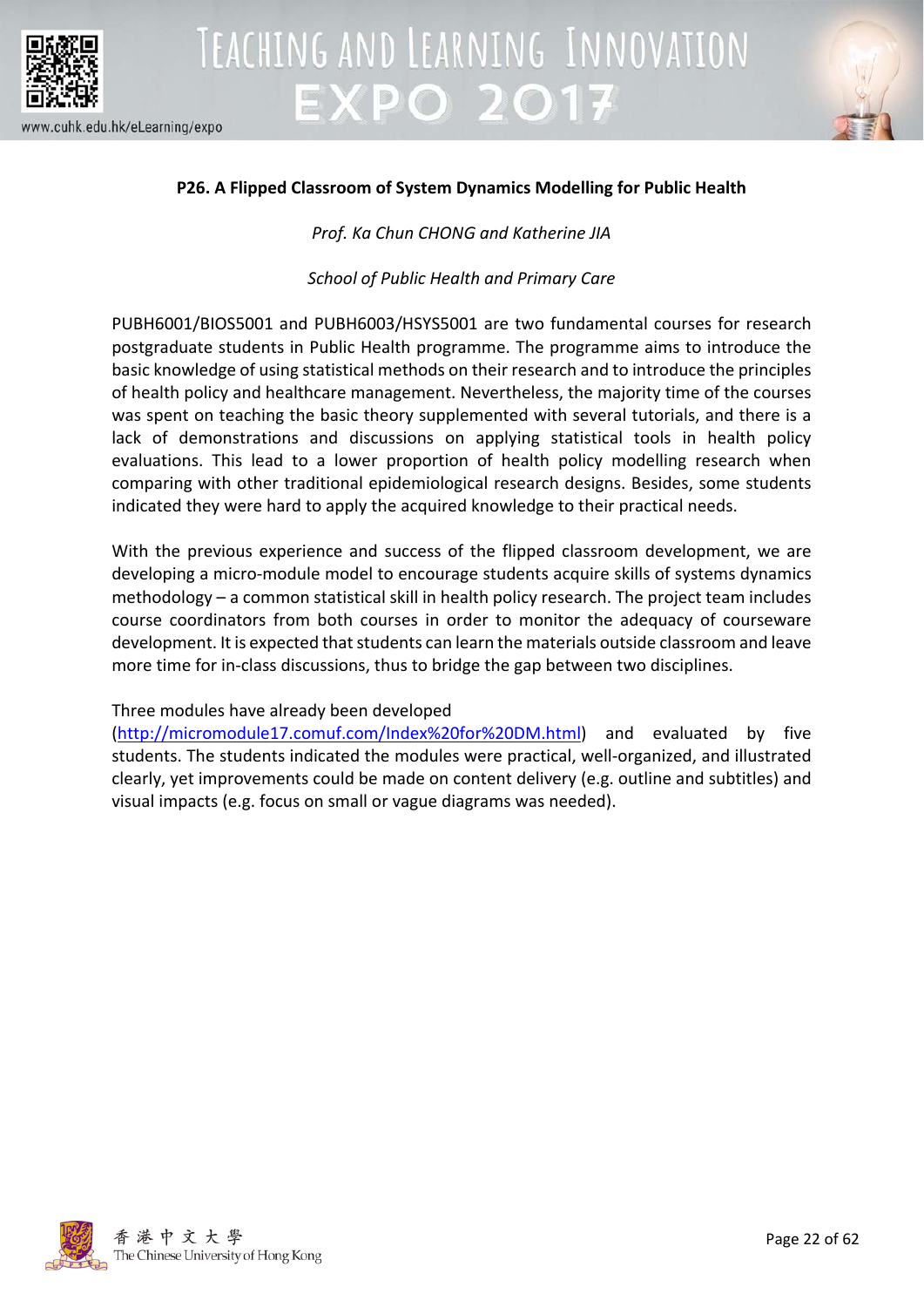



### **P27. Teaching Health Emergency& Disaster Risk Management Using Massive Open Online Course and Face-to-Face Classrooms: Building a Global Humanitarian Response Community**

*Zhe HUANG, Gloria Kwong Wai CHAN and Chi Shing WONG*

*Collaborating Centre for Oxford University and CUHK for Disaster and Medical Humanitarian Response, The Jockey Club School of Public Health and Primary Care*

CCOUC research team taught health emergency and disaster risk management through a face-to-face and an online course, aiming to i) examine what factors may affect course completion among online course students; and ii) understand students' learning experience, course perceptions and outcomes in face-to-face and online format.

Data from students of online course (registration, Moodle log, evaluation and follow-up survey) and face-to-face classroom (pre-course and post-course surveys) were collected. Ethics approval was obtained from CUHK and consents sought from each participant before survey. Descriptive analysis, chi-square test and logistic regression were conducted.

This project recruited 3,457 online students from >150 countries, mostly in disaster-prone areas. The course completion rate was 20.6%. Males and students with healthcare qualifications were found more likely to complete the course, and time spent on the course was significantly associated with course completion after adjusting for gender, age and education level.

Additionally, 22 and 392 students from face-to-face classroom and online course were followed up. Although no significant difference in course achievement was observed between face-to-face classroom and online course participants, the former format was more preferred among all participants. Flexible time management and location of study were reported as two advantages of online course while more interaction and in-depth content the merits of faceto-face teaching.

This study suggests implementing multiple tools (e.g. webinars, videos and audios) and more discussion platforms could improve knowledge transfer and build up a wider study community, while face-to-face classroom and online course should be combined to create a better study environment.

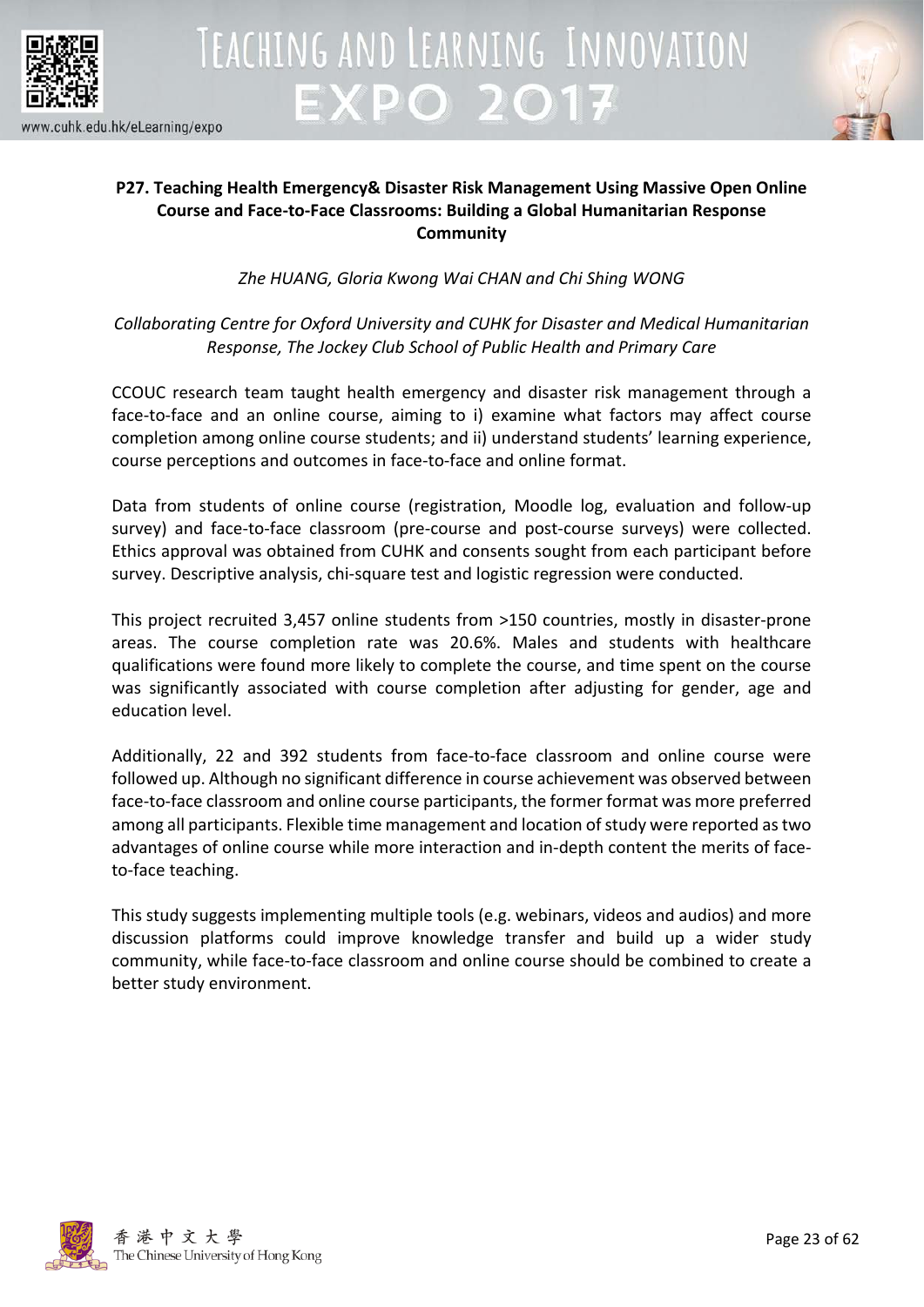



### **P28. Strategic Training Ground for Future Public Health Practitioners**

*Carol WONG and Dr. Tony YUNG*

*Collaborating Centre for Oxford University and CUHK for Disaster and Medical Humanitarian Response, The Jockey Club School of Public Health and Primary Care*

This presentation will describe how the field-based training programme of the Collaborating Centre for Oxford University and CUHK for Disaster and Medical Humanitarian Response (CCOUC) has been well-placed to strategically facilitate capacity building activities to train up the next generation of public health researchers and field-based practitioners.

The Nepal field based training programme evolved from the Ethnic Minority Health Programme (EMHP) in China, flagship programme of CCOUC, have both provided advanced technical training and been a field action laboratory for undergraduates and postgraduates of CUHK who aspire to plan, implement and evaluate public health and disaster risk reduction programmes in rural communities of less developed countries.

Using the training of trainer programme in Nepal as the case-study, the presentation will reveal the process of knowledge transfer to the student trainees with multidisciplinary background through workshops, training manuals and online courses; meanwhile, how the CCOUC team strives to identify communities which are affected by the earthquake with different intensity and is pragmatically using its resources to target and train the future practitioners using the frontline setting.

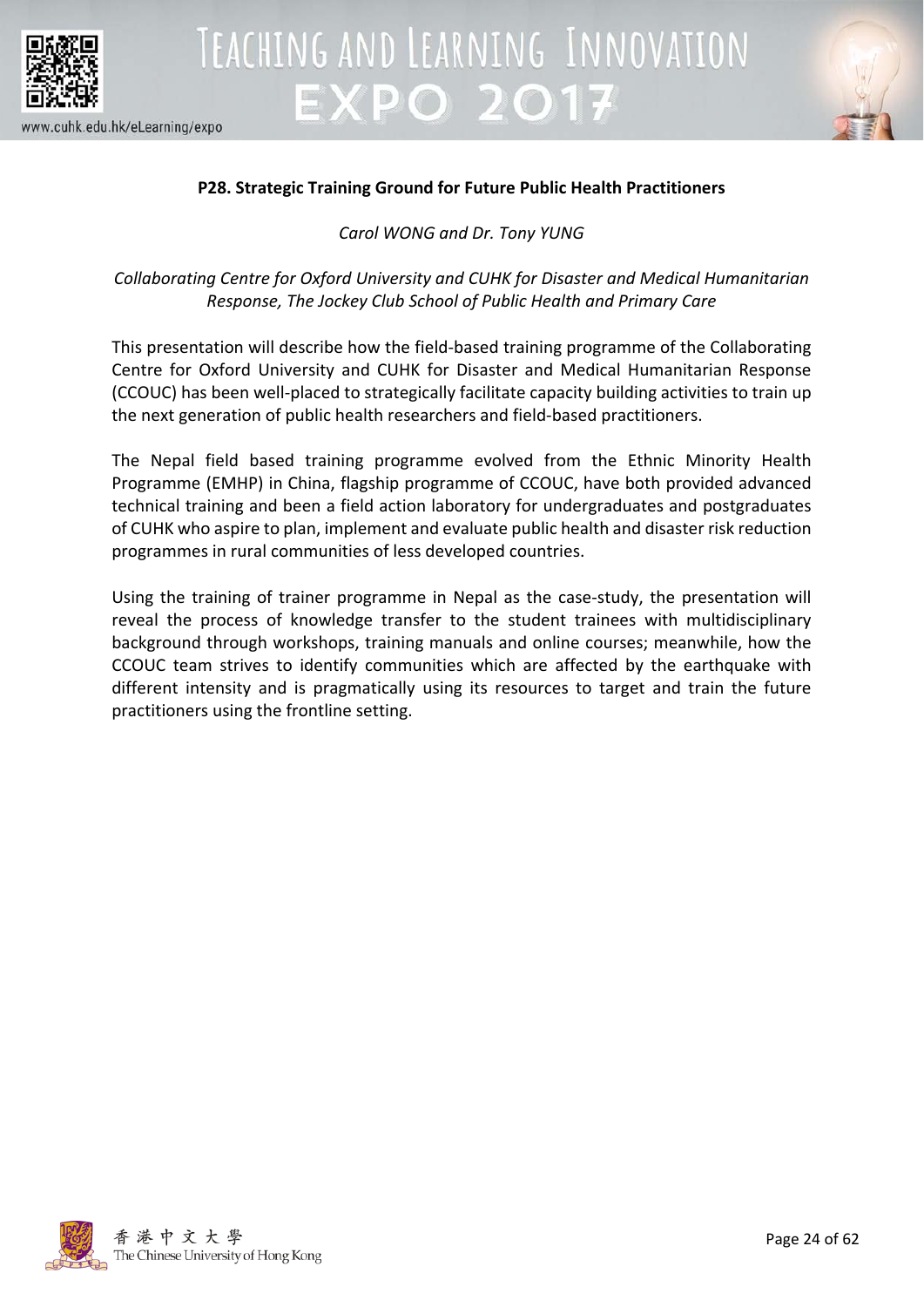



### **P29. Designing Complex Micro-modules and their Impact on the College Service Learning Experience**

*Prof. Ann HUSS, Pauline DAY, Maytal MARK and Madison REID*

### *Morningside College*

In Term 1 (2017/18), Morningside College introduced a two-part interactive self-paced micromodule unit in the College's capstone course, GEMC3001 – Service Learning/Civic Engagement. The micro-modules were designed by the College's Junior Fellows (Teaching Assistants) and produced using Articulate® E-learning software. Production was supported by a courseware development grant.

In the first micro-module, designed to be viewed before a service learning project proposal is submitted, a student travels through the fictional town of Greenberg, stopping at charitybased, project-based and advocacy-based service organizations. During the journey, the student learns about the different types of service each organization provides and is encouraged to choose the type that best fits her/his skills and interests.

The second micro-module, which is meant to be viewed after the service learning project has been completed, helps the student think critically about the service learning experience so that s/he can confidently turn it into academic work. Students are led through a series of exercises culminating in the production of a project poster that is discussed afterward in small group meetings.

Our presentation will introduce the script-writing, design and production processes, followed by a preliminary review of the impact of these micro-modules on College Service Learning learning and teaching.

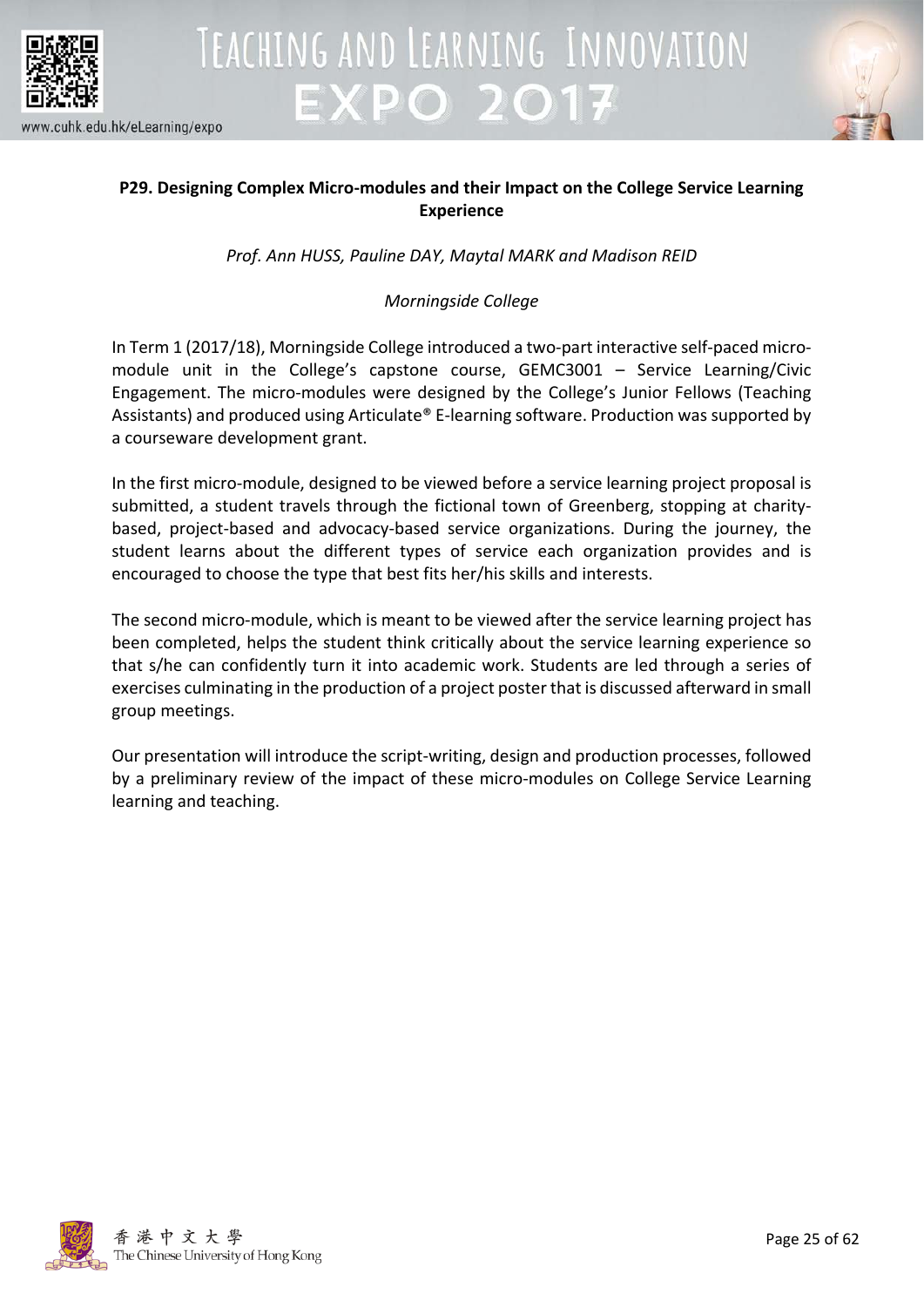



### **P30. Audio-visual Materials for Intermediate Cantonese Second language**

*Kwun Hung CHANG and Minyu SHEN*

*Yale-China Chinese Language Centre*

This project is aiming to seek funding to develop three micro-modules with audio-visual input that supports flipped classroom learning and teaching. With the use of Powtoon and Camtasia, we produce short videos to introduce Cantonese sentence structure and provide additional oral skills practice to our students. Videos are uploaded on the Vimeo for easy access.

Apart from producing learning videos, we have developed Quizlet exercises for students in order to promote self-learning with the use of mobile phones. Students are encouraged to search our course code from the Quizlet so that they can access our exercises and do their preparation freely before and after the lectures.

Finally, in order to evaluate the effectiveness of our new teaching materials, we require our students to complete 'post video assignments' after watching our videos. The output of our work offers extra learning experience to international/ exchange students who are choosing Cantonese as their elective courses. Instead of imitating native speakers passively, students are required to take their initiative to ask questions. Our goal is to increase their ability to give immediate response to native speakers in Cantonese through listening and oral skills training.

### **P31. Rethinking Presentation as a Teaching Tool**

*Hong JIANG*

### *Department of Translation*

Interpreting, as the oral form of translation, imposes high demands on oral language proficiency of all active working languages of the interpreter. It also requires fast processing of incoming speech information in preparation for reformulation into the target language. In the consecutive interpreting mode, interpreters are also required to have the appropriate stage presence in the tripartite communications process with the interpreter as the mediator. In training, presentation has proven to be a multi-functional device to train a diverse set of skills of the interpreter. This poster demonstrates now presentations can be organised to produce the most results from one single training activity.

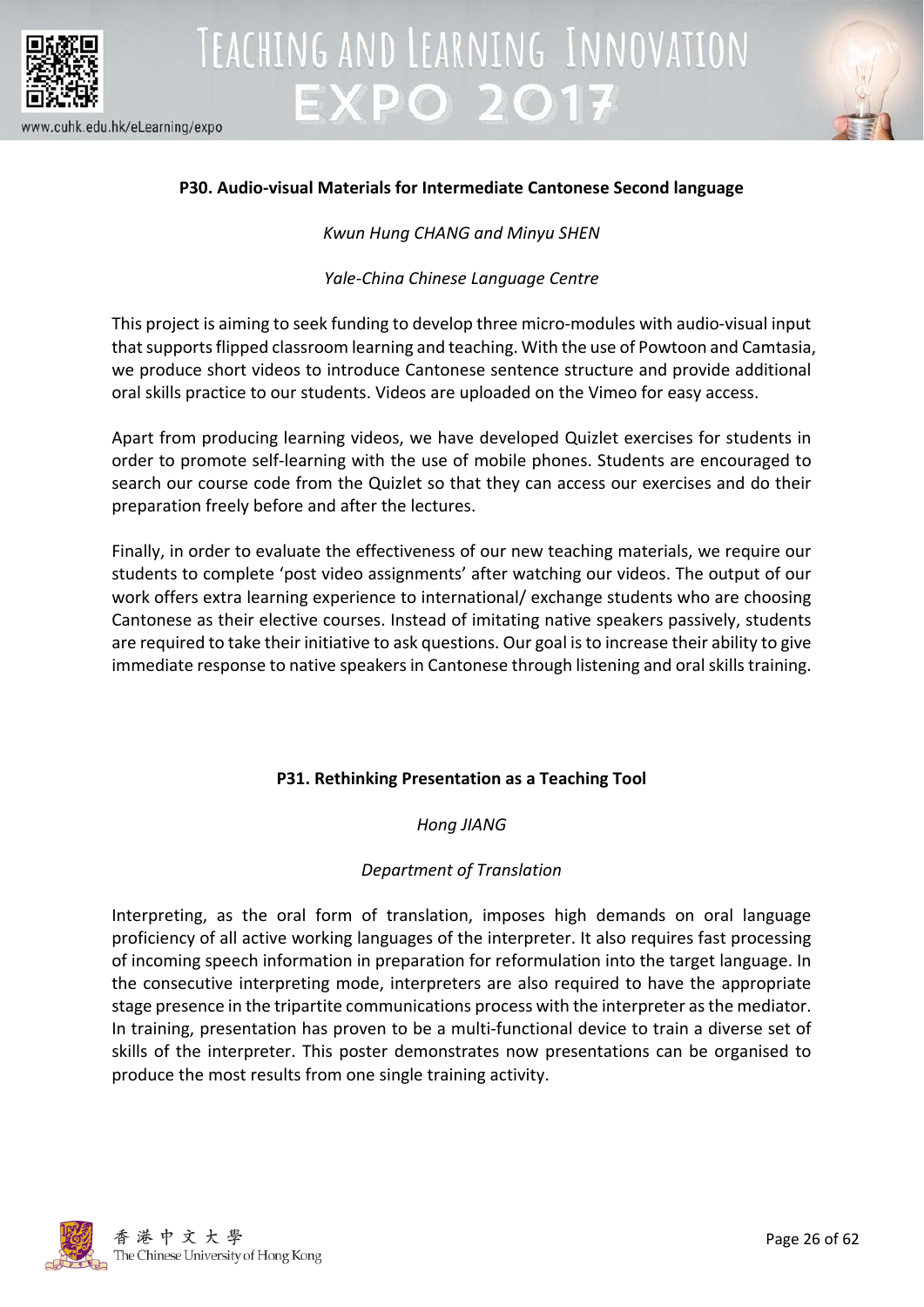



### **P32. Assessing the HKDSE in Music**

*Dr. Brian Thompson*

*Department of Music*

In 2012 the Hong Kong Education Bureau launched the New Academic Structure (NAS). Under what was known as 3-3-4, students complete three years of compulsory junior secondary school and three years of senior secondary before entering what is usually a four-year bachelor's degree programme. Replacing the colonial-era system of O-Levels and A-Levels, the HKDSE aimed to prepare students for a range of possible future directions, including both associate degrees and undergraduate studies. With five years of the NAS behind us, it is time to assess how well the HKDSE is preparing students for university studies.

This poster aims to provide some insights into how well the HKDSE in Music is preparing students for university studies. It is based on a careful comparison of the secondary and university curriculum and a survey of 120 CUHK music students, conducted in May 2017. Preliminary evidence suggests that in a number of ways the secondary curriculum fails to provide students with adequate preparation for university studies. In addition to illustrating the discrepancies between the objectives and outcomes of the HKDSE in Music and university entrance requirements, the poster aims to offer recommendations in how we might bridge the gap between secondary and tertiary education in music.

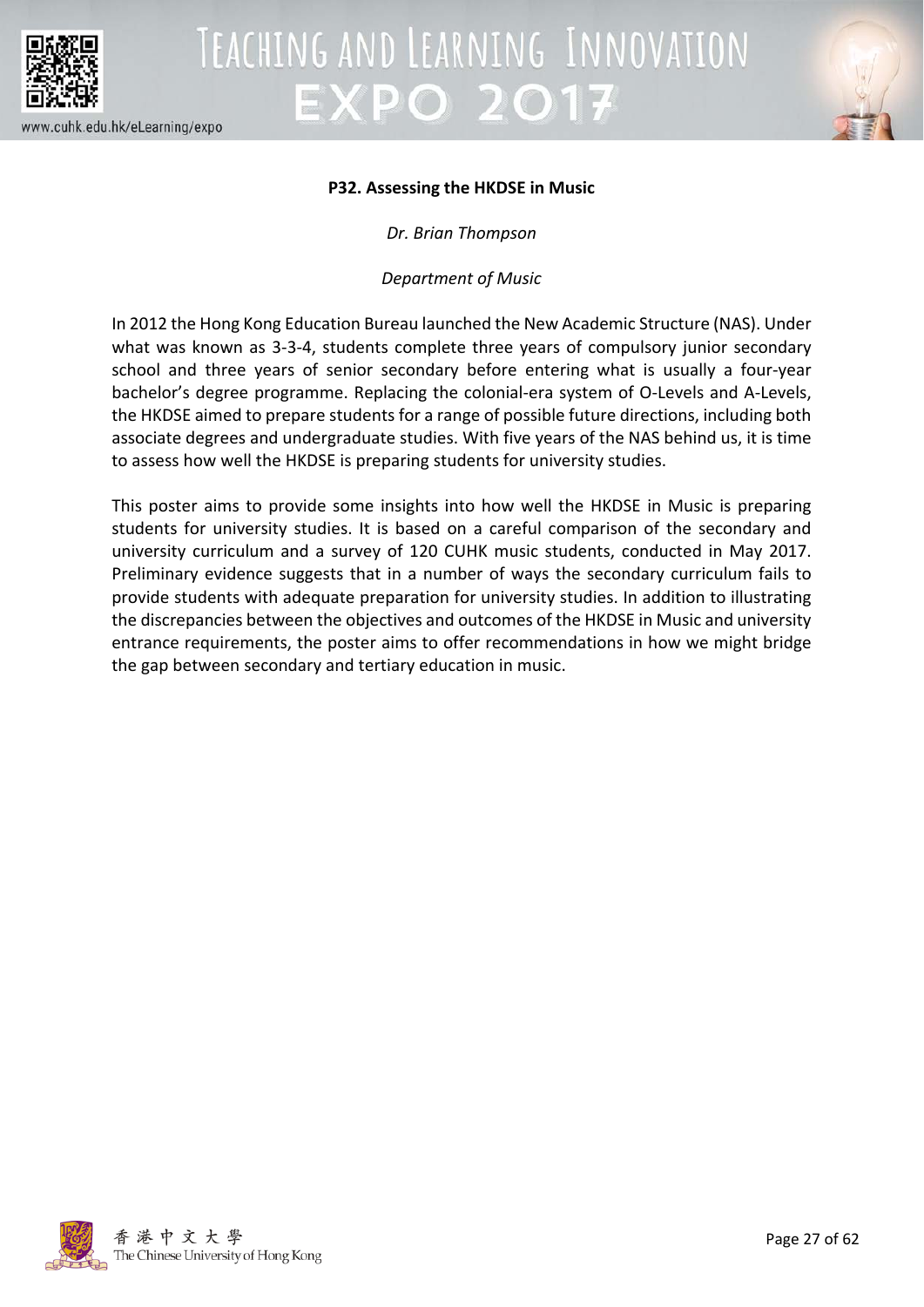



### **P33. The Use of Social Media Platforms in the Classroom**

### *Prof. Sandra MARCO COLINO*

*Faculty of Law*

Students love social media. Incorporating the use of social media in teaching can greatly enhance their learning experience. Not only can the learning process be more fun and engaging, but feeding students valuable information through a channel which they are fond of and which they use regularly has been proven to encourage them to access and eventually retain that information. The use of social media also has external benefits. By posting useful information publicly, this tool can also help to showcase and disseminate the work carried out in academic institutions, and can be used to raise their international profile and reputation. However, to have internal and external value, the use of social media must be rational, carefully thought out and adequately tailored to meet the specific requirements of the field being taught. In this presentation, I will explain how I use social media in legal education. I will do so by sharing the experience I have gathered over 12 years, explaining the various ways in which I have integrated social media into the classroom and covering the "dos and dont's" of the use of such platforms in education.

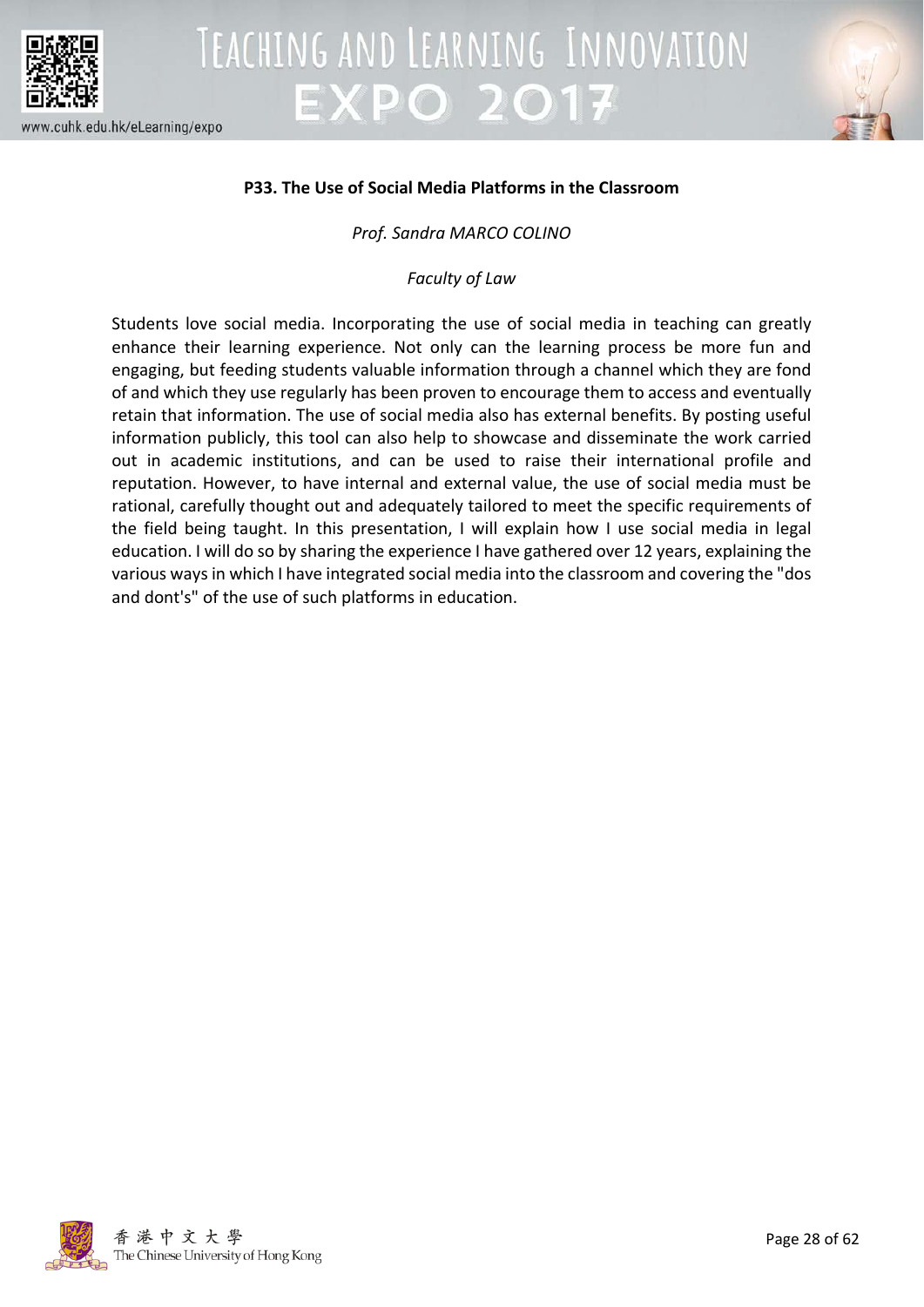



### **P34. Using Flipped Classroom to Enhance Interactive Teaching and Learning in Advanced Topics in Biological Electron Microscopy and Live Cell Imaging**

*Karen KAM, Prof. Byung-Ho KANG and Prof. Liwen JIANG*

*School of Life Sciences*

LSCI5012 Advanced Topics in Biological Electron Microscopy and Live Cell Imaging is a newly established three-unit advance course (first taught in September 2016) designed for postgraduate students in the School of Life Sciences.

The pedagogical goals of this course are 1) to discuss the theory of Electron Microscopy and Live Cell Imaging as well as how the advanced Microscopy techniques can be put into use for the latest research discoveries; and 2) to provide rich hands-on practice of advanced 3D Tomography TEM (transmission electron microscopy) and advanced live cell imaging of biological science research to the students.

To achieve these goals, we aim to revolve the traditional lecturing to a more self-driven flipped classroom with more reliance on virtual learning platform. We will produce a flipped classroom containing two sets of teaching videos which will serve as a useful learning tool for students taking the course. Both sets of videos will be supplemented with corresponding question sets to be answered by students before the class or lab and for discussion during the class or hands-on sessions. In the hands-on sessions in the laboratory, students will practice TEM sample preparation, tomography reconstruction, fluorescent microscopy imaging of live cells, as well as image analysis software.

So far, we have developed and uploaded the first set of videos to our online learning platform for 2017-2018 teaching term. This will enhance students out-of-class learning so that the lecture period can be more focused on discussion among students and presentations.

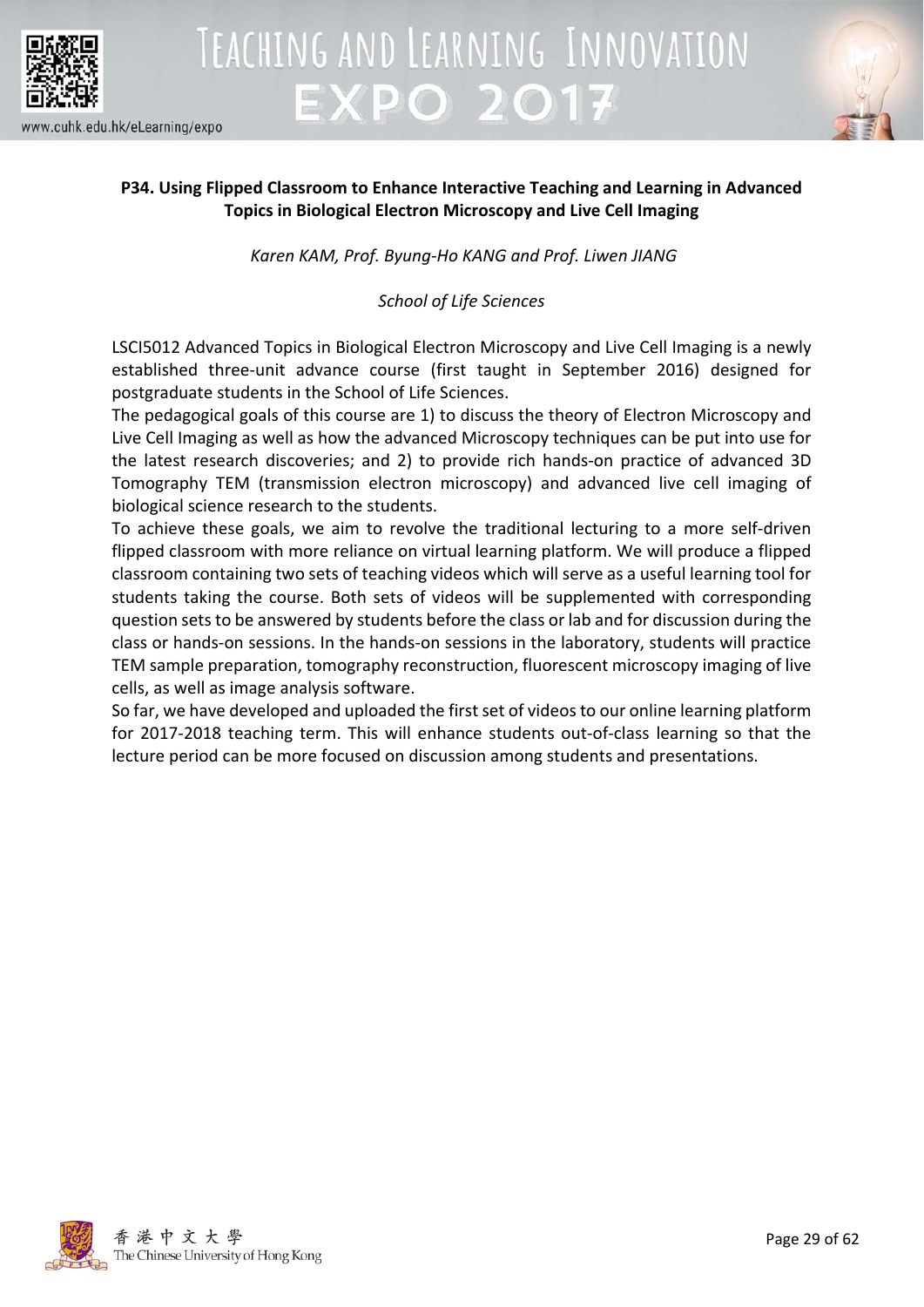



### **P35. Development of Visual and Narrative Inquiry: An Integrated Learning Platform for Cross-disciplinary University General Education Courses**

*Dr. CM CHOW1\* (UGEB2350), Dr. HK NGAI1 \* (UGEB2361), Wai Kwan CHENG1 \* Dr. Lawrence CHIU (UGEB 2262)2 , Dr. L SIOW (UGEB2360)1, Dr FH LO (UGEB2363)1 , Dr. PY CHUI (UGEB3630)1, PS YIP (UGEB2362)1 and KK CHU (UGEB2364)1 \*Corresponding presenters*

*1School of Life Sciences 2Convener, General Education Committee in School of Life Sciences*

Eight UGEB courses offered by School of Life Sciences involve diverse fields of scientific theories, appreciation and the ethical concerns of new biotechnology like genetically modified food and stem cells research. To help our students to master the abstract scientific concepts, make connections among the seemingly isolated topics, apply knowledge to daily life scenarios and extend their learning beyond the course, we have been developing an integrated learning platform, Visual and Narrative Inquiry based on the principle of a modified social science research method called "photo-elicitation".

Our visual narrative platform allows students to construct and recall their scientific theories based on their prior knowledge and learning experience during the class by selecting a photo of interest from a database, writing a descriptive narrative and commenting others' narrative. Through the exercise, students will be motivated to integrate the knowledge of what they learnt from the course with their personal experience as students can make use of their imagination, creativity, logical thinking and learning experience to analyze and describe the photo in form of the narrative to show their unique personal interpretations. It can enhance the synergistic effect of students' learning in multi-disciplines of life sciences by facilitating their role in active learning and making connections of each ground-breaking discovery from different perspectives. To cater learners' diversity background, moreover, this platform aims to boost students' engagement and collaborative learning by encouraging participative and peer-to-peer learning.

In this presentation, we will explain the design and the key features of our platform, and also the current progress.

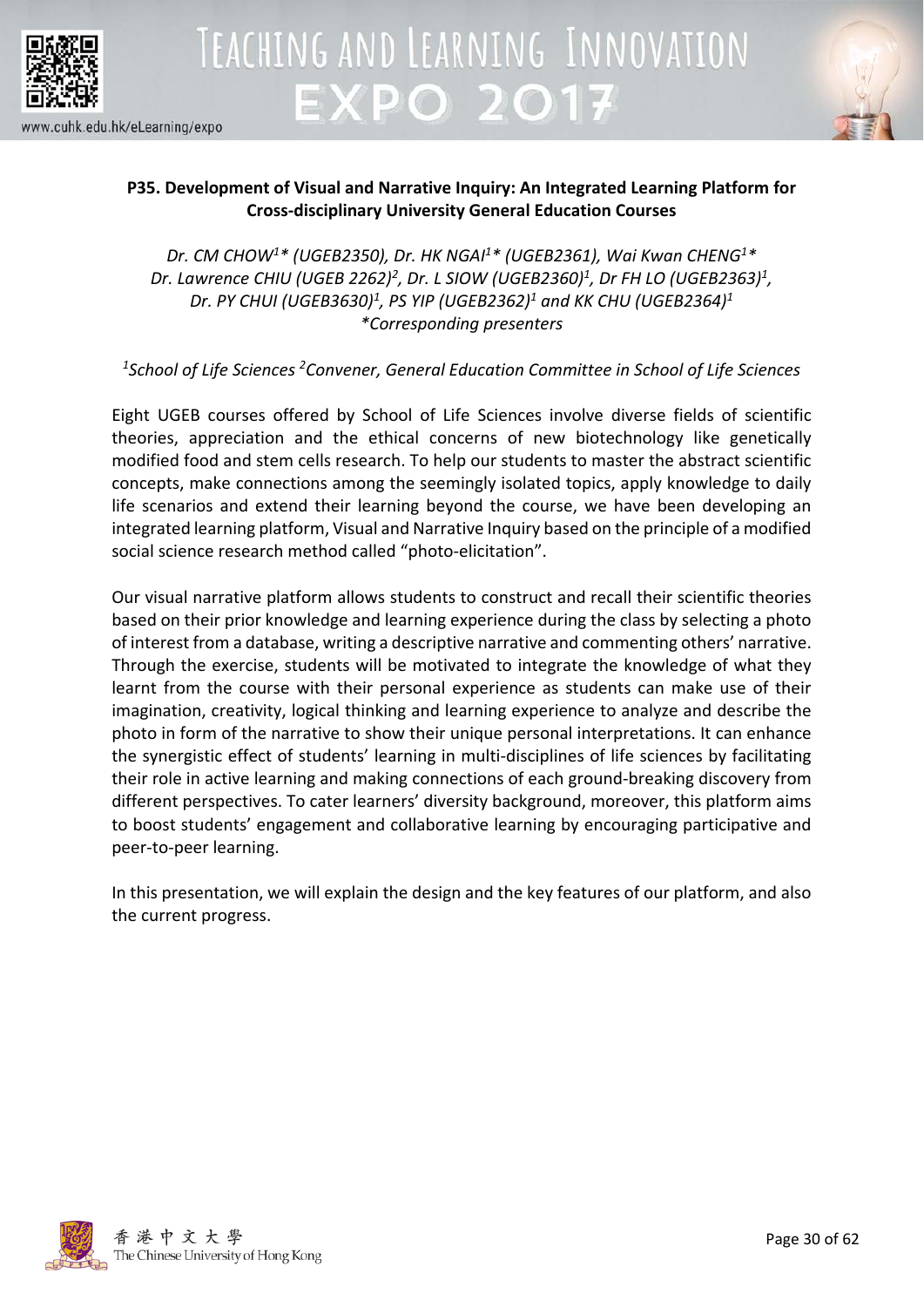



### **P36. Study Tour for High-school Students and University Science Students**

*Dr. Po Kin LEUNG, Prof. Ming Chung CHU, Dr. Alvin Hoi Tik LEUNG, Shu Yan LAU and Man Hoi WONG*

### *Department of Physics*

In the last summer, we co-organized with the HK Science Museum a study tour for 20 highschool students, with 15 university Science students as group leaders. We visited several research facilities in the US, Grand Canyon, and observed the total solar eclipse. It took a whole year to prepare for and organize the trip, and we have learned a lot in the selection of students, preparation, and the tour itself.

The selection process of the high-school students was a competition of several rounds. The students had to demonstrate their basic knowledge and interest in Astronomy and Earth-System Science. The selection process of the university students (who serve as group leaders) was mainly interviews. We chose students based on their scientific knowledge, willingness to share with others, and maturity. By mixing three university students from different disciplines with four high-school students, the goal is to facilitate the learning for both groups of students. We will share in this talk about the details of the processes, and whether our plan worked out.

We also spent lots of time to plan the itinerary. We will share the underlying thinking of the design, and the difficulty that we faced. One important lesson that we have learned in the trip is the importance of including time for experience sharing. The time is essential for the students to consolidate what they have learned and experienced.

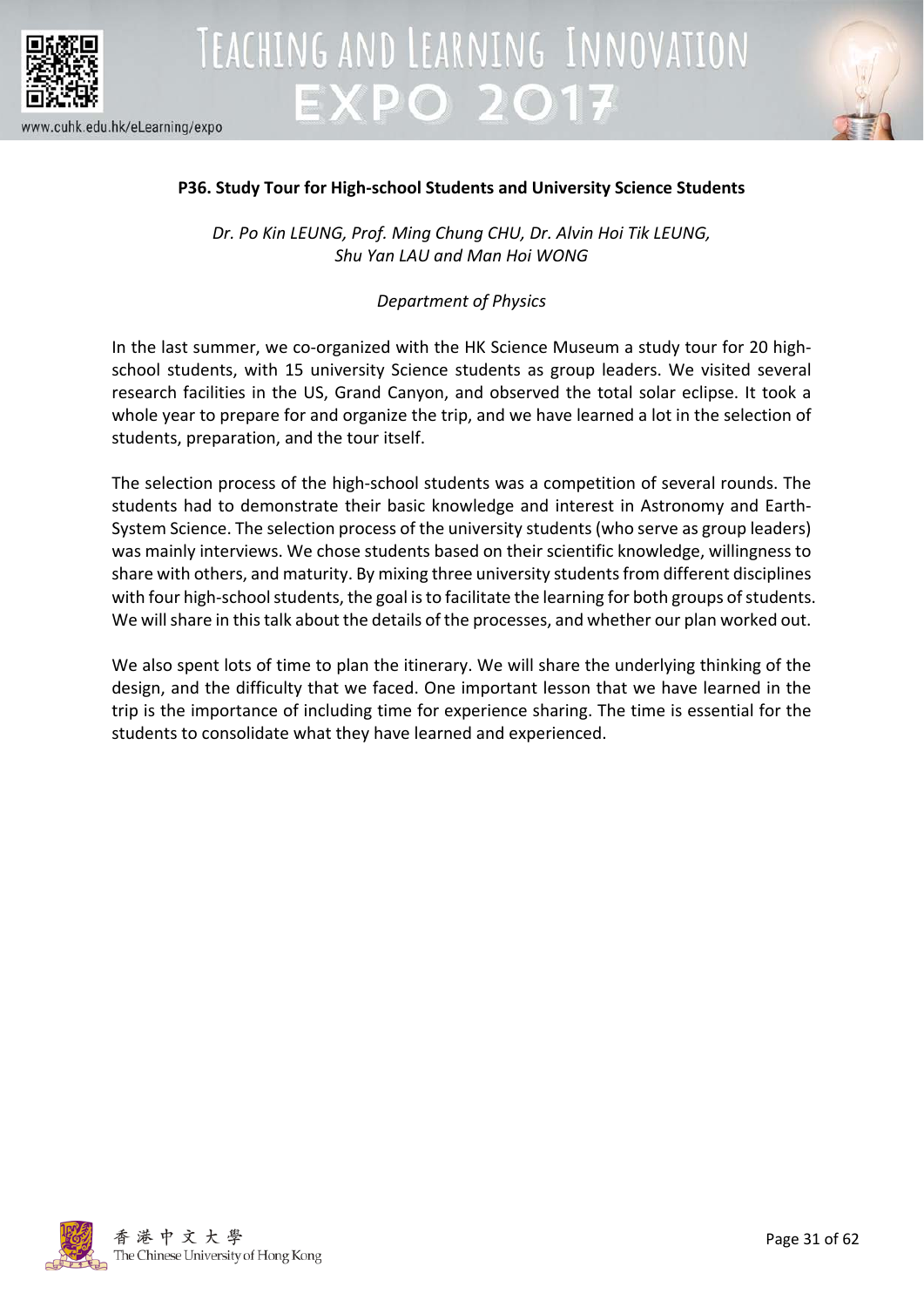



### **P37. Flipped Micro-Module for Professional Sports Skills Courses**

*LEE, C. W. D.1 , HWANG, S. S. I.2 , JIN, Y.3 , YUNG, L. K. A.3 , LEE, M. F. R.4 , CHEN, M. H. D.4 , MA C. W. D.1 , LIU K. S.1 & TANG, T. M.5*

*1Department of Sports Science and Physical Education, Faculty of Education, 2School of Biomedical Sciences, Faculty of Medicine, 3 Education Resources Unit, Office of Medical Education, Faculty of Medicine, 4Academic Support Division, Information Technology Services Centre, 5Physical Education Unit, Faculty of Education*

The Department of Sports Science and Physical Education (SSPE) is dedicated to electronic and flipped learning strategies, which are consistent with the University's strategic themes. Therefore, SSPE has committed to Micro-Module Courseware Development, not only in PE, sports science and health lectures, but also in professional skill courses (PSCs). In this project, eight short interactive and self-directed bilingual Micro-Modules have been developed in Swimming (Front Crawl, Breaststroke, Backstroke, Butterfly, Diving and Treading Water) and Cycling (Introduction of Bicycle and Gear Shifting); these were produced with SSPE students and course teachers on the CUHK campus. Each Micro-Module consisted of a 2–4-minute video emphasizing a particular sport's skills and assessments presented with Cantonese or English narration and descriptions and supplemented with three interactive questions to enhance the learning effectiveness of the students on the particular sport's skills. The Micro-Modules are uploaded to Blackboard for students to reference before and after class. Based on our Team's experience in Micro-Module production and application, we predict that the Micro-Module can provide further learning flexibility and serve as a reliable source of teaching materials for our students and that it can be used to evaluate their knowledge before and after class and enhance their learning progress. In addition, four more Micro-Modules on Woodball will be produced and applied in Physical Education Unit (PEU) classes in the second semester of 2017–18. The project will be closely monitored and evaluated by students, by collecting their feedback through an online survey and direct discussions during classes.

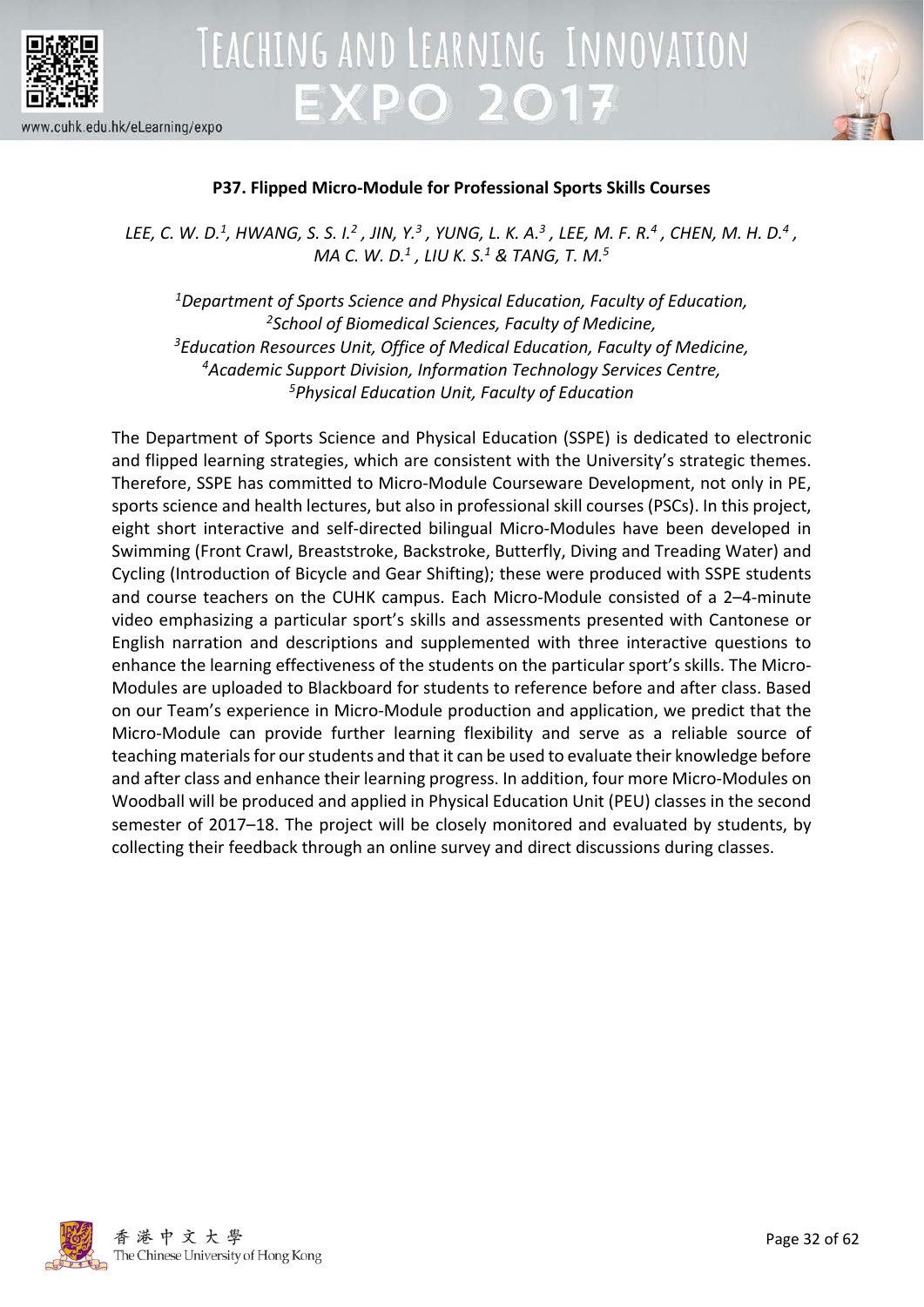



### **P38. Micro-modules for Pharmaceutical Dispensing: A Bi-lingual Micro-Dose Delivery of Concepts Involved in Dispensing Medications**

Dr. Celeste EWIG<sup>1</sup>, Mr. Alex YUNG<sup>2</sup>, Ms. Yan JIN<sup>2</sup>, Mr. Matthew HUI<sup>1</sup>, Mr. Taylor TANG<sup>3</sup>, Dr. *Isabel HWANG4*

*1School of Pharmacy, 2Office of Medical Education, 3Information and Service Technology Centre, 4 School of Biomedical Sciences*

Preparing students for their future roles as healthcare professionals goes beyond materials learned in a classroom setting. It involves teaching students the fundamental knowledge required, how this knowledge is translated into concepts, and the application of these knowledge and concepts to a patient.

One common challenge encountered was the students' difficulty in connecting what was learned in class to patient care. To address this challenge, we sought to integrate information from various modes of learning. Our objective was to encourage a broader yet cohesive understanding of the materials learned and introduce students earlier to the concept of patient care.

We developed micro-modules covering various topics related to the dispensing of pharmaceutical products. Each micro-module includes: 1) the key information students needed to know, 2) demonstration videos and illustrations of this information when applicable and 3) patient cases to illustrate the clinical application of the learning outcomes. Key concepts were linked throughout each micro-module to establish correlation within the subtopics. We also collaborated with the Department of Pharmacy of the Prince of Wales Hospital to create videos enabling students to appreciate the application of these concepts in the local practice setting. To further facilitate students' understanding, bi-lingual versions of each micro-module are available for students to select their preferred learning language while strengthening their English and Chinese (Cantonese) professional language skills.

This project demonstrates bridging the gap between classroom and clinical practice with the use of an integrated eLearning environment. Doing so strengthens the learning process, provides a more sound foundation of knowledge and encourages students to start thinking like a healthcare provider early on in their career path.

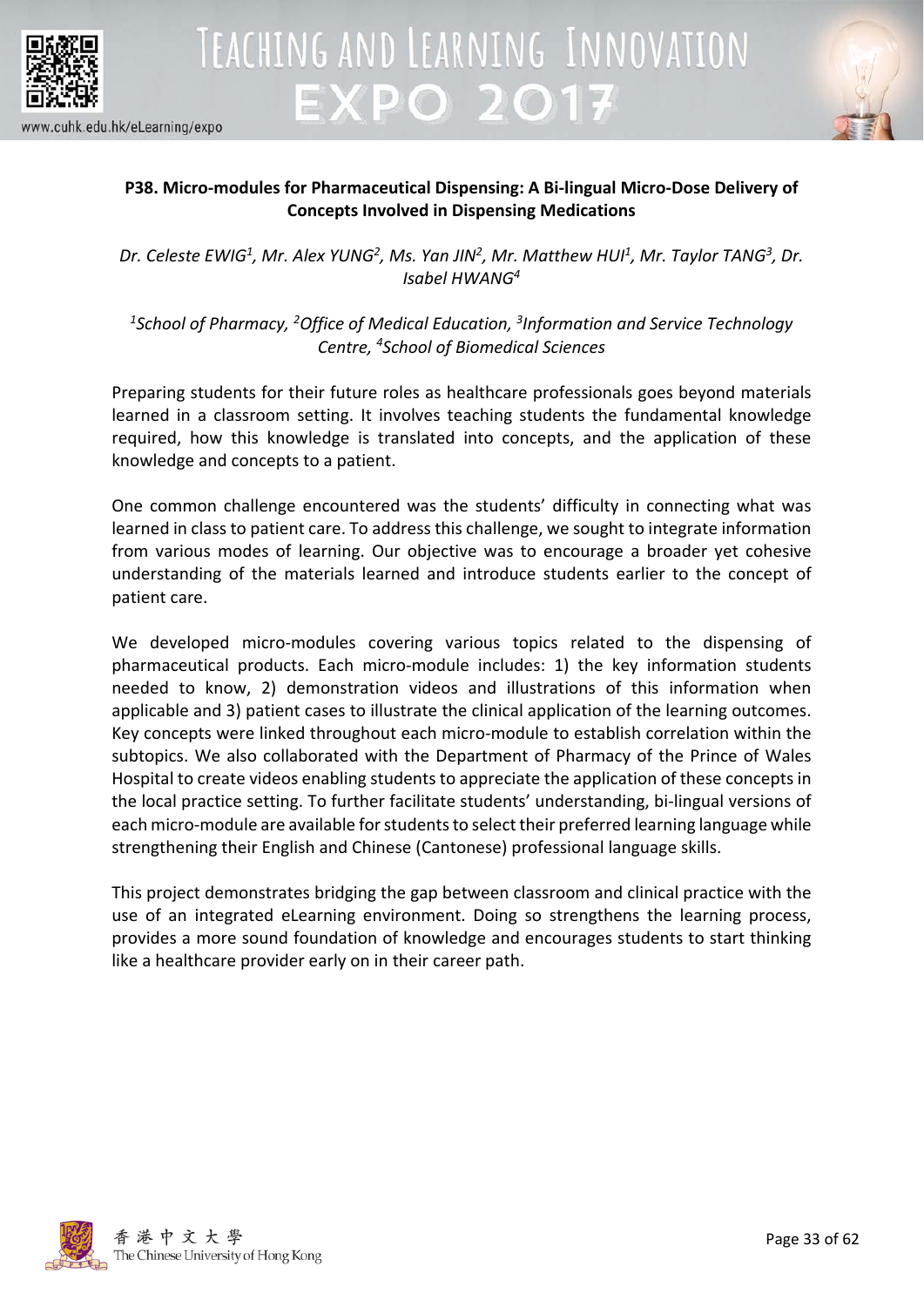



### **P39. Collaborative Sharing of eLearning Materials: Internationalization with Localization**

*Dr. Celeste EWIG1 , Manson TONG1, Dr. Isabel HWANG2, Keenan BEAUMONT3 , Keith SEWELL <sup>3</sup> 1 School of Pharmacy, 2 School of Biomedical Sciences, 3 Monash University Pharmacy Faculty of Pharmacy and Pharmaceutical Sciences*

### **Background:**

Getting students ready for their future roles as healthcare professionals requires preparing them intellectually, mentally and emotionally.

### **Challenges:**

Students often graduate with very minimal practical training throughout their university education. Furthermore, summer practice sites are often are limited in the number of spaces available. This lack of practice may lead to anticipatory stress most notable during the students' final year of studies.

### **Strategies: Virtual learning platforms**

Virtual learning platforms specific to pharmacy courses (MyDispense, Pharmatopia and Pharmville) have been developed by Monash University (Australia). These platforms provide a simulated and interactive eLearning environment for students. The activities within the virtual platforms are created through the collaborative efforts of member institutions which include schools of pharmacy from various countries all over the world.

Working with Monash University, we created a CUHK (Hong Kong) version of MyDispense. This version incorporates the same learning activities as other partnering institutions yet takes into account local differences in the practice (i.e. legal classification of medications, largely Chinese population, etc). Through this program, pharmacy students are exposed to a simulated learning experience early on in their studies. They also participate in international learning activities, yet have these experiences relevant to local practice.

### **Preliminary Results:**

MyDispense CUHK has been developed already and is currently in its finishing touches. It will be available to pharmacy students in early December, 2018. Activities and online exercises will be assigned to students in early 2018.

### **Conclusion:**

The use of virtual eLearning platforms can provide an additional environment for students to practice the integration of knowledge onto patient care.

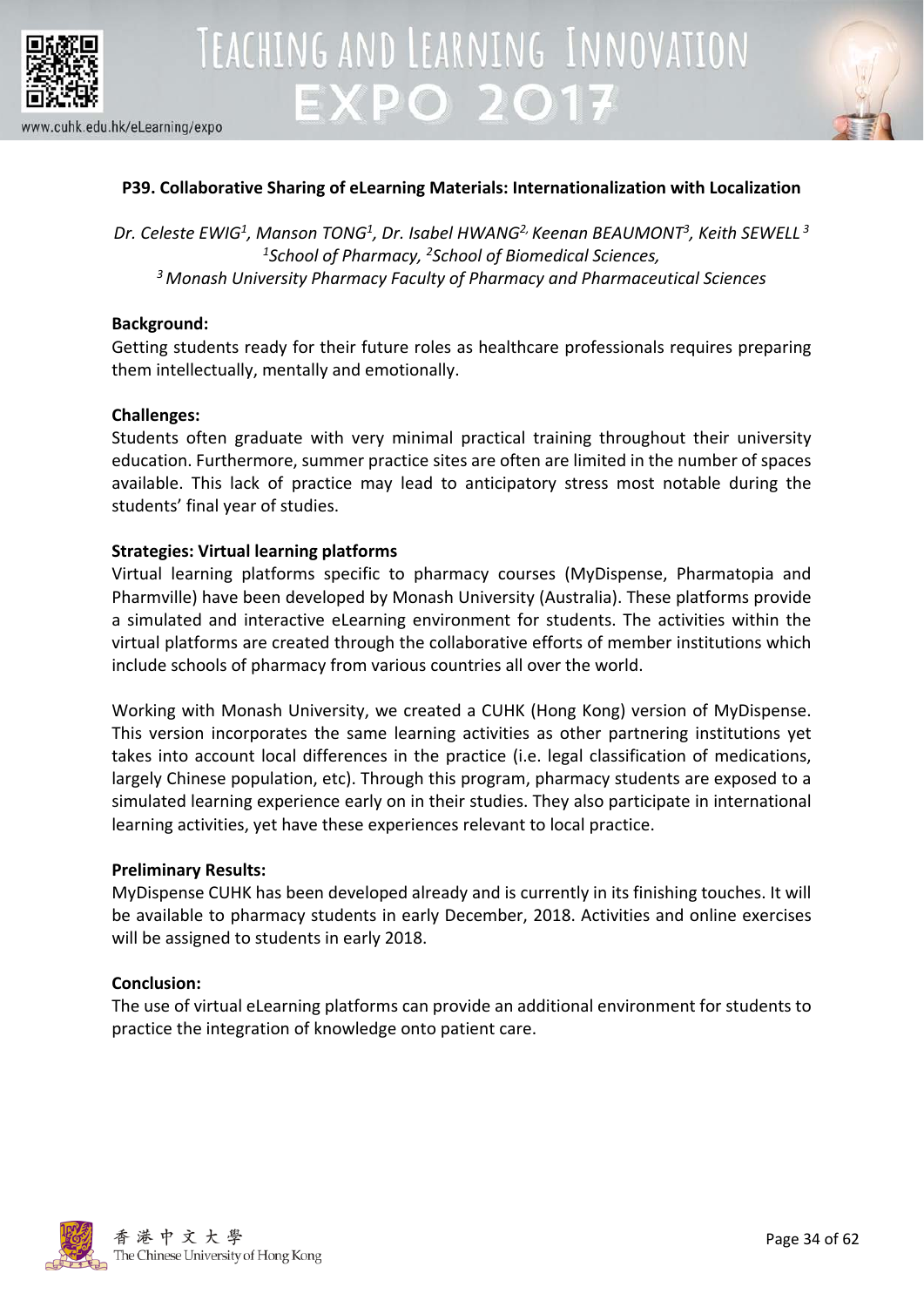

# TEACHING AND LEARNING INNOVATION **EXPO 2017**



www.cuhk.edu.hk/eLearning/expo

### **P40. The Impact of Interprofessional Education in the Community**

Prof. Vivian WY LEE<sup>1</sup>, Prof. Janita PC CHAU<sup>2</sup>, Dr. Ann LAU<sup>3</sup>, Prof. Paul LAI<sup>4</sup>, Prof. Samuel *WONG5,*  Prof. Wendy WONG<sup>6</sup>, Dr. Michael CHUNG<sup>6</sup>, Prof. Wallace CHAN<sup>7</sup>, Ka Choi CHAN<sup>7</sup>, Enoch, *NG1, Felix FONG1, Amy LAM1, Levia NGAI1, Laadan LO1, Maggie YEUNG1, Sara CHIU1, Tom LEUNG1 and Nicola LAW2*

*1School of Pharmacy, 2The Nethersole School of Nursing, 3School of Biomedical Sciences, 4 Office of Medical Education, 5 Jockey Club School of Public Health, 6 School of Chinese Medicine, 7Department of Social Work*

Background: Inter-professional collaboration and service learning are integral parts of the CU CHAMPION community outreach programme every year. The programme aims to offer students of different disciplines from Faculty of Medicine the opportunities to work as an inter professional outreach team and engage students in raising health education and promoting medication safety in the aging community.

Methodology: Before attending outreach events, enrolled student volunteers had to attend workshops to learn the outreach logistic, and participate in case discussion. They were also enrolled in an e-learning platform called CATALYST 2017. The platform was designed to develop a cross-disciplinary platform in health sciences education.

Results: 290 CUHK students, 117 secondary school students, and 73 alumni volunteers participated in the 2017 programme year. The team successfully conducted 60 outreach sessions, and reached out to 4235 subjects from October 2016 to September 2017.

Programme evaluation surveys among CUHK student volunteers showed that there was a 11.6% increase in the knowledge about medication safety, 17.1% increase in understanding dementia, 29% increase in atrial fibrillation knowledge, and a 19% increase in geriatric care knowledge. The secondary school students also expressed their interest towards diverse medical-related disciplines at CUHK.

Conclusion: CU CHAMPION 2017 successfully demonstrated inter-professional service learning to improve students' attitudes toward geriatric medicines, elderly care, and enhancing their awareness of health needs in the community.

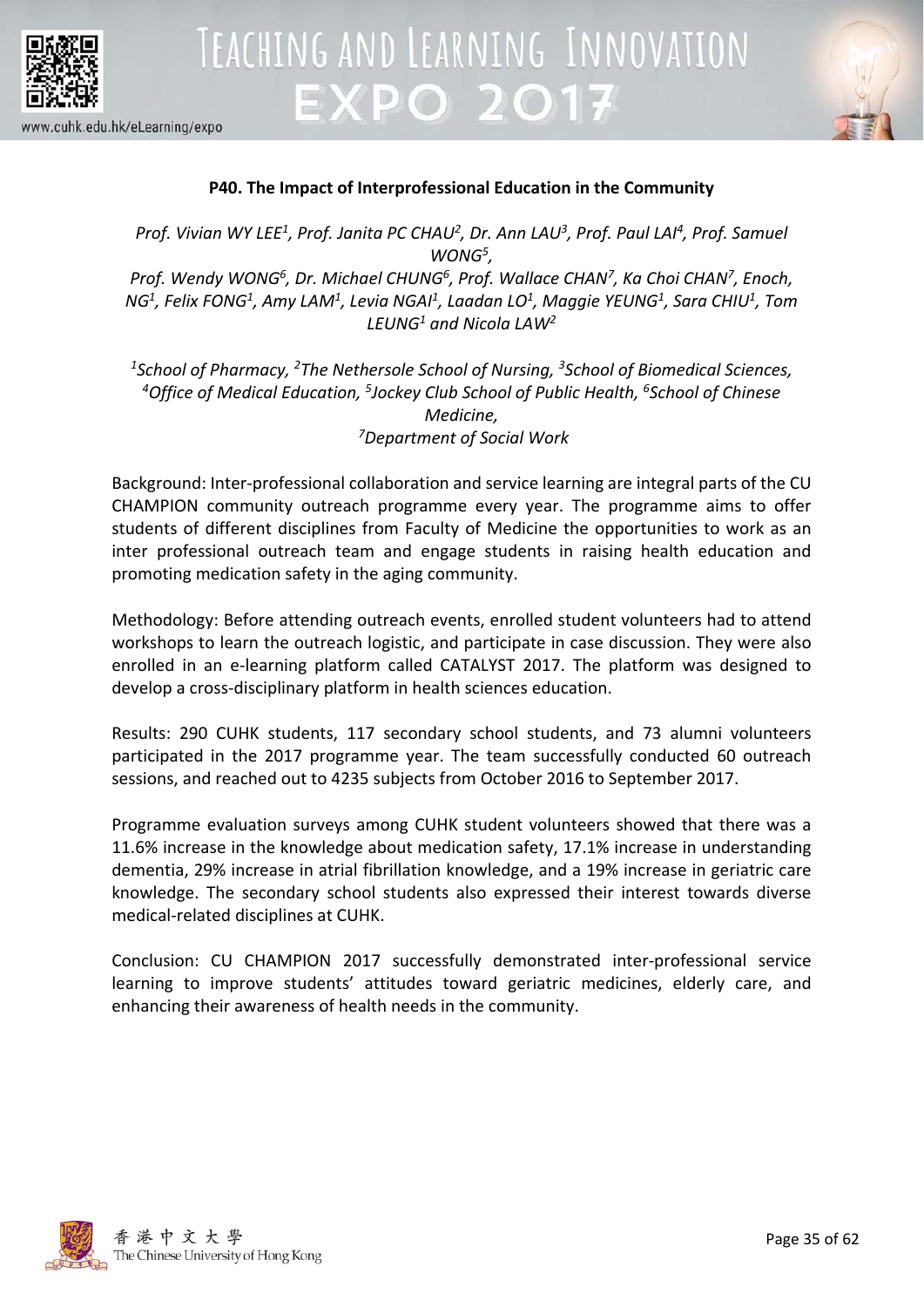



### **P41. The Use of Virtual Reality in Clinical Cardiology Pharmacy Education**

*Prof. Vivian Lee1 , Enoch NG1 , Felix FONG1, Amy LAM1 , Livia NGAI1 , Laadan LO1, Agnes*  FONG<sup>2</sup>, Leo CHAN<sup>2</sup>, Cathy WONG<sup>2</sup>, Dr. Paula HODGSON<sup>3</sup>, Betty HUI<sup>3</sup> and Cindi TANG<sup>3</sup>

*1School of Pharmacy 2Centre for eLearning Innovation and Technology 3Centre for Learning Enhancement And Research*

Pharmacy students in Hong Kong face the common challenge of having limited opportunities to experience professional clinical practice, even though they are required to interpret clinical cases and attend pharmacy ward rounds during Years 3 and 4 of their study. However, there is a chronic lack of systematic teaching materials for pharmacy students on the preparation of clinical cases, the interpretation of clinical notes and clinical abbreviations, and the assessment of clinical cases. The current project is a pioneering project in Hong Kong for the development of clinical cardiology pharmacy pedagogy using immersive virtual reality (IVR) techniques to enable students with no clinical experience to work through interactive cases. We have developed two IVR teaching modules using real patient cases from Prince of Wales Hospital. In effect, we have brought the clinical ward setting into the classroom. Students experienced first-hand clinical exposure in class with guided, step-by-step teaching material to translate clinical knowledge into practice. In general, IVR in pharmacy education is still new in Hong Kong, although students did find the use of IVR in this context interesting. However, proper guidance and instruction are required prior to the use of IVR. We present the perspectives of both students and teacher in this project, and we also compare the use of paper-format and IVR case discussions.

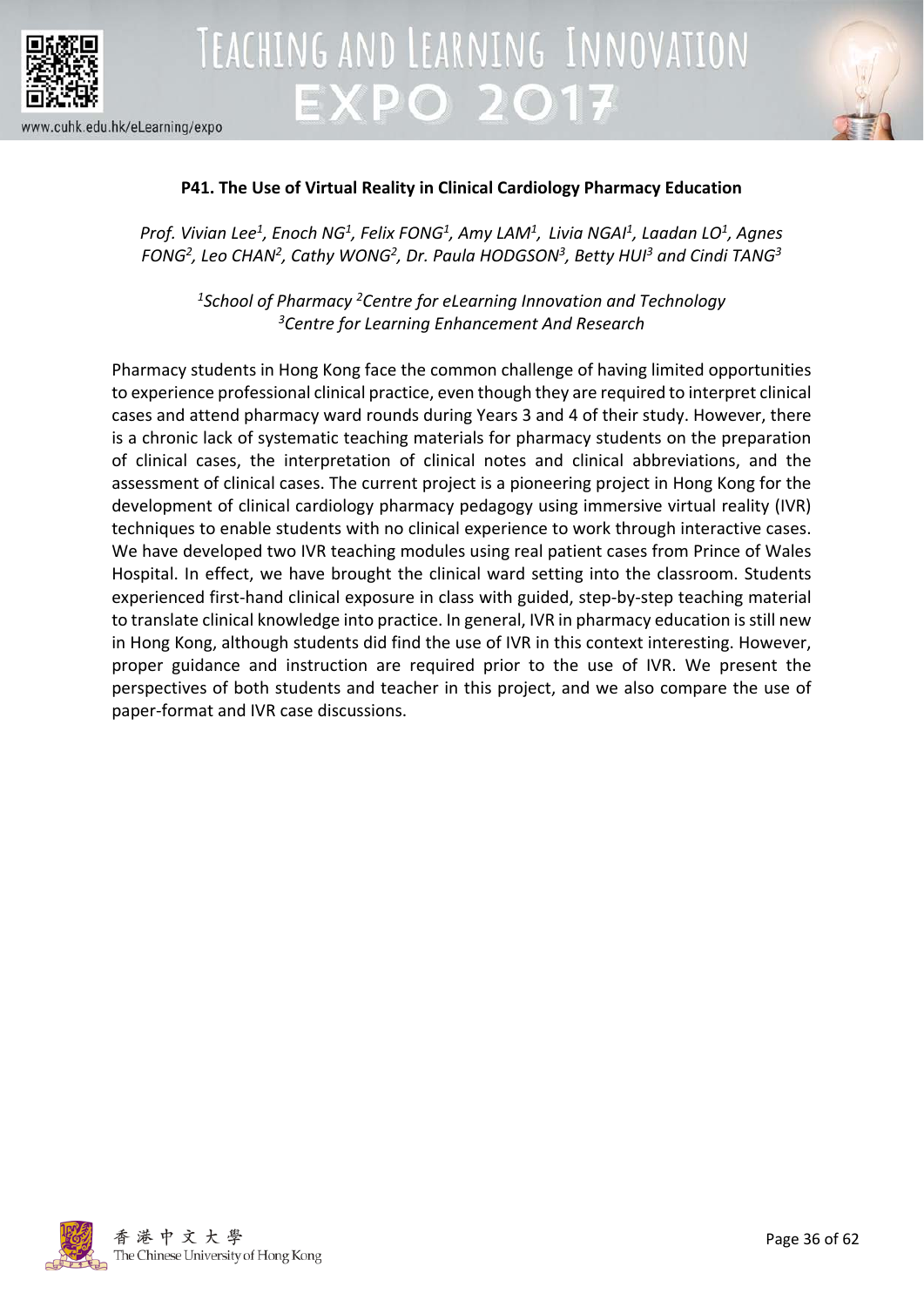



### **P42. Translational Stimulation by Micro-modules for Case Studies in Cardiology**

*Prof. Vivian Lee, Enoch NG, Felix FONG, Amy LAM, Livia NGAI and Laadan LO*

### *School of Pharmacy*

Clinical case illustration is important for pharmacy students to understand the application of pharmacology and therapeutics knowledge that they have learned in class. However, actual ward round in the acute setting may not be feasible with a student group size of 60. Therefore, the use of micro-modules for clinical case presentation will be ideal for better translational applications in real world clinical environment. We have introduced micro-module into our PHAR 3413 course during the Fall semester 2016 already. We have developed a total of 51 micro-modules and case studies in (1) hypertension, (2) heart failure, (3) dyslipidaemia, (4) thromboembolic diseases, and (5) acute coronary syndrome. Each disease topic has 8 micromodules on related topic materials plus 2-3 micro-module e-cases on Blackboard. Additionally, another 1-3 clinical cases were further discussed in class for more student-teacher interactions to facilitate teaching and learning. We have accumulated hit rates of over 18,000 for PHAR 3413 cardiology micro-modules with an average of 11.37 hours spent per student during the course on e-learning. In addition, there is a significant change on the students' attitude and understanding towards cardiology pharmacotherapy.

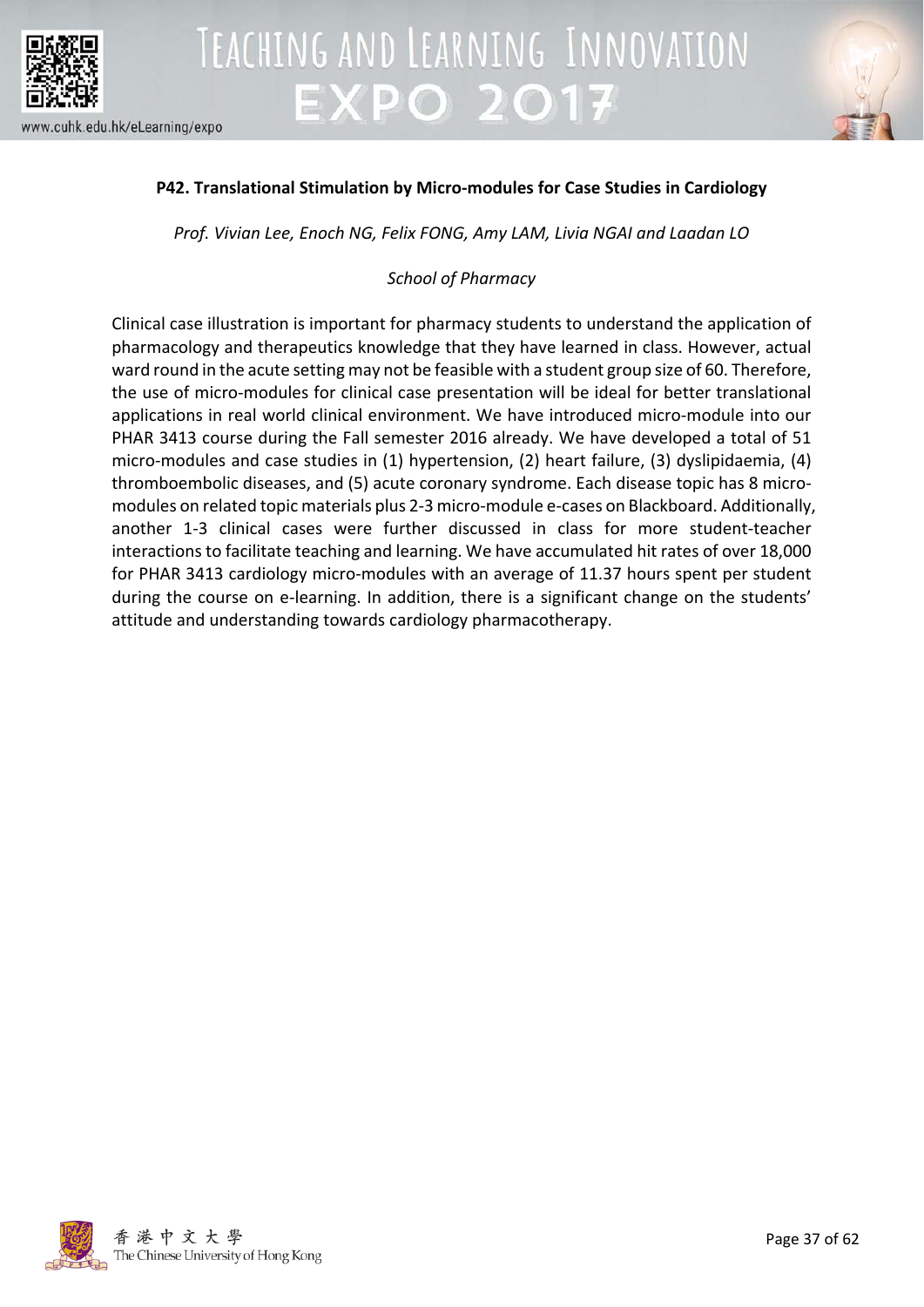

## TEACHING AND LEARNING INNOVATION **EXPO 2017**



#### www.cuhk.edu.hk/eLearning/expo

#### P43. Digest<sup>VR</sup>: Turning Imagination into Reality

Dr. Ann LAU<sup>1</sup>, Dr. Wai Kai WONG<sup>1</sup>, Dr. Yuen Ken NG<sup>1</sup>, Dr. Sam POON<sup>1</sup>, Hugo CHEUNG<sup>2</sup>, Tony *WONG2 and Janet CHAN2 1 School of Biomedical Sciences, Faculty of Medicine, CUHK, <sup>2</sup> Contractors*

A key challenge studying biomedical sciences is students need to use their imagination to relate the text-based content or 2D figures to real life situation where biochemical or physiological processes, like absorption of drugs, digestion and assimilation of food, travelling of molecules are in action within a 3D anatomical environment. The multidisciplinary nature of this subject also makes teaching and learning very challenging. An integrative and interactive approach is essential to make teaching and learning biomedical sciences motivating and interesting. The current project makes use of the fast-growing technology virtual reality (VR) on a Unity-powered platform to develop a pilot module "Digest<sup>VR</sup>" on selected regions of the digestive system for multidisciplinary biomedical sciences teaching. Three-dimensional environment of the stomach was created and as a "map" on which teachers can furnish with information like histological structure, pharmacological and biochemical actions, physiological functions and pathological conditions in designated regions that can be holistically visualized in this Digest<sup>VR</sup> "map". Students can operate the system under a contactless mode by using the VR cardboard together with a mobile device. Learners can have the first-person experience travelling along the digestive system with a selected mode, at the same recognizing the 3D environment and changes in anatomical structures when travelling along different regions of the digestive tract. The platform also allows teachers to easily add and edit text- or image-based auto-marking questions at designated locations of the organ's 3D environment. Digest<sup>VR</sup> is a new generation tool with great potential to facilitate integrative learning and collaborative teaching.

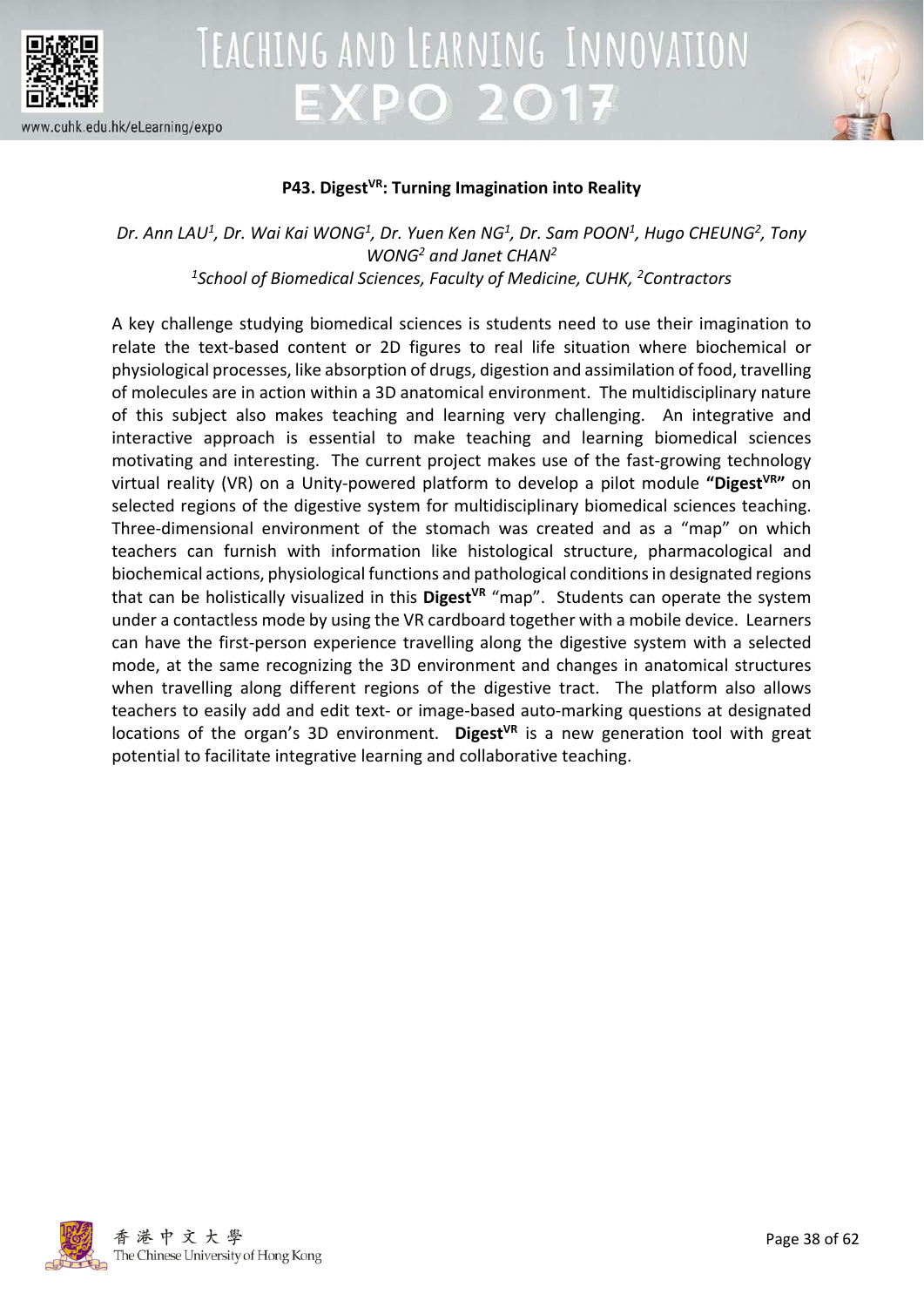



### **P44. Micromodule + Flipped Classroom: An Effective Approach for Students to Self-learn the Anatomy of Lymphatic System**

*Dr Joyce SY LAM1 , Dr. Maria SM WAI1 , Flora MK LEUNG2 , Dawnie LAU3 and Agnes TH FONG2*

*1School of Biomedical Sciences 2Centre for eLearning Innovation and Technology 3Faculty of Medicine*

The lymphatic system is an important system in the human body for body defense and the generation and removal of blood cells, among other functions. It plays an important role in the well-being of the body and is thus essential for medical students in their foundation years to have general knowledge of it. Despite of its importance, this system has not been emphasized in the anatomy teaching in medical year one curriculum. To fill this learning gap, micromodules containing key concepts of the anatomy of the lymphatic system were designed and introduced to medical year one students.

Each micromodule makes use of tailor-made 2D drawings and photographic images taken from human specimens. Several interactive motion graphics have been included to illustrate difficult concepts. The micromodule package, developed using the Articulate Storyline software, was then delivered to students via Blackboard for their ease of access. After viewing, the content in the micromodules was discussed in a flipped classroom environment with the use of response device UReply.

Preliminary data shows that students were able to self-learn the main concepts included in the micromodules by watching the motion graphics, listening to narrated text, and viewing annotated images and photos. They showed that they were able to grasp the fundamentals of the system by answering correctly to revision questions in the flipped classroom session. The combined strategy of using micromodule and flipped classroom was proved to be an effective approach for students to self-learn the anatomy of lymphatic system.

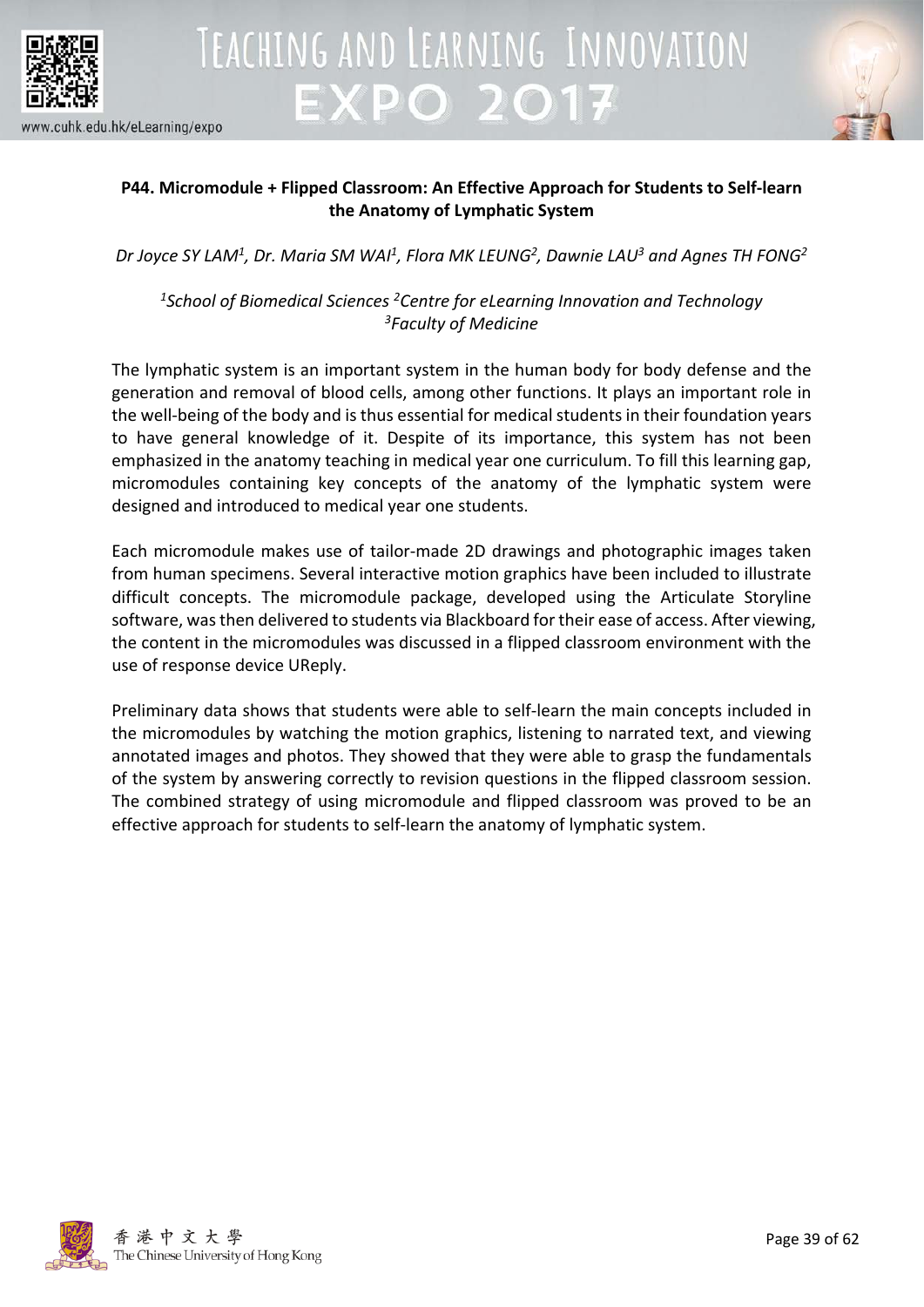



### **P45. Effective or Ineffective: The Application of Virtual Reality (VR) Technology in the Development of the Innovative Learning Tool for Experimental Skills Training**

*Dr. Florence Mei Kuen TANG1 , Prof. Yiu Wa KWAN1 , Prof. Hui ZHAO1, Prof. Ellis FOK1, Dr. Dewi Kenneth ROWLANDS2, Dr. Olivia NGAN3, Ray LEE4 and Taylor TANG4*

*1School of Biomedical Sciences, 2Laboratory Animal Services Centre, 3 JC School of Public Health and Primary Care, Faculty of Medicine, 4Information Technology Service Center*

Science in Biomedical Sciences Programme (JS4550) was launched since academic year 2016 by School of Biomedical Sciences, Faculty of Medicine. Biomedical research is the study of investigation of the new solutions to cure human illness. To strength the broad-based knowledge in biomedical sciences, teaching in research techniques, including animal handling, theories in electrophysiology, cell cultures, basic histology, transgenic technology and proteomic, are essential to introduce students before the laboratory induction. The use of animals in experiments is a common practice in clinical laboratory research. It, however, raise concerns related to animal welfare and ethics in animal research. This programme is consistent with worldwide ethical standards and contributes to animal welfare and the humane use of animals in effective biomedical research, i.e. it teaches the 3Rs (Replacement, Reduction and Refinement).

This proposed learning courseware has been embedded into our project which aims to develop a lively learning environment and mobile application, called "electronic techniques in practice (eTips)." Regarding the animal ethic, the experimental animals are suggested to reduce their usage number, especially for the laboratory skills practicing. The VR technology is used to create an alternative training environment. In this pilot study is to target in reducing the number of animals used and any suffering caused by students in the practical laboratory. We will further perform the courseware evaluation which is based on questionnaires and group interviews to explore whether it

- can be applied and used as an educational tool for the training the technical skills;
- can facilitate and deepen experiential experience of the new learners; and
- can make students' awareness for the concept of 3Rs in their future research study.

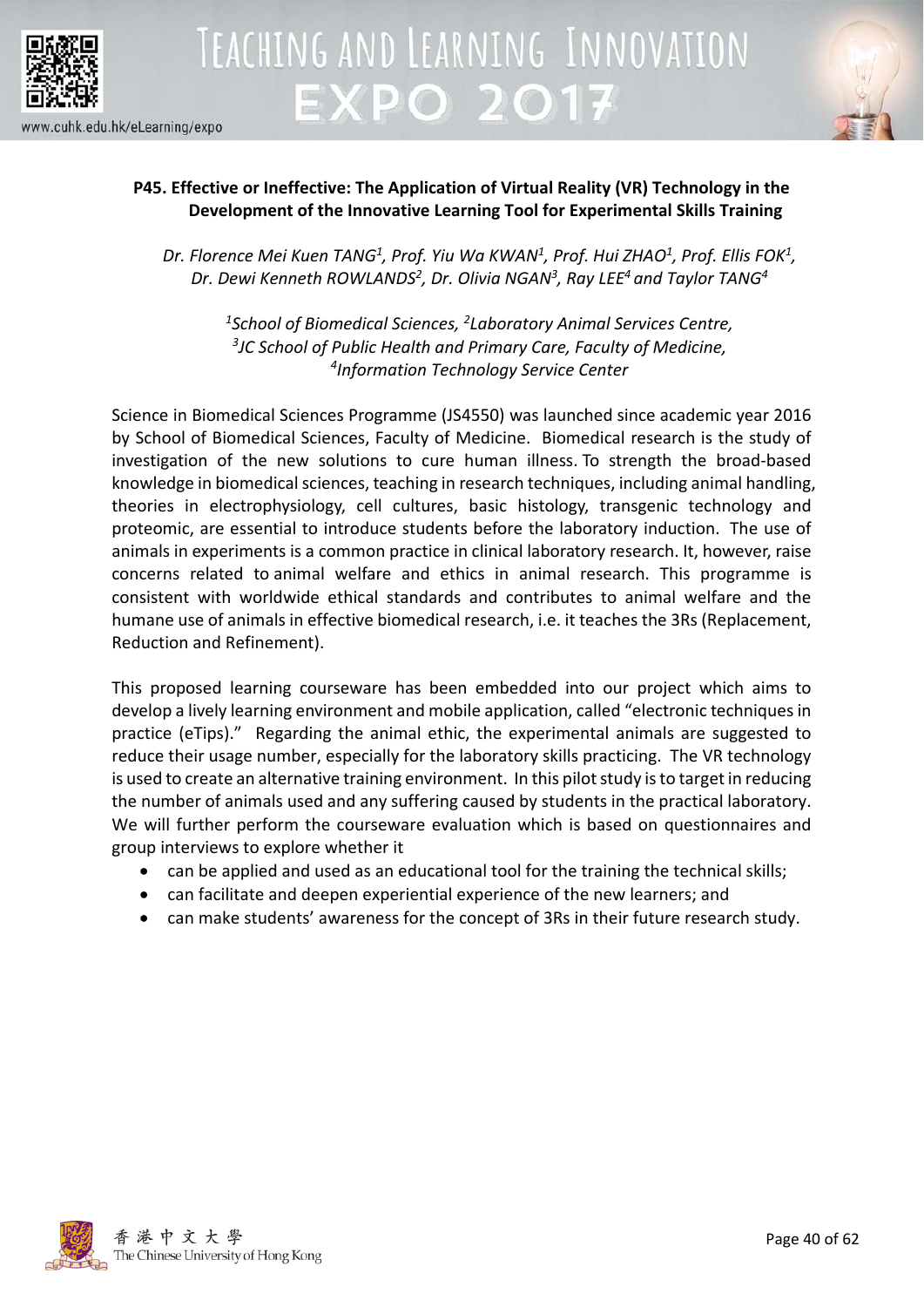



### **P46. An Innovative Pedagogical e-Learning Micro-module Courseware in Preparation of Objective Structured Clinical Examination (OSCE): The Flipped Classroom in Clinical Examination**

*Dr. Florence Mei Kuen TANG (Project Leader)1, Prof. Henry Lik Yuen CHAN2, Prof. Tony Wing-Chung MAK3, Prof. Siew Chien NG2, Jenny FAN4, Dr. Olivia NGAN5, Ray LEE6, Taylor TANG6, Kristy FUNG7 and Sarah WONG7*

*1School of Biomedical Sciences, 2Department of Medicine and Therapeutics 3 Department of Surgery, 4 Clinical Skills Learning Center, Faculty of Medicine, 5JC School of Public Health and Primary Care, Faculty of Medicine, 6 Information Technology Service Centre, 7Medical Students, Faculty of Medicine*

Under the MBChB medical curriculum, medical students are trained in 3-year preclinical basic sciences courses plus 3-year clinical skills courses. The Medical Year 4 students are regarded as the junior clerkships who participate in the first year of the clinical practice will receive the clinical training in Surgery and Internal Medicine. The junior clerkships will attend the Objective Structured Clinical Examination (OSCE) with every academic year end. The transition between preclinical and clinical training, however, can be challenging and stressful for students as they need to apply learned knowledge and find solutions solving clinical problems during the bedsides training. Application of knowledge is crucial in clinical curriculum. Other than book knowledge, students also need to be drilled to inspect (look), palpate (feel), percuss (tap), and auscultate (listen). The increased cohort size around 240 medical students, nevertheless, challenge in the teaching and learning of clinical curriculum. While there is a limited resource in teaching students the proper to take patient's history, physician examination, and counselling skills, students may not be confidently prepared for the OSCE.

The modern pedagogical methods – *flipped classroom and micro-modules* – are a combination learning processes of e-learning activities with the face-to-face in the class period. It can be applied to strike a balance between the clinical skills training and OSCE assessment, which can facilitate medical clerkships to grow on their clinical competencies. Therefore, the proposed new innovative micro-modules platform called The flipped classroom Clinical Examination (Flipped CExam) platform, would serve as an important learning courseware for medical students to gain important clinical skills essential for the success of their medical career.

The Flipped CExam aims to equip students with the accurate pre-clinical knowledge and essential post-clinical counselling skills for clinical examination and consultation. Clinical skills learning and teaching is a vital part in medical education. We not only develop an e-learning platform but also share the experiences to showcase Faculty teaching capacity. Students can map their learning process at the high-quality level of materials in this elearning platform.

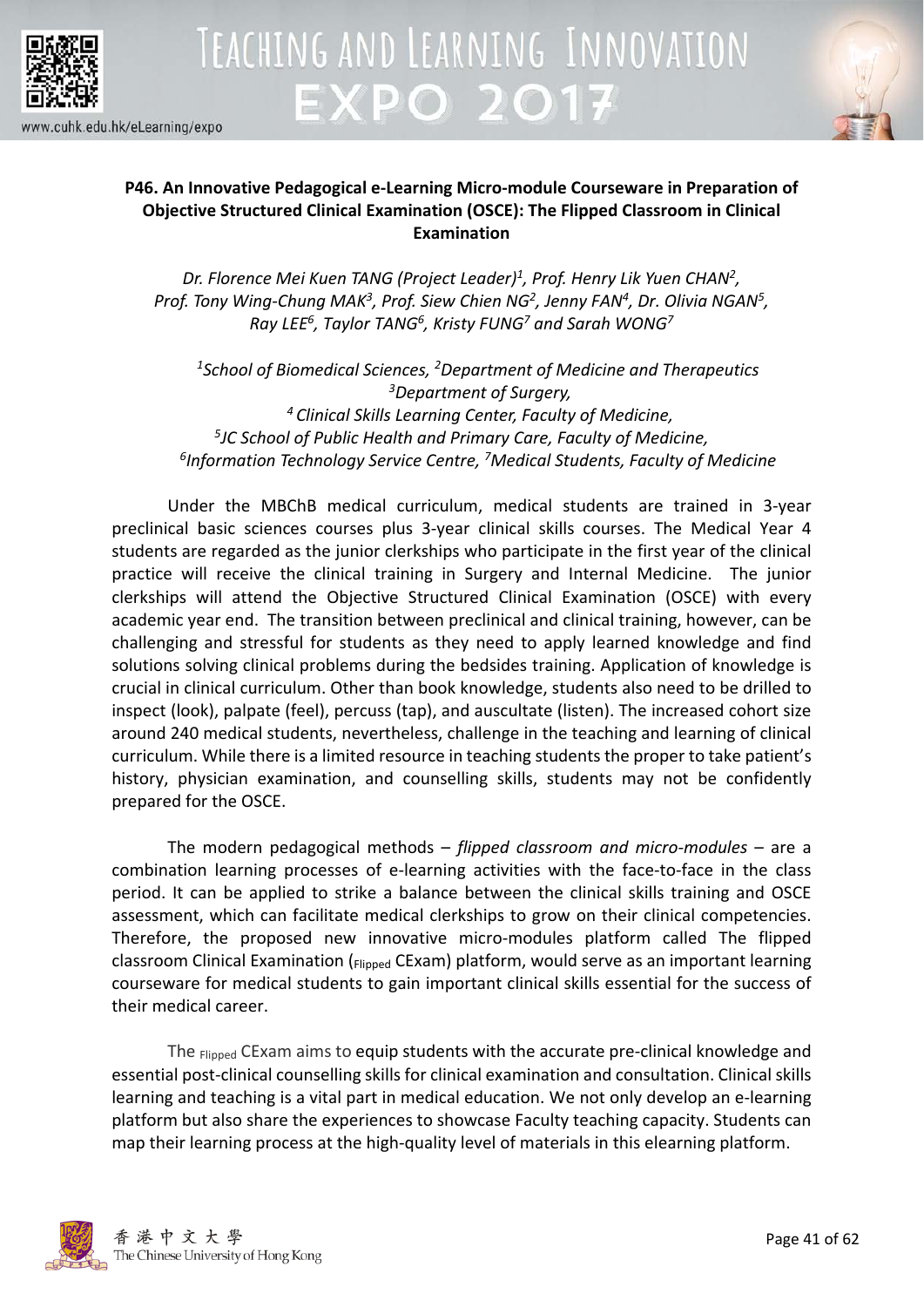



### **P47. BIOMEDICAL SCIENCES OF LIVER CANCER: an e-Learning example bridging basic medical sciences with clinical knowledge**

*Dr. Yuen-Keng Ng1 , Dr. Maria Sen Mun WAI1, Dr. Rebecca Kit Ying LEE1 , Dr. Ann Sin Nga LAU1 and Prof. Paul Bo San LAI2*

*1School of Biomedical Sciences 2Office of Medical Education, Faculty of Medicine*

Currently, many of our medical students (MBChB) conceptually divided their medical education into 2 distinct phases: the first 3 years for preclinical basic sciences while the last 3 are for clinical studies. This unintentional division in their mindsets on medical learning cause our students fail to integrate various medical disciplines and apply basic science knowledge on their clinical studies on patients. To better nurture the 21st century medical students for applying biomedical scientific principles, methods and knowledge in daily medical practices, medical schools worldwide are encouraged to promote both horizontal and vertical integration between and across various medical disciplines. Horizontal Integration means the linkage between different subject areas in a meaningful manner while vertical integration bringing basic and clinical science together explicitly in all years of the medical training. As a means to demonstrate the knowledge integration of basic and clinical biomedical sciences to our students, we have developed an e-learning package to demonstrate how to connect different fields of biomedical sciences for understanding a patient's clinical condition and the related available clinical management options. Using primary liver cancer as the conceptual framework, our package introduces to our student how their knowledge gained in their first 3 years of medical education, namely molecular medicine, cell biology, pharmacology, physiology and anatomy, can be integrated together for a better understanding on a disease and its clinical relevance.

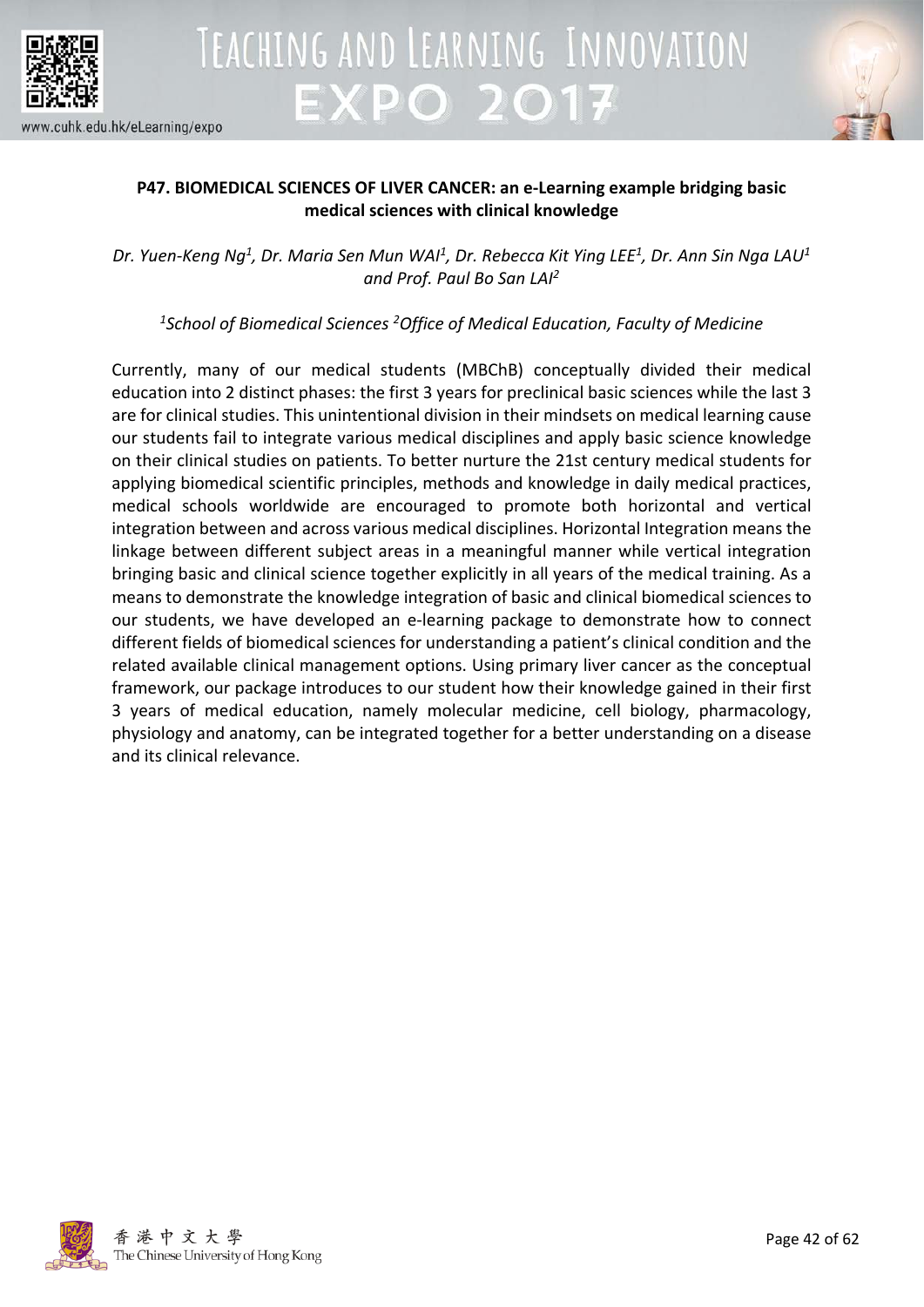



### **P48. Articulate Storyline as a Tool for Knowledge Integration (Nucleotide Metabolism)**

*Dr. Rebecca Kit Ying LEE, 1, Daisy CHEN2 and Bernard Yat Nam NG2*

*1 School of Biomedical Sciences, 2Information Technology Services Centre*

Students always encounter difficulties in studying biochemical pathways. They are especially **weak in understanding the relationships** between metabolic pathways and **integration** of multiple pathways together because these pathways are always taught one by one in class. The **Metabolism Metro** is a self-learning tool which aims to arouse students' interest in exploring human metabolic pathways. In **Phase 2** of this courseware, **fragmented concepts were integrated** and presented as a **metro map** (**concept map**). Key molecules involved in the pathways will be presented as "railway stations". Students can easily identify common "railway stations" present in different pathways and link those concepts that they have learnt in class together. This is also the first time that we use the "**ticket machine concept**" for students to revise individual metabolic pathway. Students can begin their journey by selecting different "railway lines" (metabolic routes). This interactive self-learning tool will be packaged as a courseware using the articulate storyline.

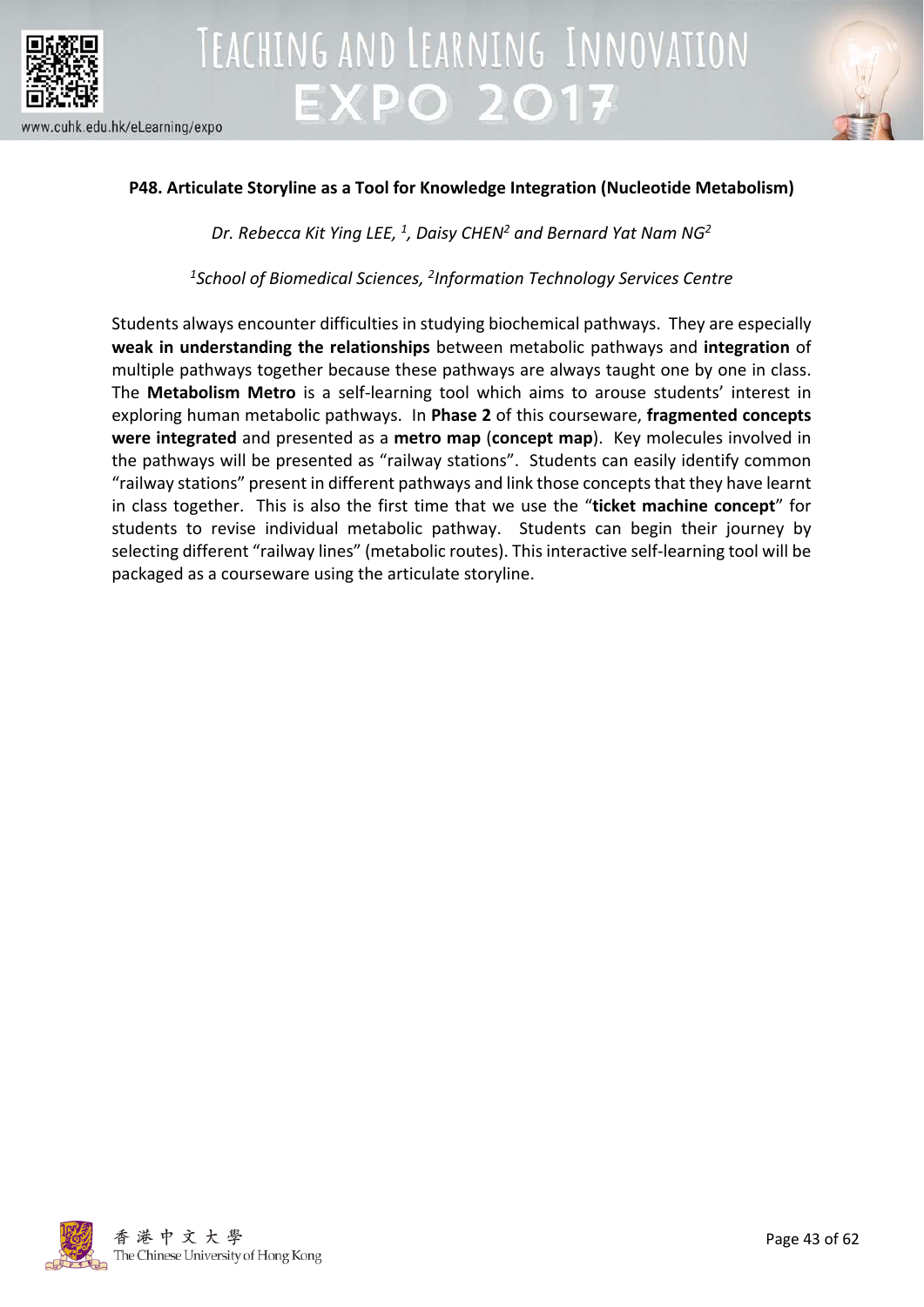



### **P49. Leveraging Clinical Experience of Medical Students in the Urology Rotation with a Hybrid Learning Model**

*Prof. Jeremy Yuen-Chun TEOH and Chi-Fai NG*

*Division of Urology, Department of Surgery*

### **Introduction**

In the Traditional Learning Model, medical students were first taught through group lectures, followed by a clinical attachment in which students meet patients in real life settings. We aimed to leverage the clinical experience of medical students in the urology rotation with a Hybrid Learning Model (HLM).

### **Methods**

In the HLM, we first utilized a flipped classroom approach and asked students to watch 8 elearning modules. Apart from the usual clinical attachment, we also developed 9 'e-learning cases' based on real life scenarios as a form of blended learning. The combination of clinical attachment and e-learning cases aimed to complement each other to leverage the clinical experience of medical students. We implemented the HLM and conducted a survey from our medical students.

### **Results**

A survey was conducted from 77 medical students. 89.3% of them had watched the e-learning modules before attending the clinical attachment and e-learning cases tutorial. 92.2% of them agreed or strongly agreed that the tutor was able to guide them through the case discussion. 92.2% of them agreed or strongly agreed that the HLM could help them apply their acquired knowledge into clinical practice. 87% of them agreed or strongly agreed that the HLM allowed a more in-depth understanding about the conditions being taught in this specialty. 75.3% of them agreed or strongly agreed that the HLM should be used in other medical specialties.

### **Conclusion**

The HLM is practically feasible for medical students with promising feedback. This model could be considered in learning other medical specialties.

### **Traditional Learning Model**

### **Classroom teaching** Tutors teach students on basic medical knowledge through group lectures

Students study lecture notes at home themselves

**Clinical attachment** Students meet patients and practise medicine in real life scenarios

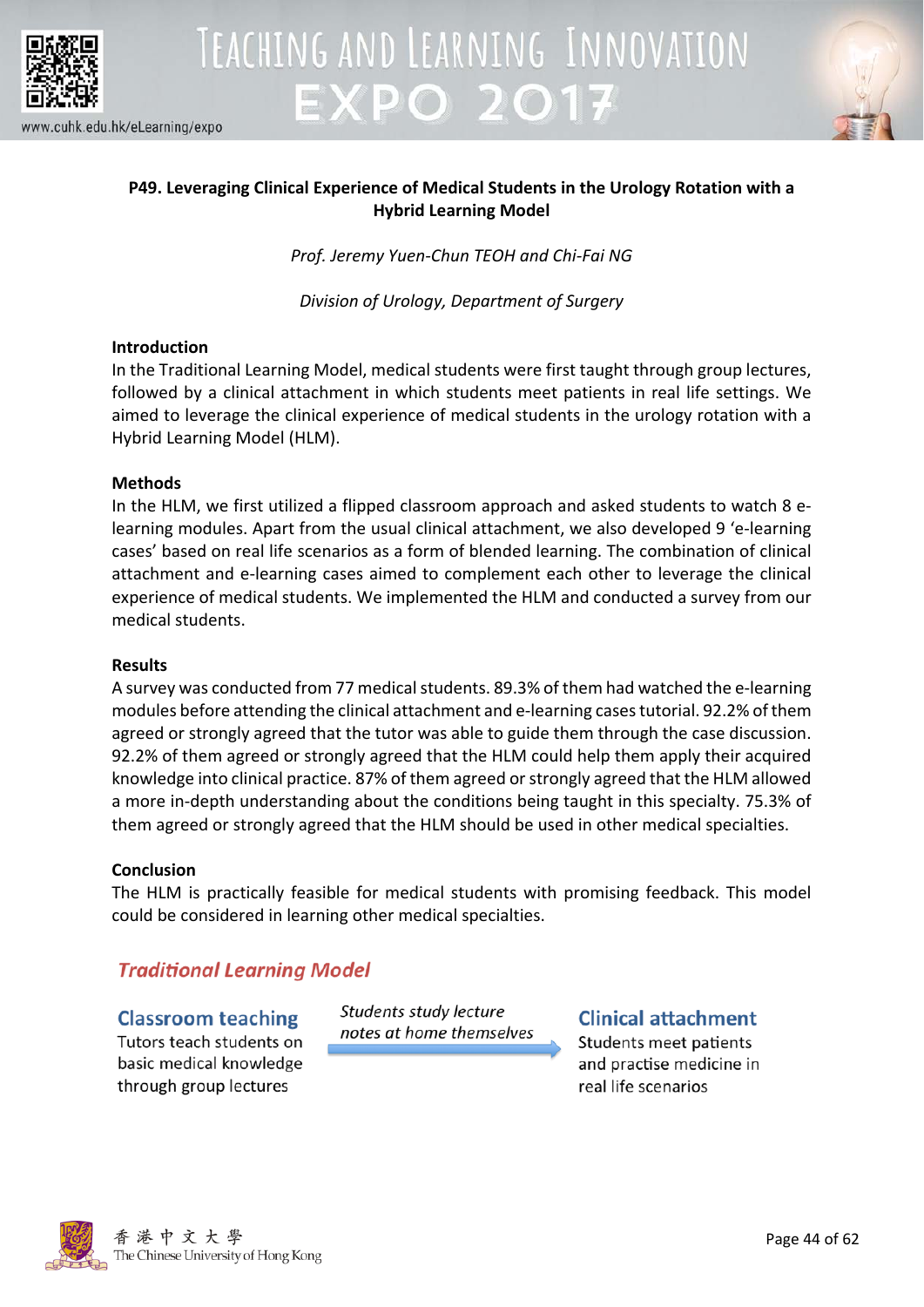



### **Hybrid Learning Model**

### **E-learning modules**

Students learn about basic medical knowledge by watching e-learning modules themselves



Students meet patients and practise medicine in real life scenarios

### **E-learning cases**

Tutors guide students on how to apply their medical knowledge into clinical practice via elearning cases

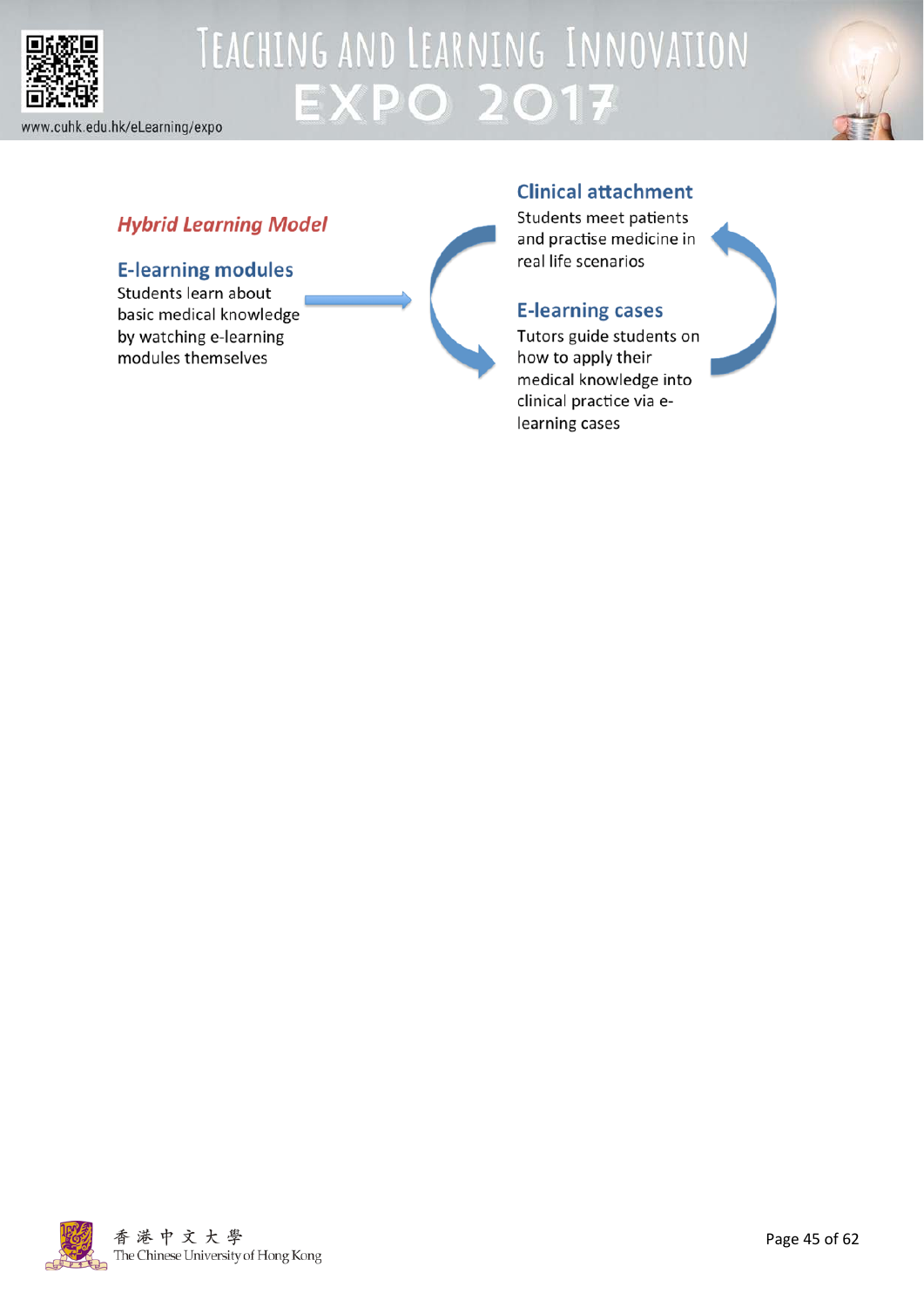



### **P50. Interactive Radiology Anatomy**

Janet SM Chan<sup>1,2</sup>, Prof. Ann D King<sup>1</sup>, Dr. Jill M Abrigo<sup>1</sup>, Prof. Winnie CW Chu<sup>1</sup>

*<sup>1</sup> Department of Imaging and Interventional Radiology, Faculty of Medicine <sup>2</sup> 42 Arte*

Radiology is best taught in small groups or in one-on-one sessions because every detail of each scan is different and can affect the diagnosis, yet, the number of tutors available to teach students, especially in our teaching hospitals, is limited, making a significant imbalance between supply and demand. Medical knowledge also is expanding rapidly and overwhelming the medical school curriculum Therefore, up-to-date and accurate learning materials need to impart knowledge efficiently. They also need to be delivered in an effective and engaging manner.

We present an interactive radiology program designed to teach pre-clinical medical students the anatomy on a chest X -ray. It is a self-paced, non-linear, learning program where medical students learn to 1) identify normal anatomy on chest x-rays, 2) identify abnormal anatomy on chest x-rays, leading them to 3) deduce possible causes for the abnormalities and conclude with some very basic differential diagnoses. Relevant background information, as text, illustrations or animations, are provided to aid students in verifying their diagnoses on their own and stimulating an early interest in radiology, which is one of the core elements in medical diagnosis.

Interactive Radiology Anatomy is designed to reinforce or replace part of the radiology anatomy teaching curriculum. Its effectiveness will be assessed by a student survey at the end of each module.

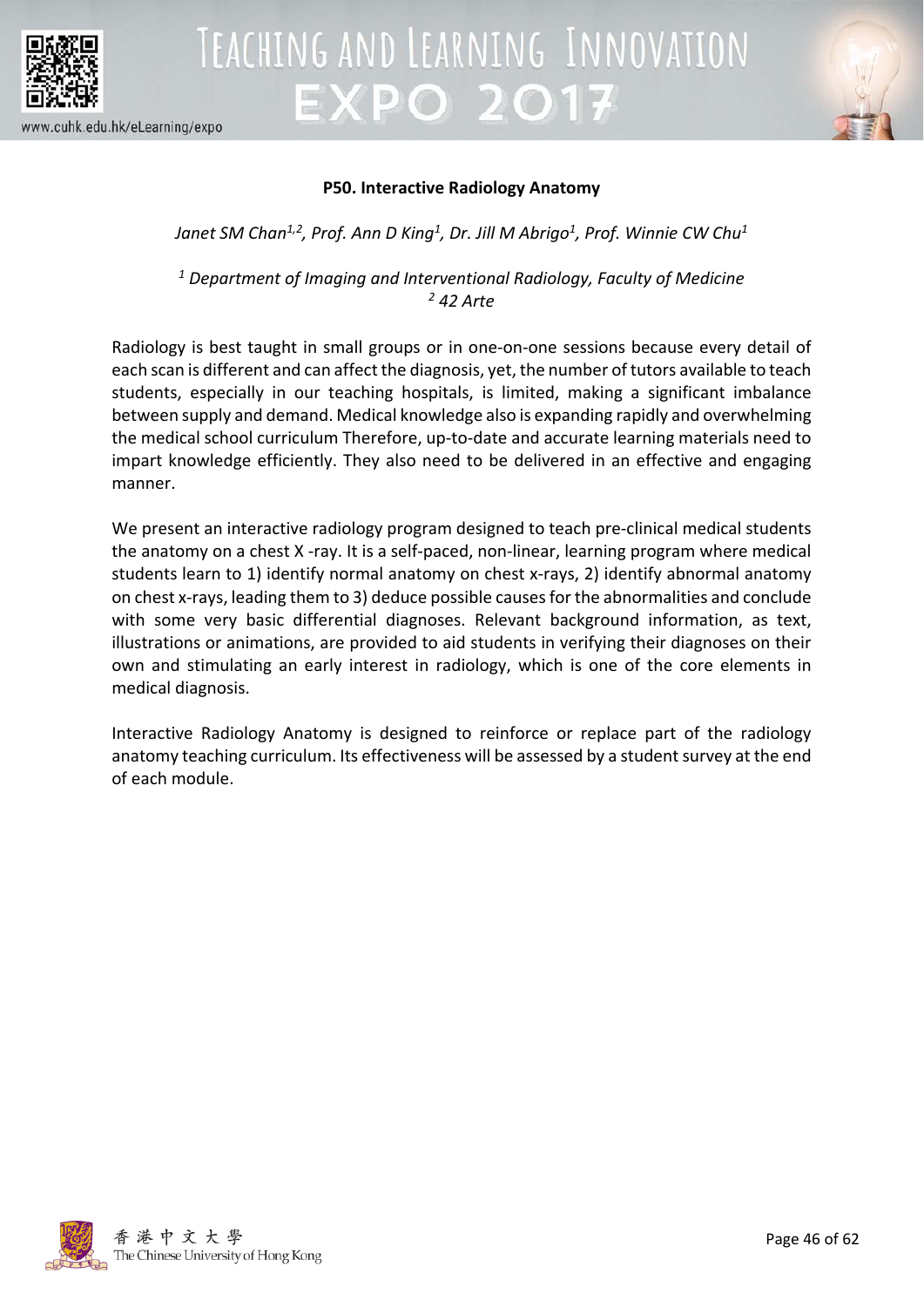

#### www.cuhk.edu.hk/eLearning/expo



### **P51. Micro-Modules for Nursing Students: Flipped Learning in Anatomy**

**EXPO 2017** 

TEACHING AND LEARNING INNOVATION

Dr. Sally WS LO, Dr. Philip MW HUNG, Dr. Fiona WK TANG and Prof. Sek-Ying CHAIR

### The Nethersole School of Nursing

This project aims to develop micro-modules for the major topics in the Anatomy course offered to Year 2 Nursing students. The objectives of the project are: (1) to enhance students' understanding of the human anatomical structures and arrangement using micro-modules; (2) to consolidate the knowledge learnt in micro-modules and apply them into nursing clinical practice; (3) to facilitate students' learning at their own pace and time; and (4) to support the implementation of flipped classroom in the course.

The two topics selected for developing the micro-modules were "The Musculoskeletal system" and "The Nervous system". With the support from MMCDG, four micro-modules were produced and published using the Articulate Storyline 360 software package.

Micro-modules produced were uploaded and logged to the LMS of CUHK (Blackboard) under the course. To complement with flipped classroom, students were asked to go through the micro-modules and complete the self-check questions before class. During class time, course teachers revisited the important concepts in the micro-modules and encouraged active learning through in-class activities.

With the innovative use of the micro-modules, it is our hope that the teaching and learning process could be enhanced. In the mean time, the evaluation of users' experience in using the micro-modules is pending.

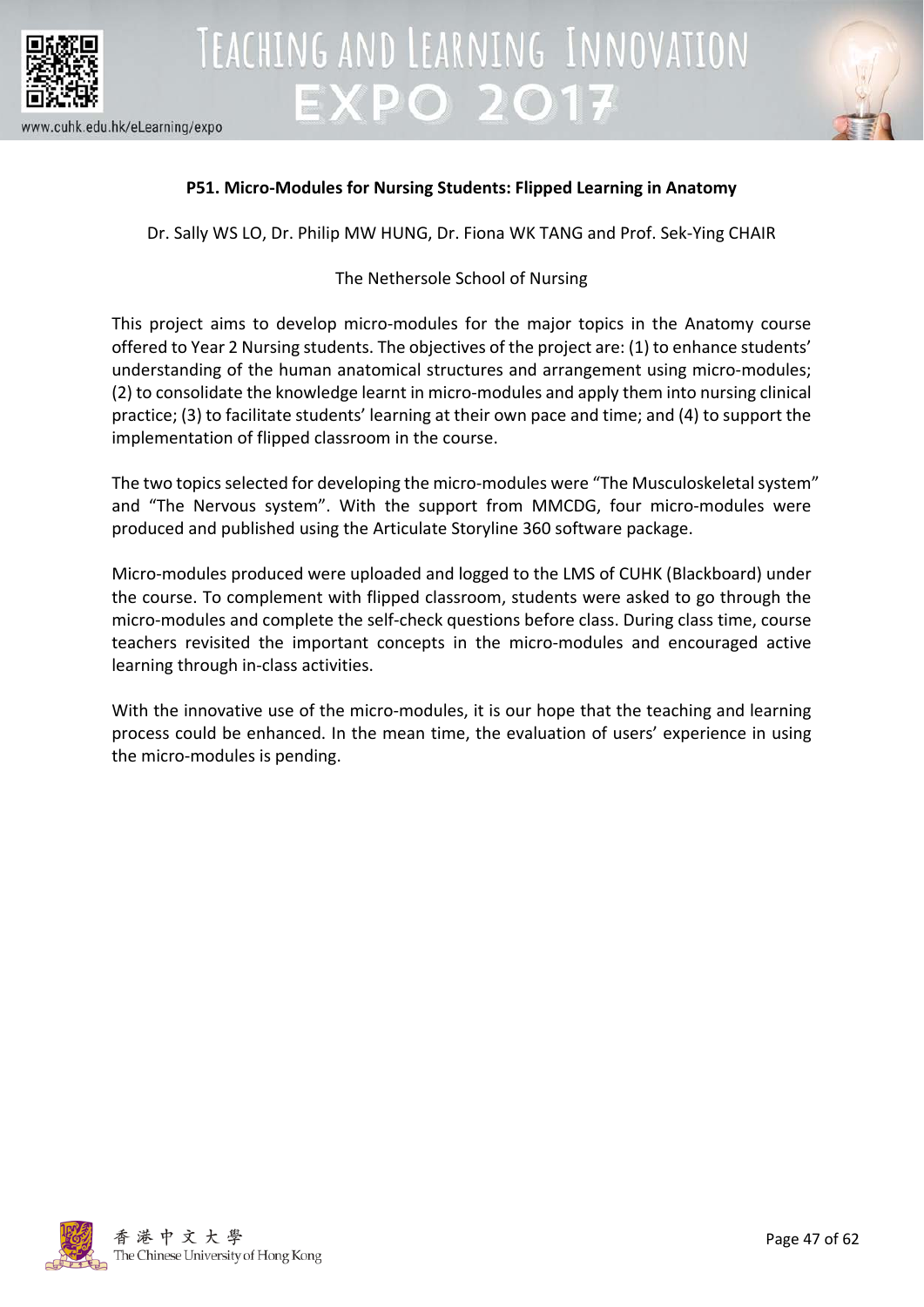



### **P52. Applying 3D Elements in Acupuncture Class**

*Michael CHUNG*

### *School of Chinese Medicine*

The understanding of 3D relationship of the body surface is essential in the study of acupuncture for TCM students and many other courses in health care studies. Published 3D coursewares are available in the market but with costly subscription fee, and the production of own subject content could be technically demanding. With the increased popularity of 3D multimedia, low-cost production and sharing of 3D gadgets to students are now much more easier than ever. The author has tried applying the following 3D elements in the teaching of acupuncture practical class with the following low-cost solutions: 3D photo capture by smartphone, free-hand drawing with 3D-paint in Windows 10 and Sketchfab, an online 3D presentation platform which allow annotation of 3D model. The current solution allows an easy way for sharing of knowledge and interactive discussion among the students.

### **P53. Laboratory Safety e-Learning Platform**

### *Dr. George Fai WONG, Dr. Yu San CHEUNG and Dr. Wing Fat CHAN*

### *Department of Chemistry*

Experiment classes are important for science learning where students apply the abstract concepts through experimentation. In Chemistry Department, laboratory classes account for around 40% of the curriculum. However, there is no single course on chemical safety. It does not mean that it is not important. On the contrary, there were some fatal accidents in laboratories such as burning, fire and inhalation of very toxic gases in the past. To this end, we are underway to develop an online e-Learning platform to teach laboratory safety.

Laboratory Safety e-Learning Platform (LabSafe Platform) is an interactive platform developed by Articulate Storyline 2. It includes narrated lecture slides, case studies, animations, videos, and quizzes. We are producing teaching materials on personal protective equipment, material safety datasheet, chemical incompatibility, fume hood and emergency protocols.

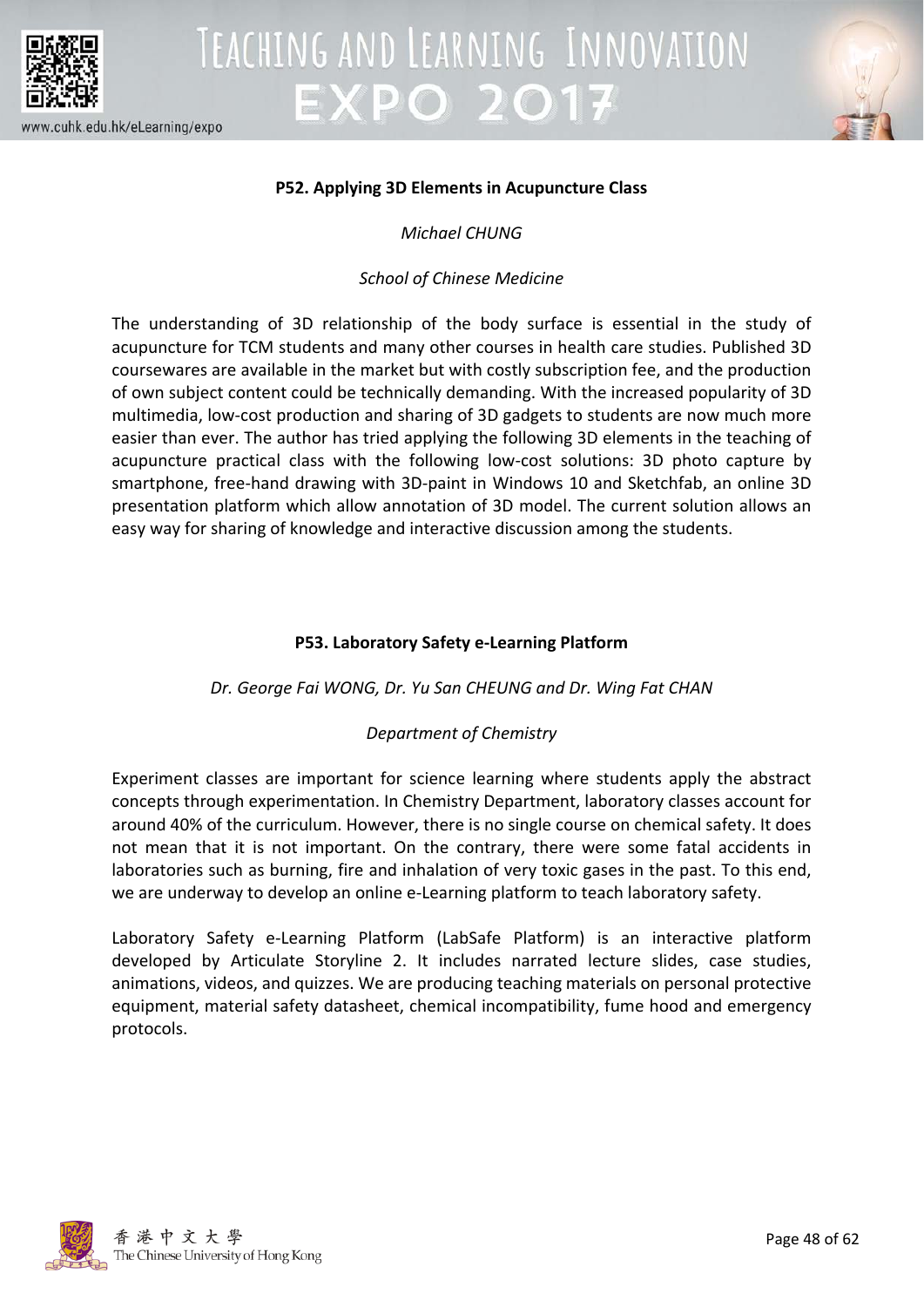



### **P54. Hands-on Robotics Lectures**

*Prof. Darwin LAU and Samuel CHAN*

*Department of Mechanical and Automation Engineering*

Traditionally, the primary method in the teaching of the fundamentals in undergraduate robotics is through lectures, where concepts, equations and examples are presented to the class. The difficulties with teaching a subject such as robotics through lectures include: (1) concepts are abstract and mathematical; (2) problems require 3-D spatial imagination while lectures slides are 2-D; and (3) content is difficult to relate with practice.

In this work, we present a new concept of hands-on robotics lectures. In this approach, lectures are taught in an interactive classroom where students, placed into small groups of 4 to 5, learn with a robot arm in front of them. The CUHK developed robot arm is also paired with an Android tablet application that is tailor-fitted to the course content. With approximately fifteen sub-pages covering a range of different, the app aims to complement the lecture content in the form of exercises or demonstrations. Students are not required to program the robot arms, but simply observe the abstract concepts and mathematical content on a physical robot.

Throughout the course, many benefits have been observed with this approach. First, a highly interactive teaching environment results, with teacher to student learning, peer learning and robot to student active self-learning. Second, students are more interested and alert as they are able to play with the robot. Third, students can gain a physical understanding of abstract concepts. Finally, the teacher can quickly observe the student's understanding. The preliminary teaching experience will be shared in this talk and poster.

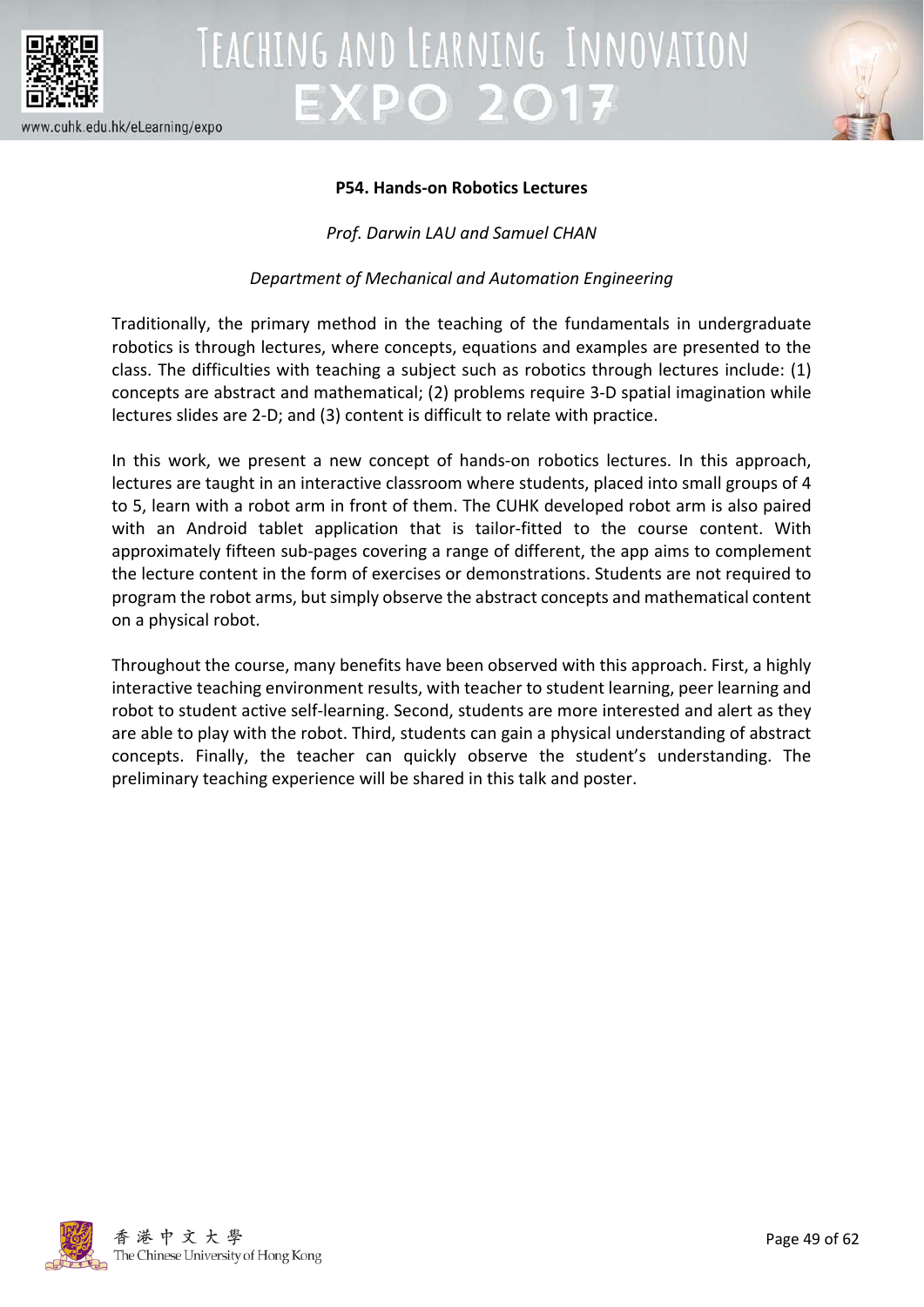



### **P55. An Integrated Experiential Learning and Alumni Engagement Co-Curriculum**

*Dr Jie TIAN, Gentiana CHEUNG and Dr. Jacqueline WONG*

*1School of* Hotel and Tourism Management *2Department of Decision Sciences and Managerial Economics*

This project aims to create a structured co-curriculum that facilitates students' experiential learning and alumni's engagement in teaching & learning (T&L) at the School of Hotel and Tourism Management (SHTM or the School). The co-curriculum includes three independent and correlated modules linked to different major required courses (or T&L programs), featuring different learning activities, and targeting different student cohorts. The three modules adopt the same structure but can be implemented along separate timelines systematically and regularly.

Each module involves a contest that requires students to design, plan, and implement a learning activity. Module 1 features a study tour design contest mainly targeting Year-1 students (as participants). Module 2 features a cross-cultural learning event contest mainly targeting Year-2 students. Module 3 features an alumni interview video contest mainly targeting Year-3 and Year-4 students. In each module, students need to form teams and submit proposals. The winning team then needs to implement their plan in the real world. All modules are structured to connect real-world learning activities with the SHTM Intranet (Microsoft SharePoint site.) Intranet serves as a secure online platform for the School, current students, and alumni to launch learning events, submit proposals, share information, collaborate on team tasks, collect feedback, and store deliverable outputs in various formats (text, image, audio, and video).

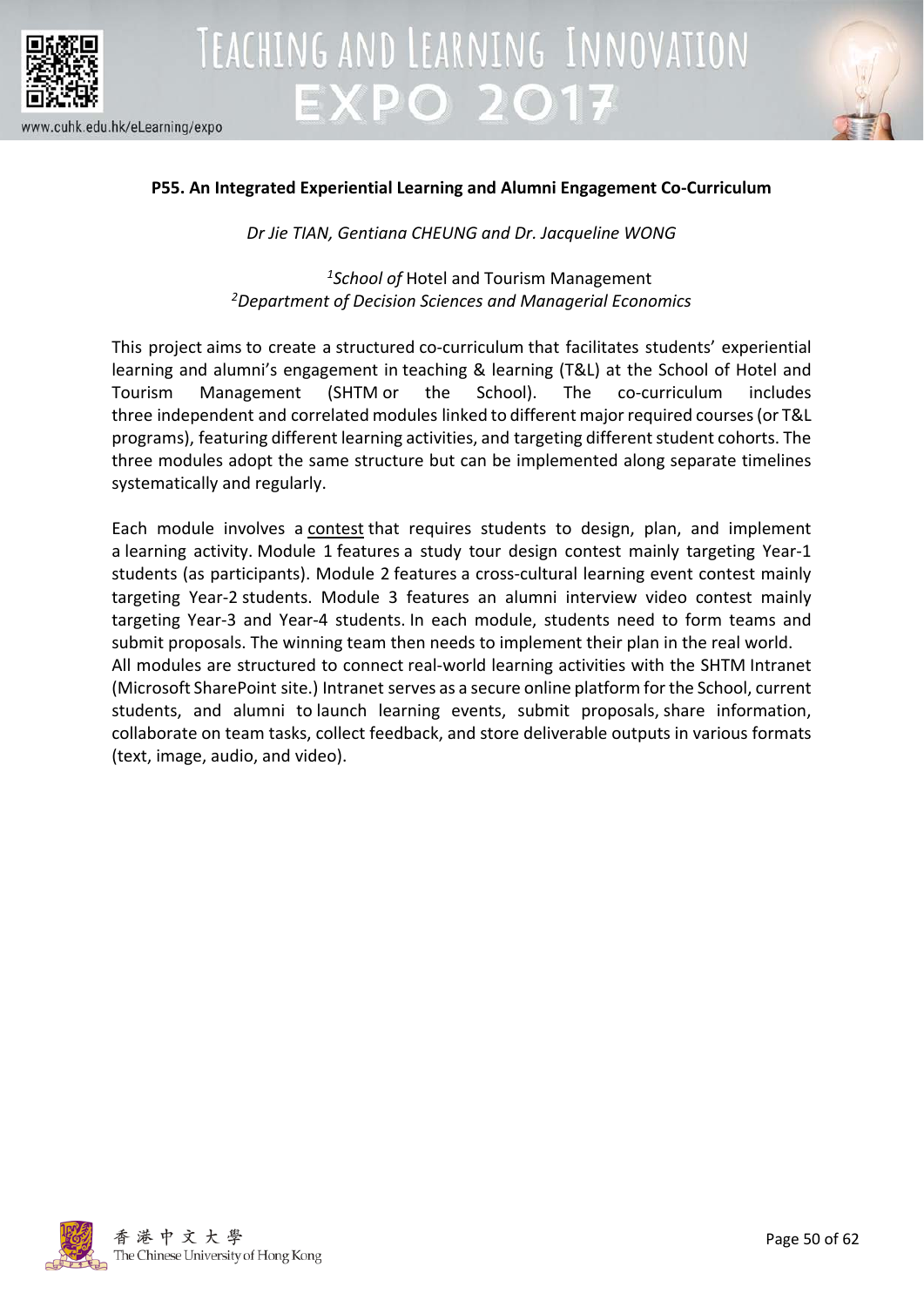





### **P56. Blended Learning in Economics and Finance Courses at Business School**

*Dr. Andrew YUEN1 and Dr. Anson AU YEUNG2*

*1 Department of Decision Sciences & Managerial Economics <sup>2</sup> Department of Finance*

The study aims at evaluating the teaching and learning effectiveness of micro-modules in macroeconomics and finance at undergraduate and postgraduate levels in CUHK Business School. Using micro-modules in the flipped classroom strategy has attracted lots of attention from educators and pedagogical specialists. It is believed that this 'flipped' approach can enhance students' learning experience and also improve their motivation and engagement in class.

Built upon the micro-modules developed since 2015, the study aims to investigate the impacts of flipped classroom in Business School, and at the same time identify the differences in impacts of flipped classroom for students with different background.

The study will be conducted in DSME1040 Economics for Business Studies II (a faculty package course for undergraduate business programs), FINA2010 Financial Management (a required course for the programs), DSME5012 Macroeconomics for Business Executives and FINA5010 (required courses in MBA programs).

### **P57. Why Can't I Get Into The Companies That I Wanted To Work For? Subject Knowledge Vs Job Hunting Skills**

*Dr. Almaz CHAK*

### *Department of Management, Business School*

Despite the various learning experiences (overseas exchanges, internship, services learning, in-class learning) that undergraduates have possessed in their university education nowadays, it is still not easy for them to get into the companies that they wanted to work for. This exploratory study tries to investigate the reasons behind for the difficulties and hurdles in getting through the job-hunting process. We have collected data from final-year students who are major in MIB concentration for the study. Findings have shown that improvements could be made in the curriculum design and yet, the preparation, knowledge and skills needed for job-hunting process could play a more important role to increase employability of our fresh graduates.

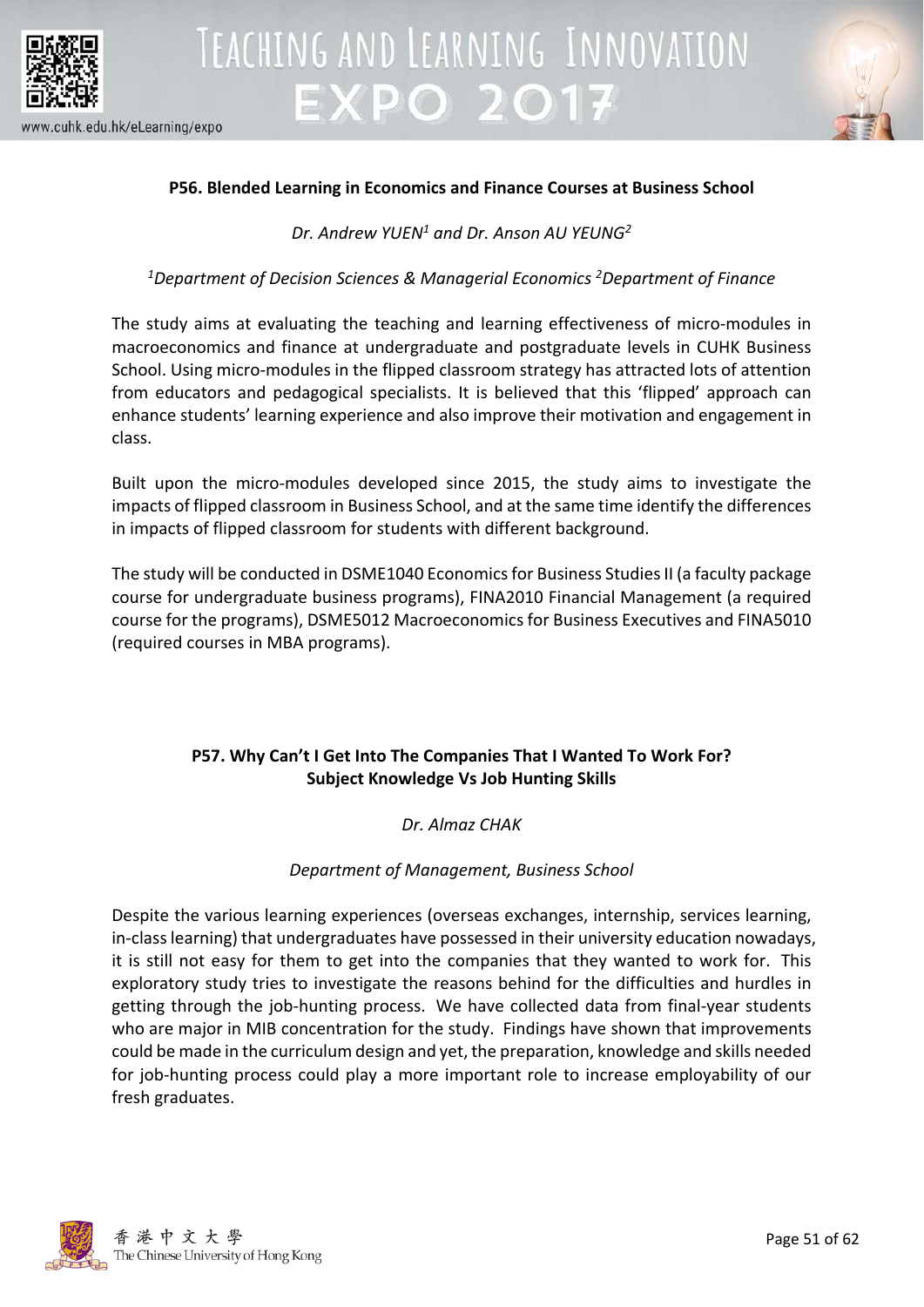

# TEACHING AND LEARNING INNOVATION **EXPO 2017**



### **P58. Word-of-Mouth vs. Word-of-Mouse: Use of Digital Wall (Padlet Backpack) to Teach "Learning and Development for Service Business"**

*Dr. Miju CHOI*

### *School of Hotel and Tourism Management, Faculty of Business Administration*

Learning is a journey, not a destination, and ultimately, it is the student's obligation to take responsibility for this learning. It is the instructor's role to make learning opportunities available to the student and to facilitate these opportunities. As such, the course "Learning and Development for Service Business" utilized a number of different pedagogical methods to maximize the learning potential for the student. Class lectures, readings, in-class activities and online discussions, individual and group assignments were designed to provide a holistic learning experience.

In particular, the instructor used a digital wall (Padlet Backpack) to extend classroom conversations and learning by getting students to engage with class material online. There's a good chance you've done the "write on a sticky note and put it on the wall" activity — or have seen it happen before. "Padlet Backpack" is a web app that lets users post notes on a digital wall. "Padlet Backpack" lets those sticky notes have images, links and videos AND be available with practically any Internet-ready device. "Padlet Backpack" is a web app that lets users post notes on a digital wall.

This post displays how to apply a digital wall to stimulate students' participation.

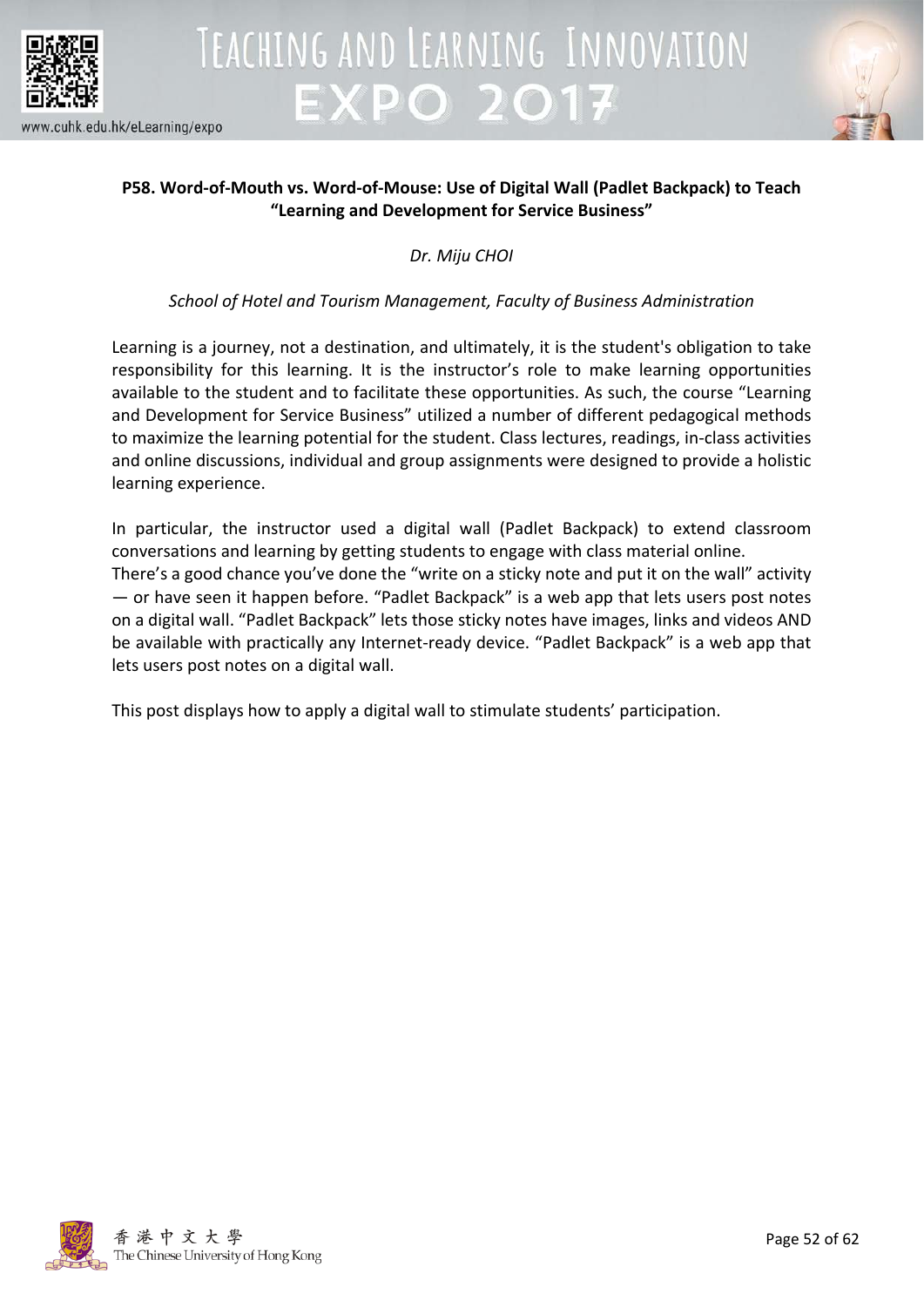



### **P59. Developing Teachers' Craft Knowledge through Online Modules**

*Prof. Lai-yiu Eunice TANG, Dr. To CHAN, Dr. Yip Cheung CHAN and Dr. Mau-yuen NG*

### *Department of Curriculum and Instruction, Faculty of Education*

This poster documents an online education hub created to host subject-specific and generic modules of teaching videos in Hong Kong classrooms. The teaching videos are accompanied with lesson plans, instructional materials, reflective questions and further readings to develop critical awareness of teaching in the local context, and to realize the craft knowledge development in "learning to teach". The online education hub is made available to all undergraduate and postgraduate students from the English Language, Chinese Language and Mathematics programmes at the Faculty of Education, The Chinese University of Hong Kong. One special feature of this online education hub is the trial adoption of full length teaching videos edited with time markers and short descriptions to present key concepts or stages of a lesson instead of editing the lesson into short clips. The presentation of a full length lesson helps display a macro view and a coherence flow of the actual teaching scenario in which student teachers can visualise how key concepts or important stages emerge in the process of the classroom activities. Future research can be conducted to evaluate the effectiveness of using micro-modules and full-length module with time markers to develop student teachers' craft knowledge.

### **P60. CUHK Learning Management System 2017 - Blackboard**

*Information Technology Services Centre*

### **P61. CUHK Teaching and Learning Video System 2017 - Panopto**

*Information Technology Services Centre*

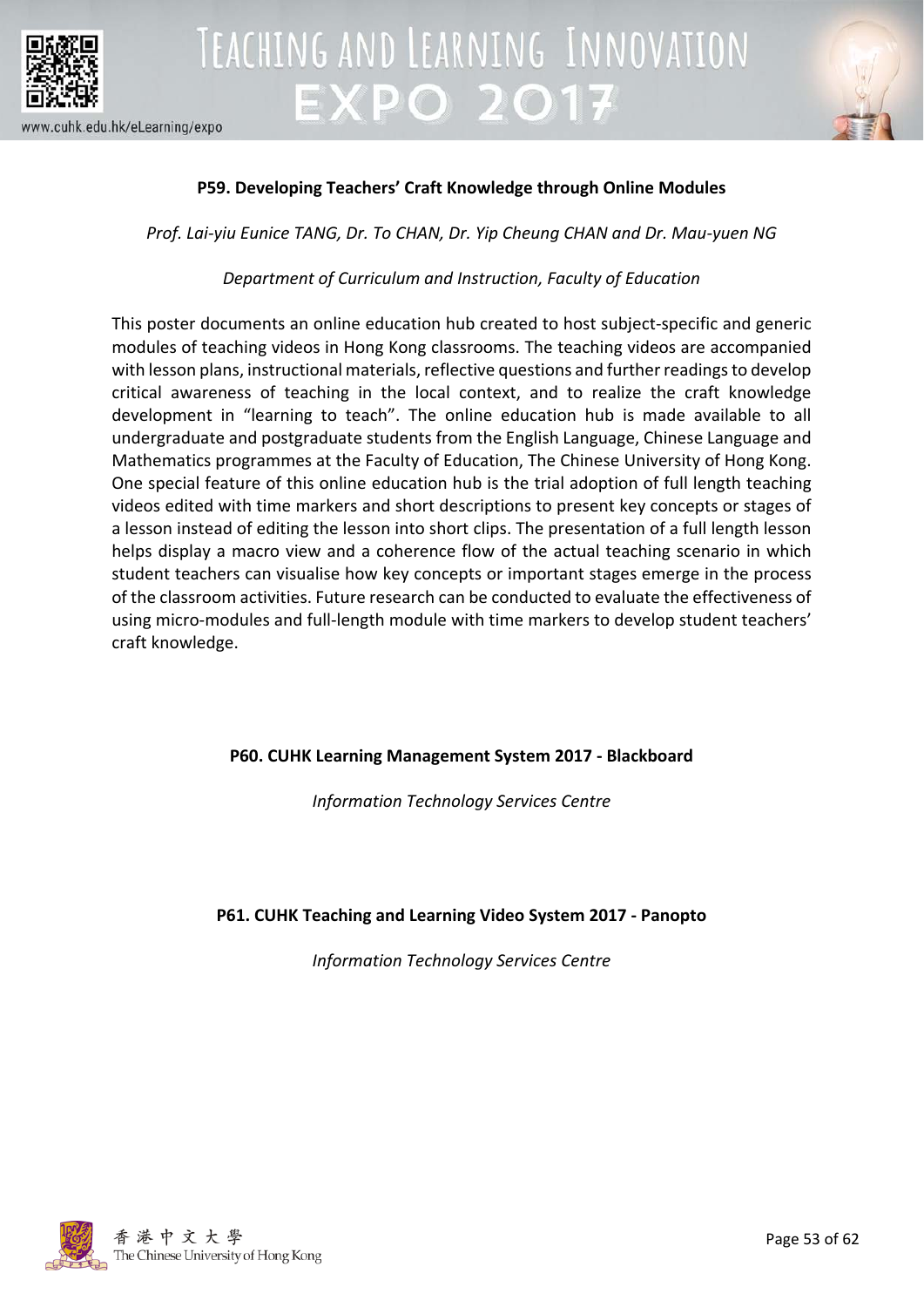

## TEACHING AND LEARNING INNOVATION **EXPO 2017**



### **P62. An Introduction to the Micro-Modules of Reflective Journal Writing for University General Education Foundation Programme (TDLEG)**

*Dr. Felix CHAO*

### *Independent Learning Centre*

The Micro-Modules of Reflective Journal Writing for University General Education Foundation Programme is a project funded by TDLEG 2016-2019. It is a collaboration between Independent Learning Centre (ILC) and University General Education Programme (UGE). The modules aim to teach students of the General Education Foundation (GEF) Programme a set of skills necessary for proper reflective-journal writing. The ILC has been collaborating with UGE in offering workshops for students on reflective journal writing since 2013. Each year, the workshops attract over 1000 voluntary attendances. In order to continue the good practice, to promote e-literacy and to enhance its quality by encouraging students to learn proactively and to think more critically about different subjects, a series of micro-modules is suggested. The modules involve combination of a trilingual online learning platform (responsive website) and corresponding workshops. The various aspects of reflective-journal writing—namely, its definition, its ways of analysis, the thinking process involved, the language requirements and the proper academic style--will be introduced through the online learning platform. Students will learn through guided video presentations, interactive and reflective exercises, suggested readings and writing submitted through the Platform. After students have gone through all the learning steps on the online platform, face-to-face workshops will be provided for discussion and further explanation on areas of greatest concerns. Feedback submitted by students through the online learning platform will be used by the ILC teachers to develop the content of the workshops.

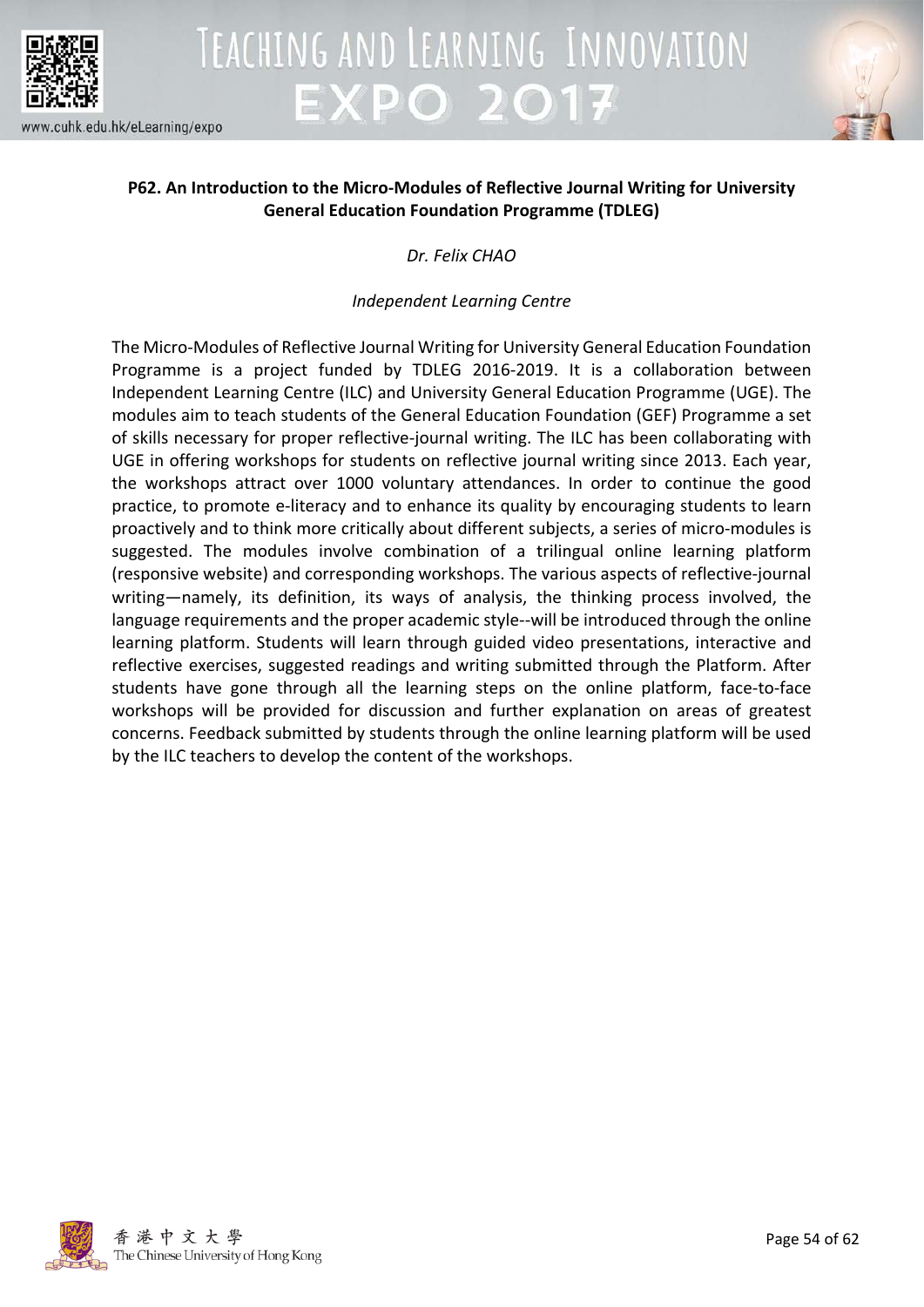



### **P63. CUHK in Communities: Bringing Communities Back to CUHK**

*Ka Po WONG and Dr. Vivian CHAN*

*Independent Learning Centre*

"CUHK in Communities" is a writing-oriented project that aims at cultivating students' writing ability with solid research and deeper perspectives when they are engaging in their own communities. Our project not only encourages students to understand the making and evolving of the communities they grow and live, but also develops students' stronger involvement and sense of belonging in their communities as CUHK members and local citizens, who have deeper understanding of Hong Kong society.

In order to achieve the above goals and ensure students acquire the best knowledge and learning experiences, our project involves experts in different fields, including literary researchers, social historians, anthropologists, sociologists, writers and documentary filmmakers. By providing students with opportunities to practice writing, documenting and social research with professional guidance, their language skills as well as social research and documenting skills are consolidated.

There are channels for students to publish their works: a website for publishing essays and multimedia productions like galleries and documentaries, and a collection of selected essays to be published in 2019. While the workshops target at current CUHK students of all disciplines, our project welcomes all CUHK members to participate. To be specific, we have engaged several alumni to capitalize on their expertise in enhancing students' learning experiences through, for instance, community tours. The impact will certainly go beyond a unit/ department/ faculty and extend to the CUHK community as well as the society  $-$  In doing so, our project binds our students, colleagues and alumni in a strong esprit de corps.

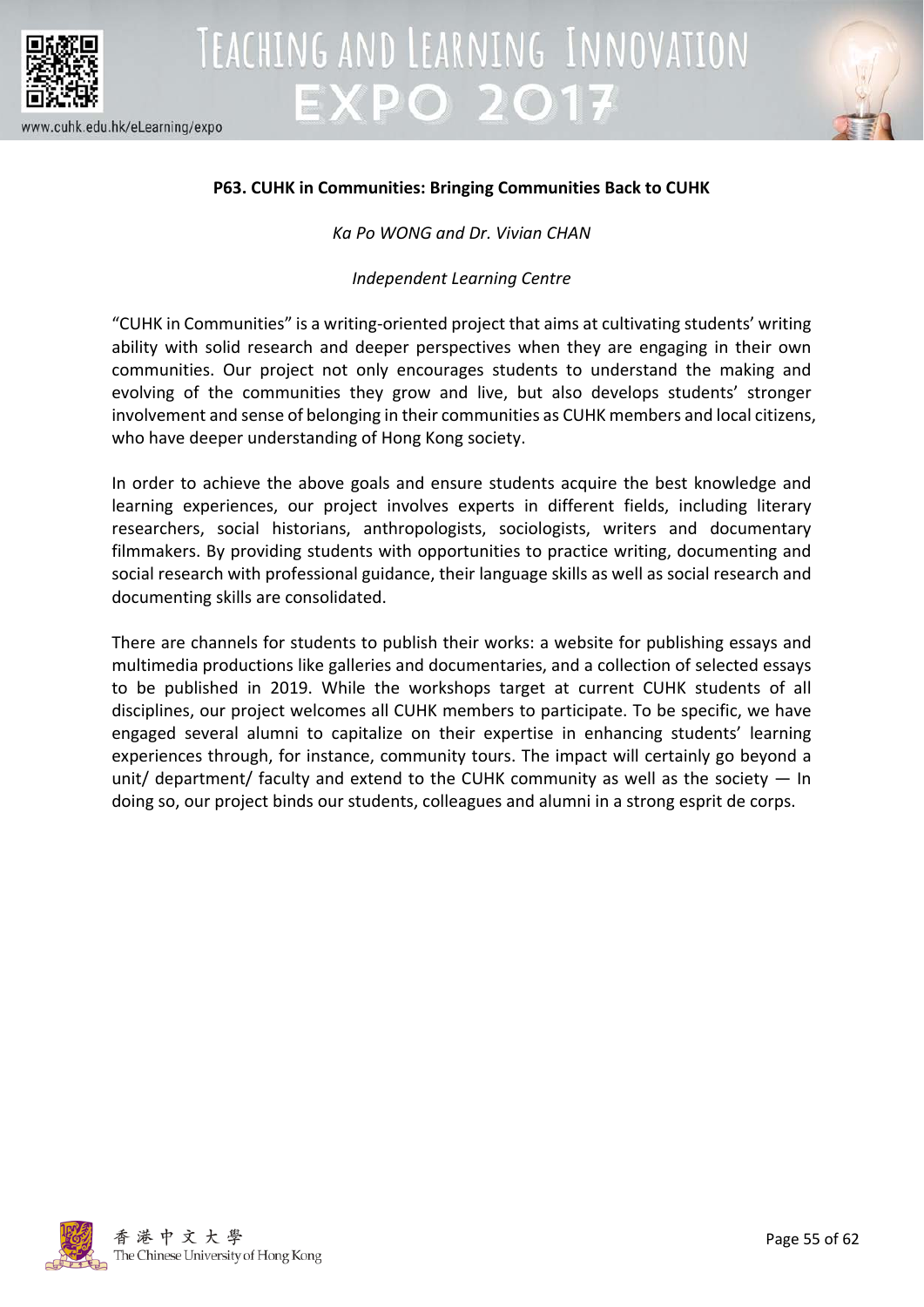



### **P64. Segmenting the Profiles of University Students' Attitudes Towards Sustainability: Relations to Their Perceptions of Future Employment**

*Dr. Sally Wai-Yan WAN1 and Shong-Tung LEUNG2*

*1Department of Curriculum and Instruction, Faculty of Education 2Department of Geography and Resource Management*

The growth of the sustainability labour market is now in a rising trend. University education plays vital roles in fostering and empowering new generations in sustainable development. Yet scarce studies were done to understand the local university students' attitudes towards sustainability and their perceptions about employment in sustainability markets. The poster first attempts to present the profiles of university students' attitudes towards sustainability using a hierarchical cluster analysis. The poster then explores if there are any relationships between university students' attitudes towards sustainability and their perceptions of sustainability labour markets as well as learning expectations about sustainability using Chisquare tests and multivariate analysis of variance (MANOVA) tests. Data collection method mainly included an online survey which was conducted to 101 university students. Implications for university course development will be discussed at the end of the poster.

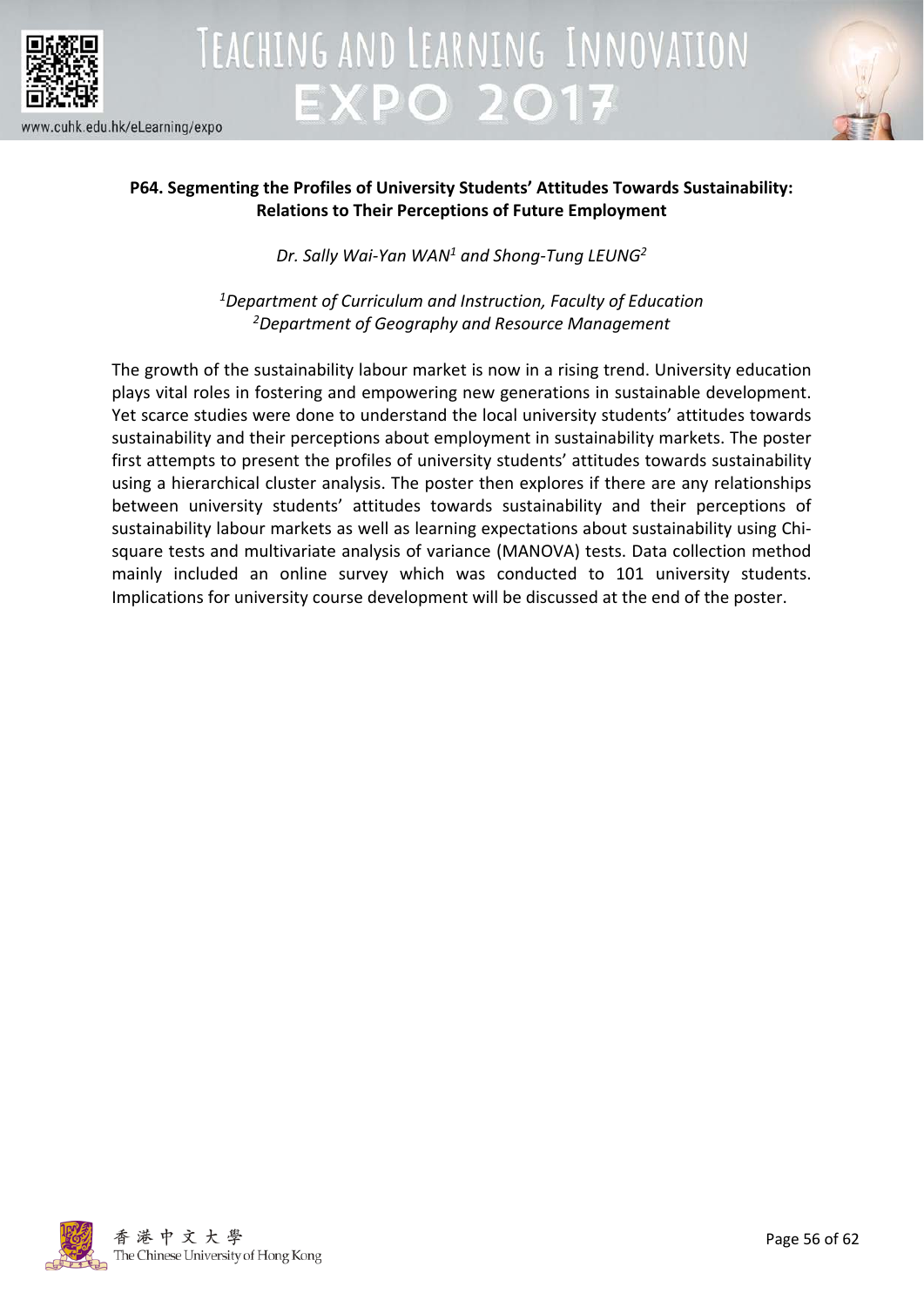



### **P65. From Customer to Learner: Exploring Learning Opportunities for CUHK Students through Consuming Goods from the On-campus Women's Co-op Store**

*Tsz Sum LAW1 , Ching Wong HUI2, Hunn Hunn LAU3 , Wun Chi SIU4 and Dr. Sally Wai Yan WAN5*

*1Student of Department of Environmental Science* <sup>2</sup>Student of Department of Chinese Language and Literature <sup>3</sup>Student of Department of *Music*

*4 Student of Department of Economics 5 Department of Curriculum and Instruction*

The Women's Co-op Store has been serving CUHK staffs and students since 2001. Unlike some chain stores, the Women's Co-op Store has a clear vision and mission to promote the principles of co-operatives, striving for a more democratic economy as well as advocating for equality among workers. The purposes of this study are: (1) to identify whether the Women's Co-op has its intention to promote the co-operative principles through specific channels to CUHK students based on the Lasswell's model of communication (Lasswell, 1948); (2) to assess students' knowledge on the co-operative principles; (3) to examine if students' knowledge is correlated to different factors (including students' consuming behaviour and attitude, and the extent of exposure to the channels the Women's Co-op Store used); and (4) to investigate students' attitude change in response to the co-operative principles. In this study, a self-developed online survey was distributed to a convenience sample of 204 CUHK students in September 2017. Key findings included: (1) Moderate correlation was found between student's knowledge and the extent of their exposure to channels in which the Women's Co-op Store was used. (2) Using a pre-and post-test design concerning students' exposure to the co-operative principles about the Women's Co-op Store, the paired t-test indicated significant differences in students' attitudinal changes. The results concluded that learning is not limited to the process of consuming goods from service providers, especially those with determined vision and mission. Implications regarding students' preference on social media and interactive chats with the workers, together with the volunteering service offered by the Women's Co-op Store on the impacts of channels to deliver messages to learners and experiential learning opportunities will be discussed at the end of the poster.

### **References**

Lasswell, H. (1948). The structure and function of communication in society. L. Bryson (ed.). The Communication of Ideas (pp. 37-51). New York: Institute for Religious and Social Studies.

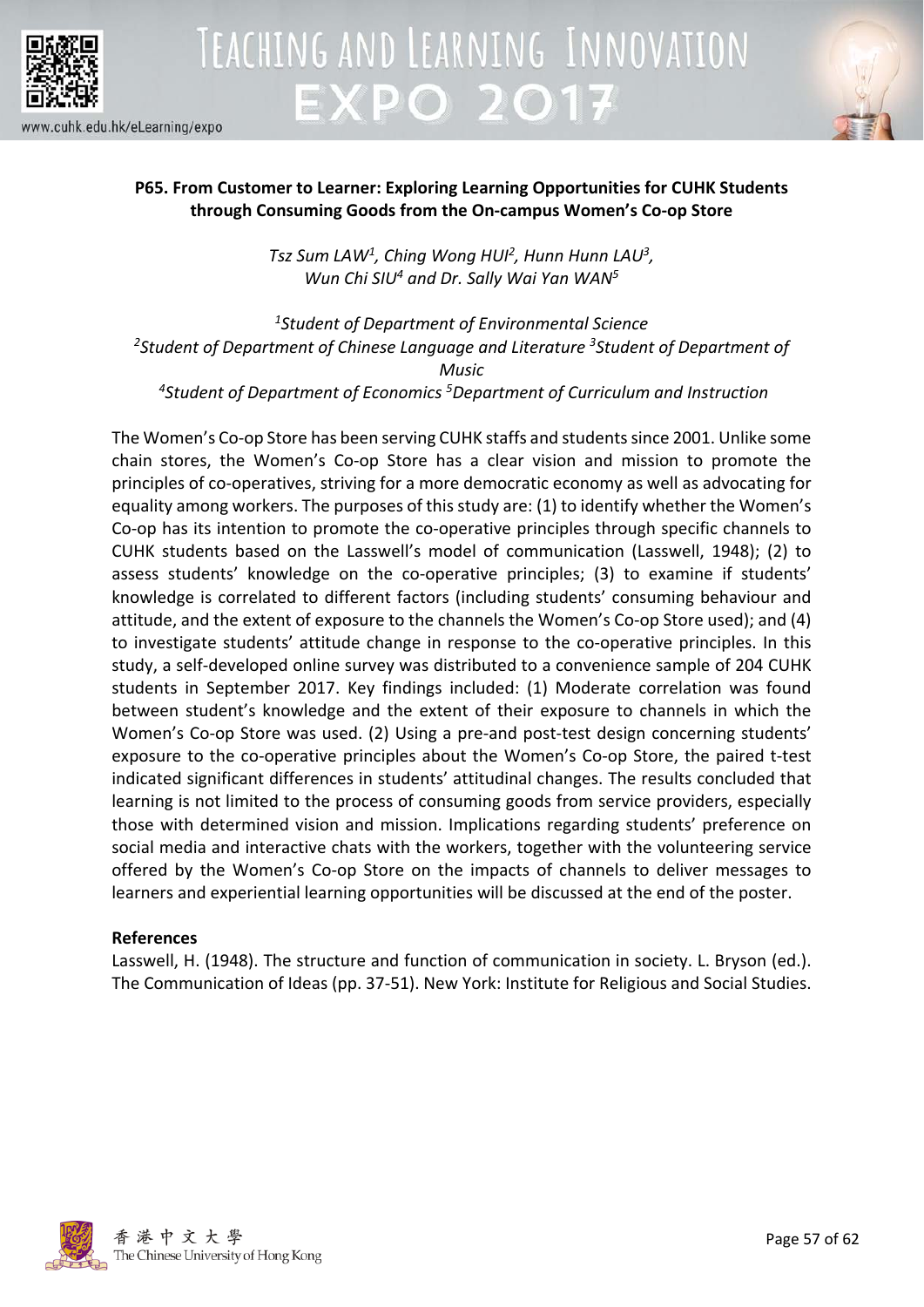



### **P66. Enhancing Teaching through an Interactive Course Design on KEEP**

*Prof. Irwin KING, Bo ZHU, Antonio CHEUNG, Eddy YET and Cathy LI*

*Knowledge & Education Exchange Platform (KEEP)*

KEEP (Knowledge & Education Exchange Platform) is a UGC-funded project for empowering educators and learners with impactful resources and innovative technologies for lifelong education. Teachers from local universities and outside has hosted 200+ online courses on KEEP, creating an interactive and convenient environment for 12,000+ students to learn effectively.

New features are rolling out on KEEP, giving teachers more ways to engage their students in learning. The Peer Instruction tool allows students to consider alternative ideas from classmates before submitting the final answer. Flexibility in quizzes and exams, like question types and time limits, allows teachers to tailor-made learning activities and assessments for their students. The dashboard summarizes course activities and performance, guiding ways to improve course design and thus enhancing teaching effectiveness.

Users are reporting more benefits of putting their course online, including but not limited to more interactive knowledge delivery, more communication channels, better-prepared students, reduced administration costs and easier reuse of course materials. These also drive KEEP to thrive for refining our course platforms and ultimately support teachers in providing quality education.

Teachers and e-learning support units are welcomed to our parallel session for a demonstration on enhancing teaching effectiveness by employing KEEP tools. We also welcome inquiries at [info@keep.edu.hk.](mailto:info@keep.edu.hk)

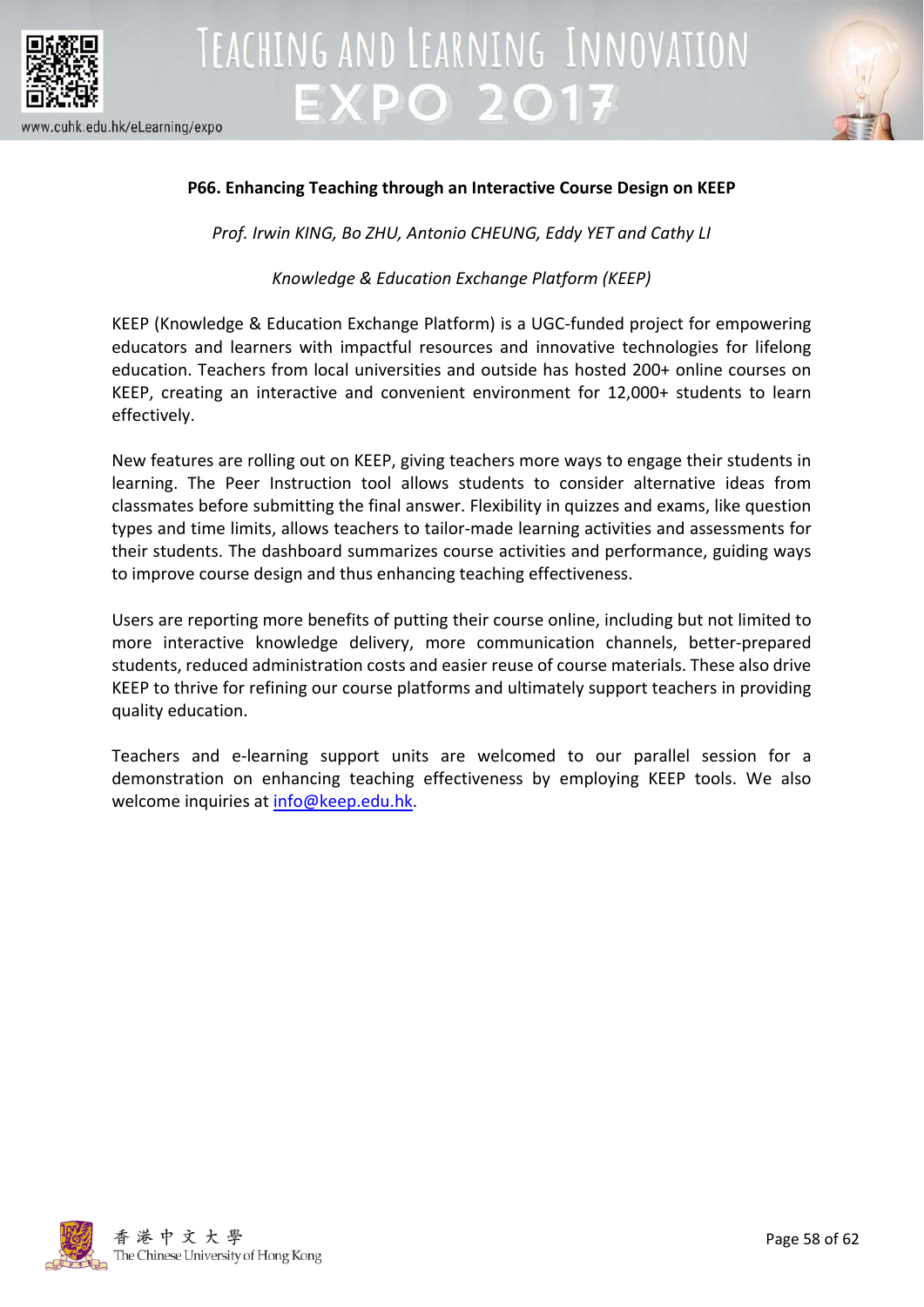



### **P67. Effective Implementation of the Flipped Classroom Approach in Hong Kong Higher Education for Enhanced Learning Outcomes**

*Prof. Paul Lai Chuen LAM1 , Carmen LAU1, Charlene LI1,Prof. Michael FUNG2 ,Dr. Theresa KWONG3*

*, Dr. Vincent LEUNG4 ,Prof. Kevin CHAN5,Dr. Crusher WONG6 ,Dr. Ka Luen CHEUNG7 ,Prof. Siu Cheung KONG8*

*1Centre for Learning Enhancement And Research, CUHK, 2Faculty of Business Administration, CUHK,*

*3 Centre for Holistic Teaching and Learning, HKBU, <sup>4</sup> Department of Marketing, HKBU, 5Department of Applied Social Sciences, PolyU, 6Office of the Chief Information Officer, CityU,*

*7 Department of Mathematics and Information Technology, EdUHK, 8Centre for Learning, Teaching and Technology, EdUHK*

This UGC-funded project is a collaboration of five universities in Hong Kong – The Chinese university of Hong Kong (CUHK), Hong Kong Baptist University (BU), The Hong Kong Polytechnic University (PolyU), The Education University of Hong Kong (EdUHK), and City University of Hong Kong (CityU). The notion of 'flipped classroom' has attracted much attention in recent years because it regarded to have strong theoretical basis of the learning enhancement. However, both teachers and students may encounter a lot of challenges in this new mode of learning. For example, the approach may disfavor less active learners, and students do not prepare before class. Through the collective effort of the participating universities, experiences and expertise will be shared to provide effective support in the following areas: Exposure, Incentive, Assess, Activities, and Evaluations. Good practices and resources will also be shared to allow practitioners to overcome the many challenges and harvest the best possible from the new pedagogy.

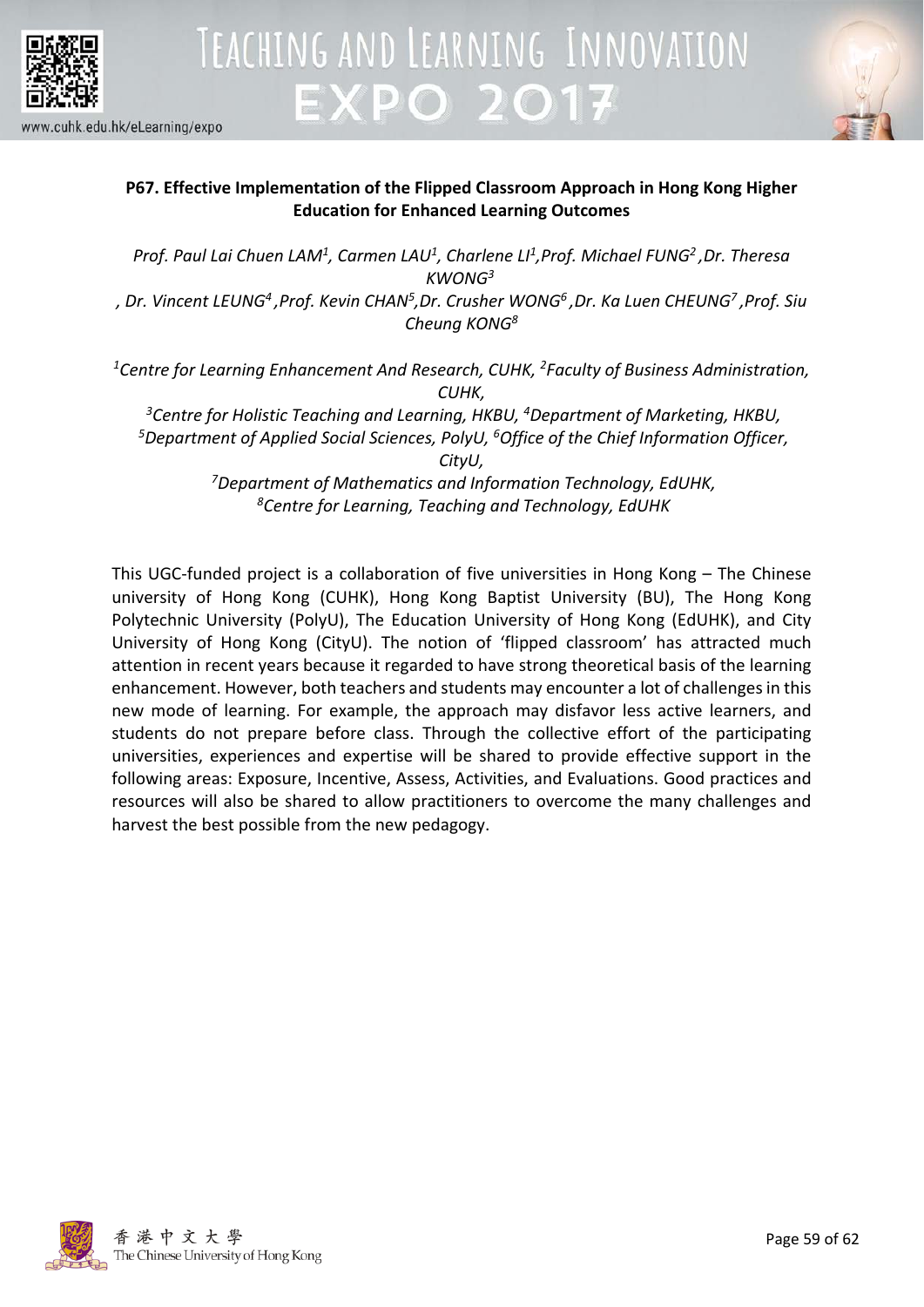



### **P68. uReply GO Learning Trips**

Prof. Paul Lai Chuen LAM<sup>1</sup>, Kevin Wong<sup>1</sup>, Dr. Kent King Wa LEE<sup>2</sup>, Dr. Pit Shun LAI<sup>3</sup> and Dr. Yin Yee LAI<sup>3</sup>

<sup>1</sup>Centre for Learning Enhancement And Research, <sup>2</sup>Department of Sociology, 3Department of Chinese Language and Literature

uReply GO is a location-aware learning tool for teachers to easily customize learning paths for their students. Teachers simply drag-and-drop questions onto a map and then define the show/hide behavior of each of them. Complex learning trips can be easily compiled by teachers all by themselves. A number of interesting learning trips are now being designed by our pilot teacher-users.

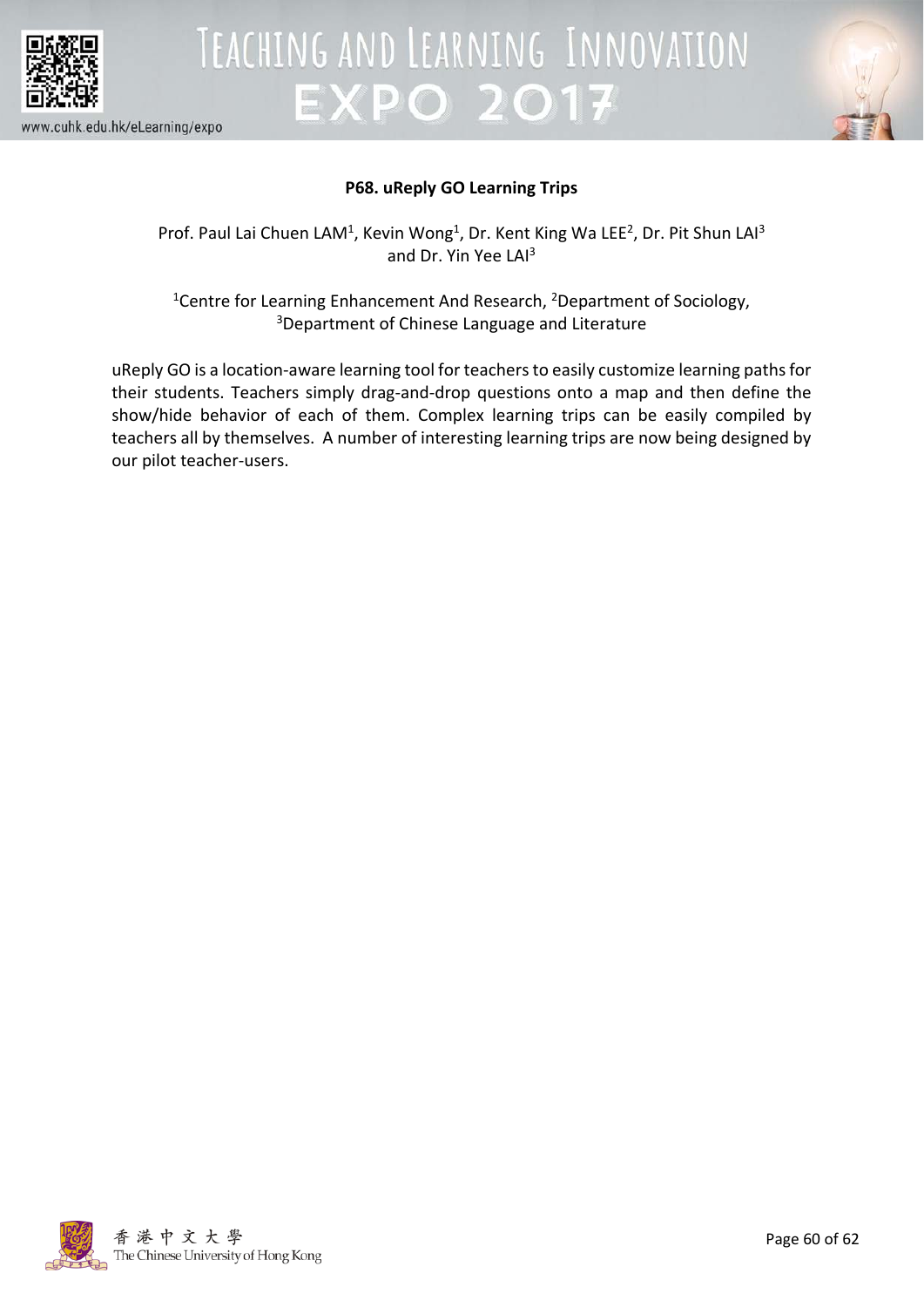

## TEACHING AND LEARNING INNOVATION **EXPO 2017**



www.cuhk.edu.hk/eLearning/expo

### **P69. CUHK eLearning Community of Practice (eLCOP)**

*Prof. Paul Lai Chuen LAM1 , Dr. Isabel Shui Shan HWANG2 , Prof. Sidharth JAGGI <sup>3</sup> , Dr. Fred Kei Tat KU4 ,* Dr. Ann Sin Nga LAU<sup>2</sup>, Dr. Frankie Kwan Kit WONG<sup>5</sup>, Dr. Jacqueline Wai Ting WONG<sup>6</sup>

*1Centre for Learning Enhancement And Research, 2 School of Biomedical Sciences, 3 Department of Information Engineering, 4 Department of Decision Sciences and Managerial Economics, <sup>5</sup> Geography and Resource Management, <sup>6</sup> Department of Decision Sciences and Managerial Economics*

### **Background**

CUHK eLearning Community of Practice (eLCOP) is a teacher community at The Chinese University of Hong Kong formed in June 2017 to facilitate the dissemination, sharing and advancement of good practices through teachers' forming community of practice and giving each other mutual support.

### **Interest Groups**

- Educational emerging technologies (e.g. virtual reality and augmented reality)
- Enriching classroom interactions and learning with technology
- Flipped classroom and blended learning pedagogical explorations
- Learning opportunities outside classroom with technology
- Micro Module Courseware Development
- Project-based learning and learning spaces

### **Activities in the Community**

- regular interest group meetings
- experience-sharing workshops
- invited talks by service providers, practitioners in other local or overseas institutes
- nurturing of collaborative efforts to pioneer and write-up the innovative strategies.